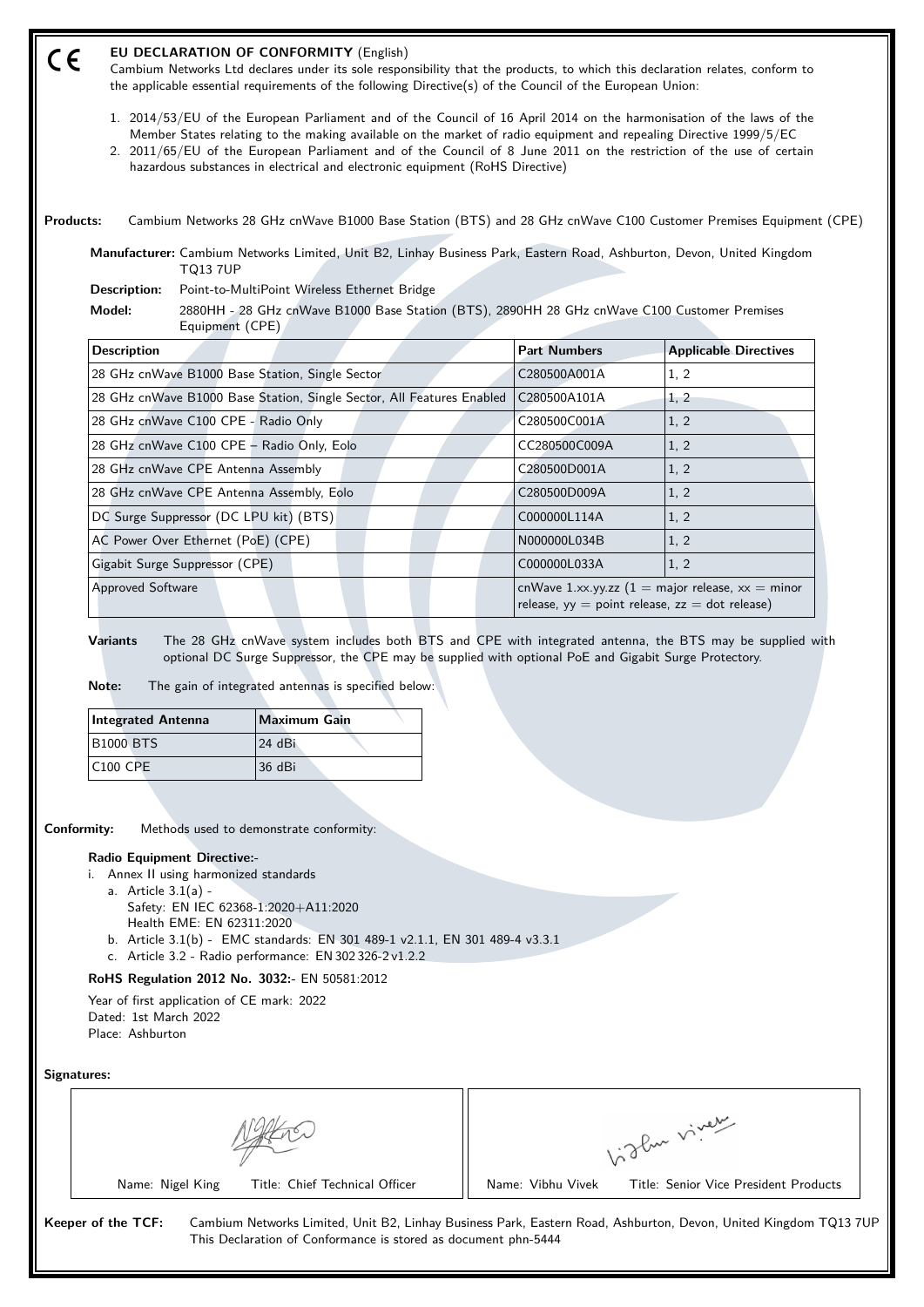|                                                                                               | bitnim zahtjevima sljedeće Direktive Vijeće Europske unije:<br>1. 2014/53/EU Europskog parlamenta i Vijeća od 16. travnja 2014. o usklađivanju zakona država članica o stavljanju na<br>raspolaganje na tržištu radio uređaja i ukidanju Direktive 1999/5/EC                                                                                                                            |                   |                                                                                                                         |
|-----------------------------------------------------------------------------------------------|-----------------------------------------------------------------------------------------------------------------------------------------------------------------------------------------------------------------------------------------------------------------------------------------------------------------------------------------------------------------------------------------|-------------------|-------------------------------------------------------------------------------------------------------------------------|
| i elektroničkoj opremi (RoHS Directive)                                                       | 2. 2011/65/EU Europskog parlamenta i Vijeća od 8. lipnja 2011. o ograničenju uporabe određenih opasnih tvari u električnoj                                                                                                                                                                                                                                                              |                   |                                                                                                                         |
| Proizvodi:                                                                                    | Cambium Networks 28 GHz cnWave B1000 Base Station (BTS) and 28 GHz cnWave C100 Customer Premises Equipment (CPE)                                                                                                                                                                                                                                                                        |                   |                                                                                                                         |
| <b>TQ13 7UP</b>                                                                               | Proizvođač: Cambium Networks Limited, Unit B2, Linhay Business Park, Eastern Road, Ashburton, Devon, United Kingdom                                                                                                                                                                                                                                                                     |                   |                                                                                                                         |
| Opis:<br>Model:<br>(CPE)                                                                      | Bežični Ethernet most od točke do više točaka<br>2880HH - 28 GHz cnWave B1000 Base Station (BTS), 2890HH 28 GHz cnWave C100 Customer Premises Equipment                                                                                                                                                                                                                                 |                   |                                                                                                                         |
| <b>Opis</b>                                                                                   |                                                                                                                                                                                                                                                                                                                                                                                         | Brojevi dijelova  | Primjenjive smjernice                                                                                                   |
| 28 GHz cnWave B1000 Base Station, Single Sector                                               |                                                                                                                                                                                                                                                                                                                                                                                         | C280500A001A      | 1, 2                                                                                                                    |
|                                                                                               | 28 GHz cnWave B1000 Base Station, Single Sector, All Features Enabled                                                                                                                                                                                                                                                                                                                   | C280500A101A      | 1, 2                                                                                                                    |
| 28 GHz cnWave C100 CPE - Radio Only                                                           |                                                                                                                                                                                                                                                                                                                                                                                         | C280500C001A      | 1, 2                                                                                                                    |
| 28 GHz cnWave C100 CPE - Radio Only, Eolo                                                     |                                                                                                                                                                                                                                                                                                                                                                                         | CC280500C009A     | 1, 2                                                                                                                    |
| 28 GHz cnWave CPE Antenna Assembly                                                            |                                                                                                                                                                                                                                                                                                                                                                                         | C280500D001A      | 1, 2                                                                                                                    |
| 28 GHz cnWave CPE Antenna Assembly, Eolo                                                      |                                                                                                                                                                                                                                                                                                                                                                                         | C280500D009A      | 1, 2                                                                                                                    |
| DC Surge Suppressor (DC LPU kit) (BTS)                                                        |                                                                                                                                                                                                                                                                                                                                                                                         | C000000L114A      | 1, 2                                                                                                                    |
| AC Power Over Ethernet (PoE) (CPE)                                                            |                                                                                                                                                                                                                                                                                                                                                                                         | N000000L034B      | 1, 2                                                                                                                    |
| Gigabit Surge Suppressor (CPE)                                                                |                                                                                                                                                                                                                                                                                                                                                                                         | C000000L033A      | 1, 2                                                                                                                    |
| <b>Approved Software</b>                                                                      |                                                                                                                                                                                                                                                                                                                                                                                         |                   | cnWave 1.xx.yy.zz $(1 = \text{major release}, xx = \text{minor})$<br>release, $yy = point$ release, $zz = dot$ release) |
| Varijante<br>Bilješka:<br>Integrirana antena                                                  | Sustav cnWave od 28 GHz uključuje i BTS i CPE s integriranom antenom, BTS se može isporučiti s opcijskim DC<br>supresorom, CPE se može isporučiti s opcijskim PoE i Gigabit Surge Protectorom.<br>Pojačanje integriranih antena je navedeno u nastavku:apaja se korištenim nabrojanim izvorima napajanja instaliranim sa<br>kabelima specifičnim za pojedinu zemlju<br>Maksimalna dobit |                   |                                                                                                                         |
| <b>B1000 BTS</b>                                                                              | 24 dBi                                                                                                                                                                                                                                                                                                                                                                                  |                   |                                                                                                                         |
| <b>C100 CPE</b>                                                                               | 36 dBi                                                                                                                                                                                                                                                                                                                                                                                  |                   |                                                                                                                         |
| Konformizam:<br>Direktiva o radijskoj opremi:-<br>i. Prilog II. Primjenjujući usklađene norme | Metode koje se koriste za dokazivanje sukladnosti:                                                                                                                                                                                                                                                                                                                                      |                   |                                                                                                                         |
| a. Članak 3.1(a) -<br>Zdravlje EME: EN 62311:2020                                             | Sigurnosni: EN IEC 62368-1:2020+A11:2020<br>b. Clanak 3.1(b) - EMC standardi: EN 301 489-1 v2.1.1, EN 301 489-4 v3.3.1<br>c. Članak 3.2 - Radio izvedba: EN 302 326-2 v1.2.2                                                                                                                                                                                                            |                   |                                                                                                                         |
| RoHS Uredba 2012 br. 3032:- EN 50581:2012                                                     |                                                                                                                                                                                                                                                                                                                                                                                         |                   |                                                                                                                         |
| Godina prve primjene oznake CE: 2022<br>Datiran: 1st March 2022<br>Mjesto: Ashburton          |                                                                                                                                                                                                                                                                                                                                                                                         |                   |                                                                                                                         |
| Potpisi:                                                                                      |                                                                                                                                                                                                                                                                                                                                                                                         |                   |                                                                                                                         |
|                                                                                               |                                                                                                                                                                                                                                                                                                                                                                                         |                   | light vivey                                                                                                             |
| Name: Nigel King                                                                              | Title: Chief Technical Officer                                                                                                                                                                                                                                                                                                                                                          | Name: Vibhu Vivek | Title: Senior Vice President Products                                                                                   |
| Čuvar TCF-a:                                                                                  | Cambium Networks Limited, Unit B2, Linhay Business Park, Eastern Road, Ashburton, Devon, United Kingdom TQ13 7UP<br>Ova Izjava o sukladnosti pohranjena je kao dokument phn-5444                                                                                                                                                                                                        |                   |                                                                                                                         |

**EU IZJAVA O SUKLADNOSTI** (Hrvatski) (Croatia) HR Cambium Networks Ltd izjavljuje pod isključivom odgovornošću da se proizvodi na koje se odnosi ova izjava u skladu s važećim

 $C \in$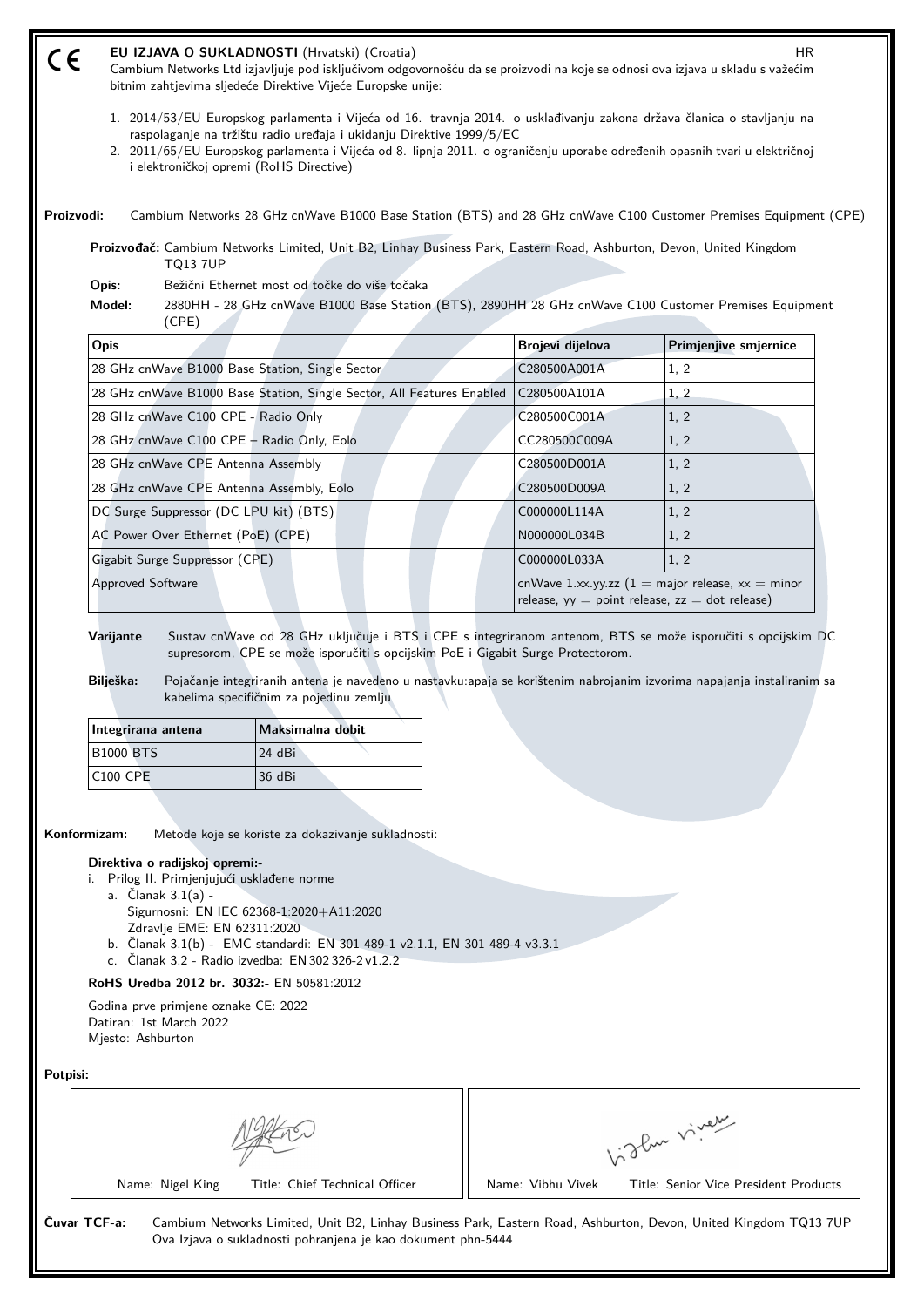- **EU PROHLÁŠENÍ O SHODĚ** (čeština) (Czech Republic) CZ (E Cambium Networks Ltd prohlašuje na svou výhradní odpovědnost, že výrobky, na něž se toto prohlášení vztahuje, splňují platné základní požadavky následující směrnice (směrnic) Rady Evropské unie:
	- 1. 2014/53/EU ze dne 16. dubna 2014 o harmonizaci právních předpisů členských států týkajících se uvádění rádiových zařízení na trh ao zrušení směrnice Evropského parlamentu a Rady 1999/5/EC
	- 2. 2011/65/EU Evropského parlamentu a Rady ze dne 8. června 2011 o omezení používání některých nebezpečných látek v elektrických a elektronických zařízeních (směrnice o omezení používání některých nebezpečných látek)

**Produkt:** Cambium Networks 28 GHz cnWave B1000 Base Station (BTS) and 28 GHz cnWave C100 Customer Premises Equipment (CPE)

**Výrobce:** Cambium Networks Limited, Unit B2, Linhay Business Park, Eastern Road, Ashburton, Devon, United Kingdom TQ13 7UP

**Popis:** Bezdrátový ethernetový most Point-to-MultiPoint

**Modelka:** 2880HH - 28 GHz cnWave B1000 Base Station (BTS), 2890HH 28 GHz cnWave C100 Customer Premises Equipment (CPE)

| <b>Popis</b>                                                          | Čísla součástí                                                                                                          | Platné směrnice |
|-----------------------------------------------------------------------|-------------------------------------------------------------------------------------------------------------------------|-----------------|
| 28 GHz cnWave B1000 Base Station, Single Sector                       | C280500A001A                                                                                                            | 1, 2            |
| 28 GHz cnWave B1000 Base Station, Single Sector, All Features Enabled | C280500A101A                                                                                                            | 1, 2            |
| 28 GHz cnWave C100 CPE - Radio Only                                   | C280500C001A                                                                                                            | 1, 2            |
| 28 GHz cnWave C100 CPE - Radio Only, Eolo                             | CC280500C009A                                                                                                           | 1, 2            |
| 28 GHz cnWave CPE Antenna Assembly                                    | C280500D001A                                                                                                            | 1, 2            |
| 28 GHz cnWave CPE Antenna Assembly, Eolo                              | C280500D009A                                                                                                            | 1, 2            |
| DC Surge Suppressor (DC LPU kit) (BTS)                                | C000000L114A                                                                                                            | 1.2             |
| AC Power Over Ethernet (PoE) (CPE)                                    | N000000L034B                                                                                                            | 1, 2            |
| Gigabit Surge Suppressor (CPE)                                        | C000000L033A                                                                                                            | 1, 2            |
| <b>Approved Software</b>                                              | cnWave 1.xx.yy.zz $(1 = \text{major release}, xx = \text{minor})$<br>release, $yy = point$ release, $zz = dot$ release) |                 |

**Varianty** 28GHz cnWave systém zahrnuje BTS i CPE s integrovanou anténou, BTS může být dodáván s volitelným DC Surge Suppressor, CPE může být dodáván s volitelným PoE a Gigabit Surge Protector.

**Poznámka:** Zisk integrovaných antén je specifikován níže:

| Integrovaná anténa | Maximální zisk |  |
|--------------------|----------------|--|
| <b>B1000 BTS</b>   | 24 dBi         |  |
| $ C100$ CPE        | 36 dBi         |  |

**Souladu:** Metody používané k prokázání shody:

### **Radio Equipment Directive:-**

- i. V příloze II za použití harmonizovaných norem
	- a. čl. 3 odst. 1 písm. a)
		- Bezpečnost: EN IEC 62368‑1:2020+A11:2020 Zdraví EME: EN 62311:2020
	- b. čl. 3 odst. 1 písm. b) EMC standardy: EN 301 489-1 v2.1.1, EN 301 489-4 v3.3.1
	- c. Článek 3.2 Rádiový výkon: EN 302 326-2 v1.2.2

### **Nařízení RoHS 2012 č. 3032:-** EN 50581:2012

Rok první aplikace značky CE: 2022 S daty: 1st March 2022 Místo: Ashburton

**Podpisy:**

|                                | ∾ صي د<br>$ P_{\rm w}$ $V$            |
|--------------------------------|---------------------------------------|
| Name: Nigel King               | Title: Senior Vice President Products |
| Title: Chief Technical Officer | Name: Vibhu Vivek                     |

Toto prohlášení o shodě je uloženo jako dokument phn-5444

**Strážce TCF:** Cambium Networks Limited, Unit B2, Linhay Business Park, Eastern Road, Ashburton, Devon, United Kingdom TQ13 7UP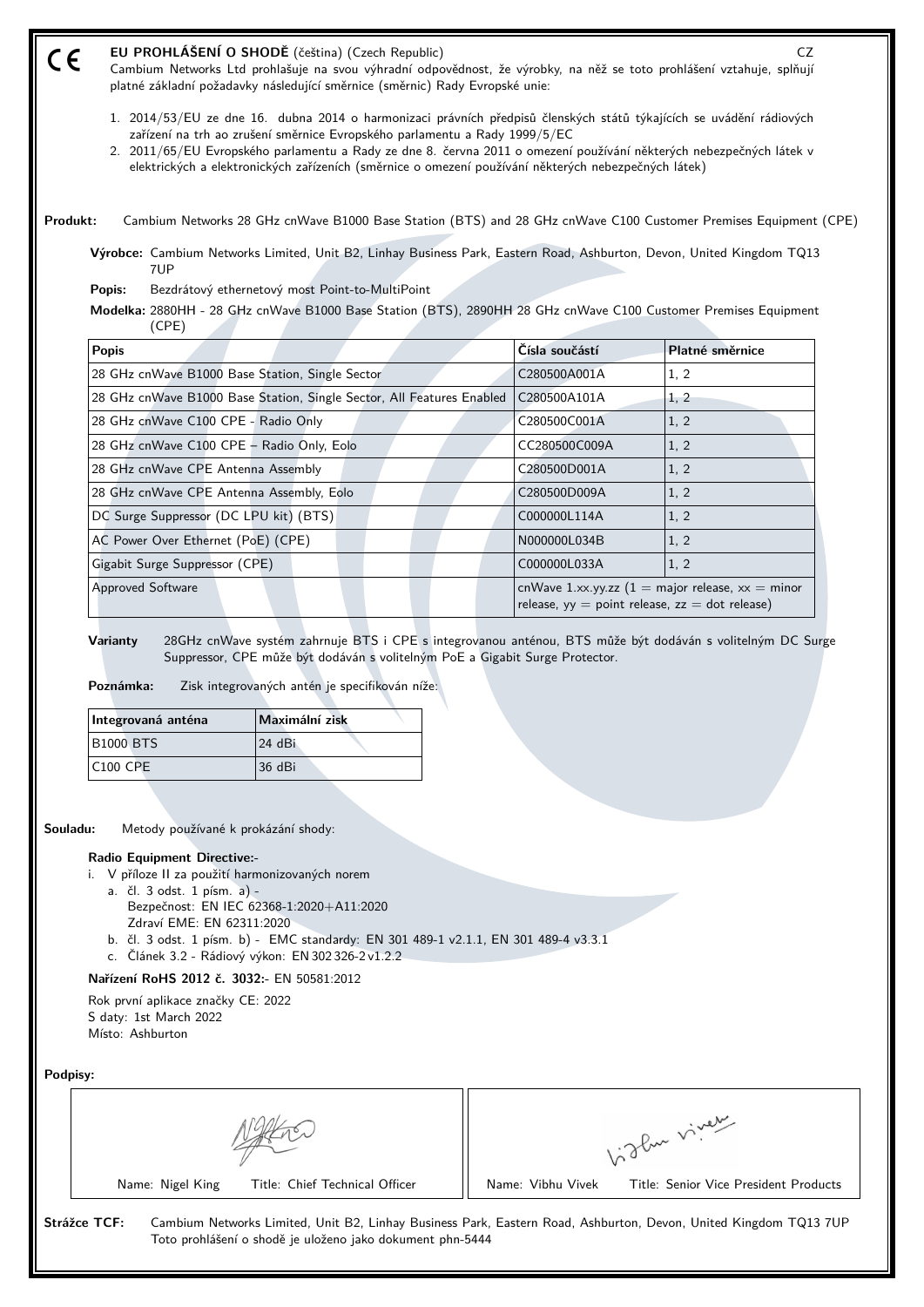| CE         |                                                                                                                                                                                   | EU-OVERENSSTEMMELSESERKLÆRING (dansk) (Denmark)<br>Cambium Networks Ltd erklærer på eget ansvar, at de produkter, som denne erklæring vedrører, overholder de gældende<br>væsentlige krav i følgende direktiv (er) i Rådet for Den Europæiske Union:                                                                                                                                   |                                                    | DK.                                                               |  |
|------------|-----------------------------------------------------------------------------------------------------------------------------------------------------------------------------------|----------------------------------------------------------------------------------------------------------------------------------------------------------------------------------------------------------------------------------------------------------------------------------------------------------------------------------------------------------------------------------------|----------------------------------------------------|-------------------------------------------------------------------|--|
|            |                                                                                                                                                                                   | 1. 2014/53/EU Europa-Parlamentets og Rådets afgørelse af 16. april 2014 om harmonisering af medlemsstaternes lovgivning<br>om markedsføring af radioudstyr og om ophævelse af direktiv 1999/5/EC<br>2. 2011/65/EU Europa-Parlamentets og Rådets afgørelse af 8. juni 2011 om begrænsning af anvendelsen af visse farlige<br>stoffer i elektrisk og elektronisk udstyr (RoHS Directive) |                                                    |                                                                   |  |
| Produkter: |                                                                                                                                                                                   | Cambium Networks 28 GHz cnWave B1000 Base Station (BTS) and 28 GHz cnWave C100 Customer Premises Equipment (CPE)                                                                                                                                                                                                                                                                       |                                                    |                                                                   |  |
|            | Fabrikant:<br><b>TQ13 7UP</b>                                                                                                                                                     | Cambium Networks Limited, Unit B2, Linhay Business Park, Eastern Road, Ashburton, Devon, United Kingdom                                                                                                                                                                                                                                                                                |                                                    |                                                                   |  |
|            | Model:<br>(CPE)                                                                                                                                                                   | Beskrivelse: Point-to-MultiPoint Wireless Ethernet Bridge<br>2880HH - 28 GHz cnWave B1000 Base Station (BTS), 2890HH 28 GHz cnWave C100 Customer Premises Equipment                                                                                                                                                                                                                    |                                                    |                                                                   |  |
|            | <b>Beskrivelse</b>                                                                                                                                                                |                                                                                                                                                                                                                                                                                                                                                                                        | <b>Artikelnumre</b>                                | Gældende direktiver                                               |  |
|            |                                                                                                                                                                                   | 28 GHz cnWave B1000 Base Station, Single Sector                                                                                                                                                                                                                                                                                                                                        | C280500A001A                                       | 1, 2                                                              |  |
|            |                                                                                                                                                                                   | 28 GHz cnWave B1000 Base Station, Single Sector, All Features Enabled                                                                                                                                                                                                                                                                                                                  | C280500A101A                                       | 1, 2                                                              |  |
|            | 28 GHz cnWave C100 CPE - Radio Only                                                                                                                                               |                                                                                                                                                                                                                                                                                                                                                                                        | C280500C001A                                       | 1, 2                                                              |  |
|            | 28 GHz cnWave C100 CPE - Radio Only, Eolo                                                                                                                                         |                                                                                                                                                                                                                                                                                                                                                                                        | CC280500C009A                                      | 1, 2                                                              |  |
|            | 28 GHz cnWave CPE Antenna Assembly                                                                                                                                                |                                                                                                                                                                                                                                                                                                                                                                                        | C280500D001A                                       | 1, 2                                                              |  |
|            | 28 GHz cnWave CPE Antenna Assembly, Eolo                                                                                                                                          |                                                                                                                                                                                                                                                                                                                                                                                        | C280500D009A                                       | 1, 2                                                              |  |
|            | DC Surge Suppressor (DC LPU kit) (BTS)                                                                                                                                            |                                                                                                                                                                                                                                                                                                                                                                                        | C000000L114A                                       | 1, 2                                                              |  |
|            | AC Power Over Ethernet (PoE) (CPE)                                                                                                                                                |                                                                                                                                                                                                                                                                                                                                                                                        | N000000L034B                                       | 1, 2                                                              |  |
|            | Gigabit Surge Suppressor (CPE)                                                                                                                                                    |                                                                                                                                                                                                                                                                                                                                                                                        | C000000L033A                                       | 1, 2                                                              |  |
|            | <b>Approved Software</b>                                                                                                                                                          |                                                                                                                                                                                                                                                                                                                                                                                        | release, $yy = point$ release, $zz = dot$ release) | cnWave 1.xx.yy.zz $(1 = \text{major release}, xx = \text{minor})$ |  |
|            | Varianter<br>Bemærk:                                                                                                                                                              | 28 GHz cnWave-systemet inkluderer både BTS og CPE med integreret antenne, BTS kan leveres med valgfri DC Surge<br>Suppressor, CPE kan leveres med valgfri PoE og Gigabit Surge Protectoryd.<br>Forstærkningen af integrerede antenner er specificeret nedenfor:                                                                                                                        |                                                    |                                                                   |  |
|            | Integreret antenne                                                                                                                                                                | <b>Maksimal gevinst</b>                                                                                                                                                                                                                                                                                                                                                                |                                                    |                                                                   |  |
|            | <b>B1000 BTS</b>                                                                                                                                                                  | 24 dBi                                                                                                                                                                                                                                                                                                                                                                                 |                                                    |                                                                   |  |
|            | C100 CPE                                                                                                                                                                          | 36 dBi                                                                                                                                                                                                                                                                                                                                                                                 |                                                    |                                                                   |  |
|            | Overensstemmelse:                                                                                                                                                                 | Metoder der anvendes til at påvise overensstemmelse:                                                                                                                                                                                                                                                                                                                                   |                                                    |                                                                   |  |
|            | Direktiv om radioudstyr:-<br>a. Artikel $3.1(a)$ -<br>Sundhed EME: EN 62311:2020<br>År for første ansøgning om CE-mærkning: 2022<br>Dateret: 1st March 2022<br>Placere: Ashburton | i. Bilag II ved anvendelse af harmoniserede standarder<br>Sikkerhed: EN IEC 62368-1:2020+A11:2020<br>b. Article 3.1(b) - EMC standarder: EN 301 489-1 v2.1.1, EN 301 489-4 v3.3.1<br>c. Artikel 3.2 - Radio præstation: EN 302 326-2 v1.2.2<br>RoHS-forordning 2012 nr. 3032:- EN 50581:2012                                                                                           |                                                    |                                                                   |  |

| Underskrifter: |  |
|----------------|--|
|----------------|--|

|                                | $\sim$ $\sim$<br>$P_{\rm av}$ V       |
|--------------------------------|---------------------------------------|
| Name: Nigel King               | Title: Senior Vice President Products |
| Title: Chief Technical Officer | Name: Vibhu Vivek                     |

**Keeper af TCF:** Cambium Networks Limited, Unit B2, Linhay Business Park, Eastern Road, Ashburton, Devon, United Kingdom TQ13 7UP Denne overensstemmelseserklæring er gemt som dokument phn-5444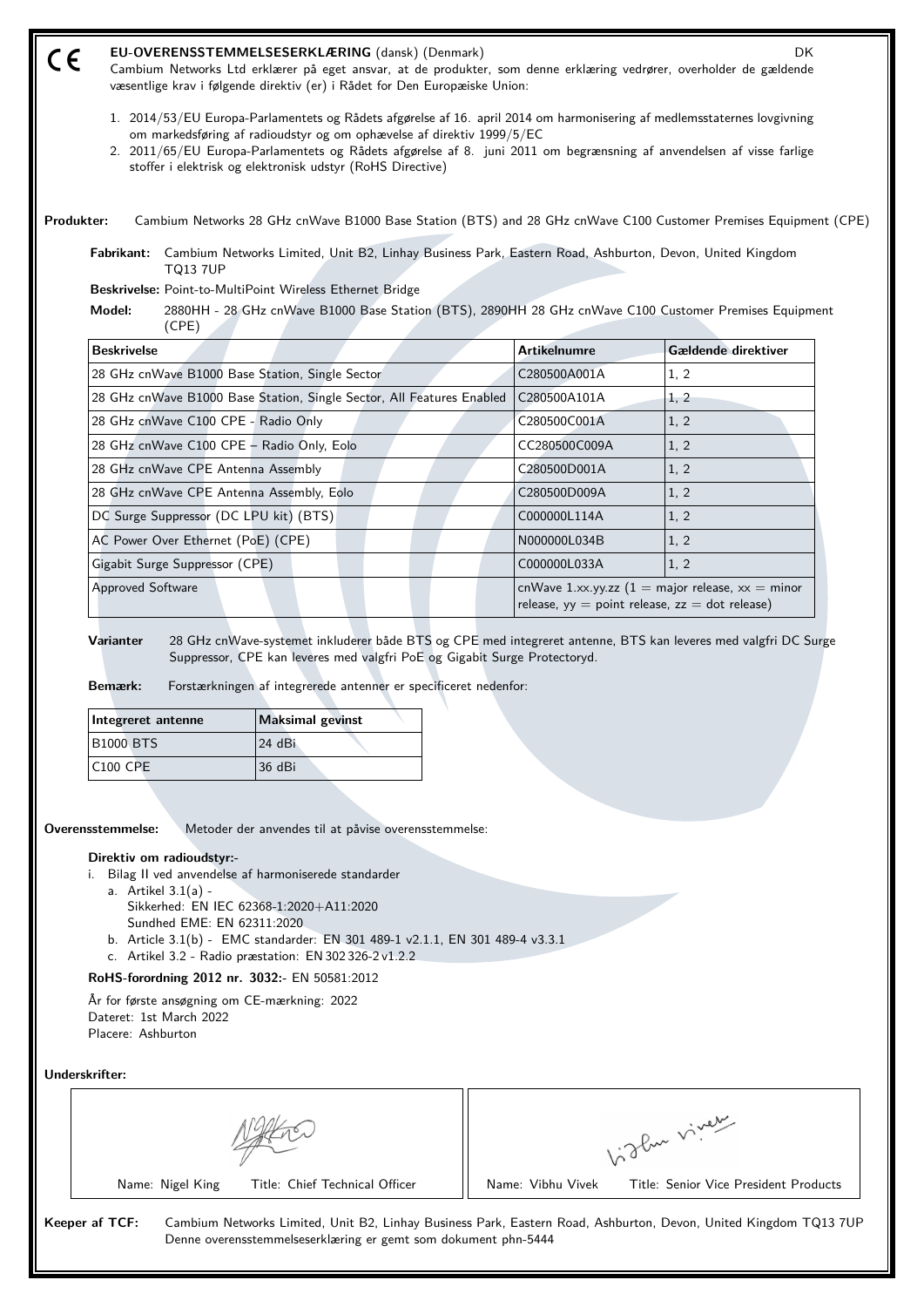| r C | EU-KONFORMITÄTSERKLÄRUNG (Deutsche) (Germany, Austria, Lichenstein, Switzerland)                                       | DE AT LI CH |
|-----|------------------------------------------------------------------------------------------------------------------------|-------------|
| ー   | Cambium Networks Ltd erklärt in alleiniger Verantwortung, dass die Produkte, auf die sich diese Erklärung bezieht, den |             |
|     | geltenden grundlegenden Anforderungen der folgenden Richtlinie (n) des Rat der Europäischen Union:                     |             |

- 1. 2014/53/EU des Europäischen Parlaments und des Rates vom 16. April 2014 zur Harmonisierung der Rechtsvorschriften der Mitgliedstaaten über die Bereitstellung von Funkanlagen auf dem Markt und zur Aufhebung der Richtlinie 1999/5/EC
- 2. 2011/65/EU des Europäischen Parlaments und des Rates vom 8. Juni 2011 zur Beschränkung der Verwendung bestimmter gefährlicher Stoffe in Elektro- und Elektronikgeräten (RoHS-Richtlinie)

**Produkte:** Cambium Networks 28 GHz cnWave B1000 Base Station (BTS) and 28 GHz cnWave C100 Customer Premises Equipment (CPE)

**Hersteller:** Cambium Networks Limited, Unit B2, Linhay Business Park, Eastern Road, Ashburton, Devon, United Kingdom TQ13 7UP

**Beschreibung:** Drahtlose Punkt-zu-Mehrpunkt-Ethernet-Bridge

**Modell:** 2880HH - 28 GHz cnWave B1000 Base Station (BTS), 2890HH 28 GHz cnWave C100 Customer Premises Equipment (CPE)

| <b>Beschreibung</b>                                                   | <b>Teilnummern</b>                                                                                         | Anwendbare Richtlinien |
|-----------------------------------------------------------------------|------------------------------------------------------------------------------------------------------------|------------------------|
| 28 GHz cnWave B1000 Base Station, Single Sector                       | C280500A001A                                                                                               | 1.2                    |
| 28 GHz cnWave B1000 Base Station, Single Sector, All Features Enabled | C280500A101A                                                                                               | 1, 2                   |
| 28 GHz cnWave C100 CPE - Radio Only                                   | C280500C001A                                                                                               | 1, 2                   |
| 28 GHz cnWave C100 CPE - Radio Only, Eolo                             | CC280500C009A                                                                                              | 1, 2                   |
| 28 GHz cnWave CPE Antenna Assembly                                    | C280500D001A                                                                                               | 1, 2                   |
| 28 GHz cnWave CPE Antenna Assembly, Eolo                              | C280500D009A                                                                                               | 1, 2                   |
| DC Surge Suppressor (DC LPU kit) (BTS)                                | C000000L114A                                                                                               | 1, 2                   |
| AC Power Over Ethernet (PoE) (CPE)                                    | N000000L034B                                                                                               | 1, 2                   |
| Gigabit Surge Suppressor (CPE)                                        | C000000L033A                                                                                               | 1, 2                   |
| <b>Approved Software</b>                                              | $ $ cnWave 1.xx.yy.zz (1 = major release, xx = minor<br>release, $yy = point$ release, $zz = dot$ release) |                        |

**Varianten** Das 28-GHz-cnWave-System umfasst sowohl BTS als auch CPE mit integrierter Antenne, das BTS kann mit optionalem DC-Überspannungsschutz geliefert werden, das CPE kann mit optionalem PoE und Gigabit-Überspannungsschutz geliefert werden.

**Hinweis:** Der Gewinn integrierter Antennen ist unten angegeben:

| Integrierte Antennee | <b>Maximaler Gewinn</b> |  |
|----------------------|-------------------------|--|
| <b>B1000 BTS</b>     | 124 dBi                 |  |
| $ C100$ CPE          | 36 dBi                  |  |

**Konformität:** Methoden zum Nachweis der Konformität:

### **Richtlinie über Funkanlagen:-**

- i. Anhang II unter Verwendung harmonisierter Normen
	- a. Artikel 3.1(a) Sicherheit: EN IEC 62368‑1:2020+A11:2020
	- Gesundheit: EN 62311:2020
	- b. Article 3.1(b) EMV-Standards: EN 301 489-1 v2.1.1, EN 301 489-4 v3.3.1
	- c. Artikel 3.2 Radio-Leistung: EN 302 326-2 v1.2.2

# **RoHS-Verordnung 2012 Nr. 3032:-** EN 50581:2012

År for første ansøgning om CE-mærkning: 2022 Datiert: 1st March 2022 Platz: Ashburton

### **Unterschriften:**

|                                | ∽رفین ،<br>$\mathcal{L}_{\mathbf{v}}$ |
|--------------------------------|---------------------------------------|
| Name: Nigel King               | Title: Senior Vice President Products |
| Title: Chief Technical Officer | Name: Vibhu Vivek                     |

**Hüter des TCF:** Cambium Networks Limited, Unit B2, Linhay Business Park, Eastern Road, Ashburton, Devon, United Kingdom TQ13 7UP Diese Konformitätserklärung ist als Dokument gespeichert phn-5444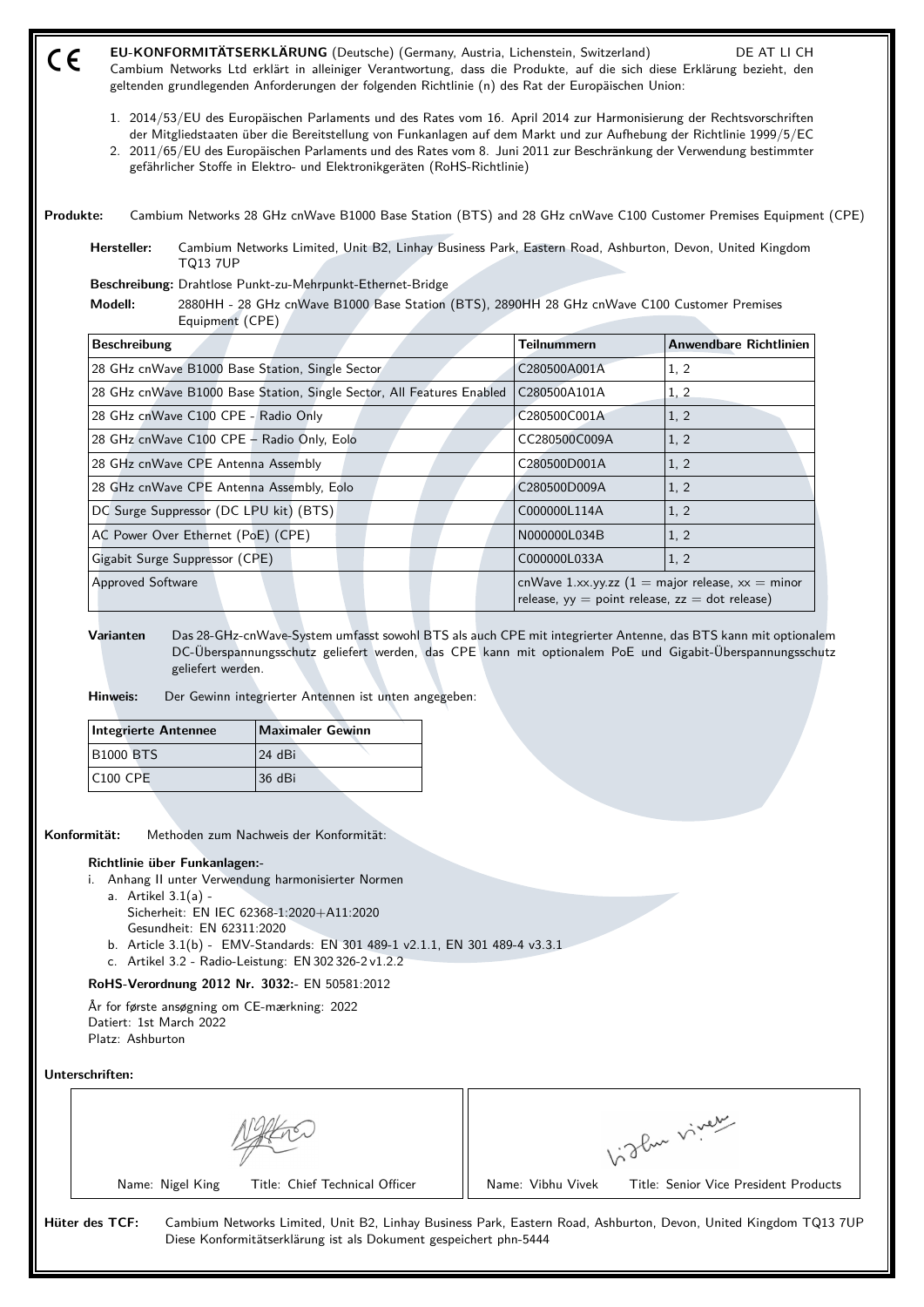#### **ELi VASTAVUSDEKLARATSIOON** (eesti) (Estonia) EE (E

Cambium Networks Ltd deklareerib ainuisikuliselt, et tooted, millele käesolev deklaratsioon on seotud, vastavad Euroopa Ühenduste Nõukogu järgmise direktiivi (de) le Euroopa Liidu Nõukogu:

- 1. 2014/53/EU Euroopa Parlamendi ja nõukogu otsus, 16. aprill 2014, raadioseadmete turul kättesaadavaks tegemist käsitlevate liikmesriikide õigusaktide ühtlustamise ja direktiivi kehtetuks tunnistamise kohta 1999/5/EC
- 2. 2011/65/EU Euroopa Parlamendi ja nõukogu otsus, 8. juuni 2011, teatavate ohtlike ainete kasutamise piiramise kohta elektri- ja elektroonikaseadmetes (ohtlike ainete kasutamise piiramise direktiiv)

**Tooted:** Cambium Networks 28 GHz cnWave B1000 Base Station (BTS) and 28 GHz cnWave C100 Customer Premises Equipment (CPE)

**Tootja:** Cambium Networks Limited, Unit B2, Linhay Business Park, Eastern Road, Ashburton, Devon, United Kingdom TQ13 7UP

**Kirjeldus:** Point-to-Multipoint Wireless Ethernet Bridge

**Mudel:** 2880HH - 28 GHz cnWave B1000 Base Station (BTS), 2890HH 28 GHz cnWave C100 Customer Premises Equipment (CPE)

| <b>Kirjeldus</b>                                                      | Osade numbrid                                                                                                           | Kohaldatavad<br>direktiivid |
|-----------------------------------------------------------------------|-------------------------------------------------------------------------------------------------------------------------|-----------------------------|
| 28 GHz cnWave B1000 Base Station, Single Sector                       | C280500A001A                                                                                                            | 1, 2                        |
| 28 GHz cnWave B1000 Base Station, Single Sector, All Features Enabled | C280500A101A                                                                                                            | 1, 2                        |
| 28 GHz cnWave C100 CPE - Radio Only                                   | C280500C001A                                                                                                            | 1, 2                        |
| 28 GHz cnWave C100 CPE - Radio Only, Eolo                             | CC280500C009A                                                                                                           | 1, 2                        |
| 28 GHz cnWave CPE Antenna Assembly                                    | C280500D001A                                                                                                            | 1, 2                        |
| 28 GHz cnWave CPE Antenna Assembly, Eolo                              | C280500D009A                                                                                                            | 1, 2                        |
| DC Surge Suppressor (DC LPU kit) (BTS)                                | C000000L114A                                                                                                            | 1, 2                        |
| AC Power Over Ethernet (PoE) (CPE)                                    | N000000L034B                                                                                                            | 1, 2                        |
| Gigabit Surge Suppressor (CPE)                                        | C000000L033A                                                                                                            | 1, 2                        |
| Approved Software                                                     | cnWave 1.xx.yy.zz $(1 = \text{major release}, xx = \text{minor})$<br>release, $yy = point$ release, $zz = dot$ release) |                             |

**Variandid** 28 GHz cnWave süsteem sisaldab nii BTS-i kui ka integreeritud antenniga CPE-d, BTS-i võib tarnida valikulise alalispinge summutiga, CPE-d võib varustada valikulise PoE ja Gigabit Surge Protectioniga..

**Märge:** Integreeritud antennide võimendus on määratletud allpool:

| Integreeritud antenn | Maksimaalne kasum |
|----------------------|-------------------|
| <b>B1000 BTS</b>     | 124 dBi           |
| <b>C100 CPE</b>      | 136 dBi           |

**Vastavus:** Nõuetele vastavuse tõendamiseks kasutatud meetodid:

### **Raadioseadmete direktiiv:-**

- i. II lisa, kasutades harmoneeritud standardeid
	- a. Artikli 3 lõike 1 punkt a Ohutus: EN IEC 62368‑1:2020+A11:2020
	- Tervis EME: EN 62311:2020
	- b. Artikli 3 lõike 1 punkt b EMC standardid: EN 301 489-1 v2.1.1, EN 301 489-4 v3.3.1
	- c. Artikkel 3.2 Raadio jõudlus: EN 302 326-2 v1.2.2

**RoHS määrus 2012 nr 3032:-** EN 50581:2012

Year of first application of CE mark: 2022 Kuupäevastatud: 1st March 2022 Koht: Ashburton

### **Allkirjad:**

| Name: Nigel King               | Title: Senior Vice President Products |
|--------------------------------|---------------------------------------|
| Title: Chief Technical Officer | Name: Vibhu Vivek                     |

**TCF valdaja:** Cambium Networks Limited, Unit B2, Linhay Business Park, Eastern Road, Ashburton, Devon, United Kingdom TQ13 7UP See vastavusdeklaratsioon salvestatakse dokumendina phn-5444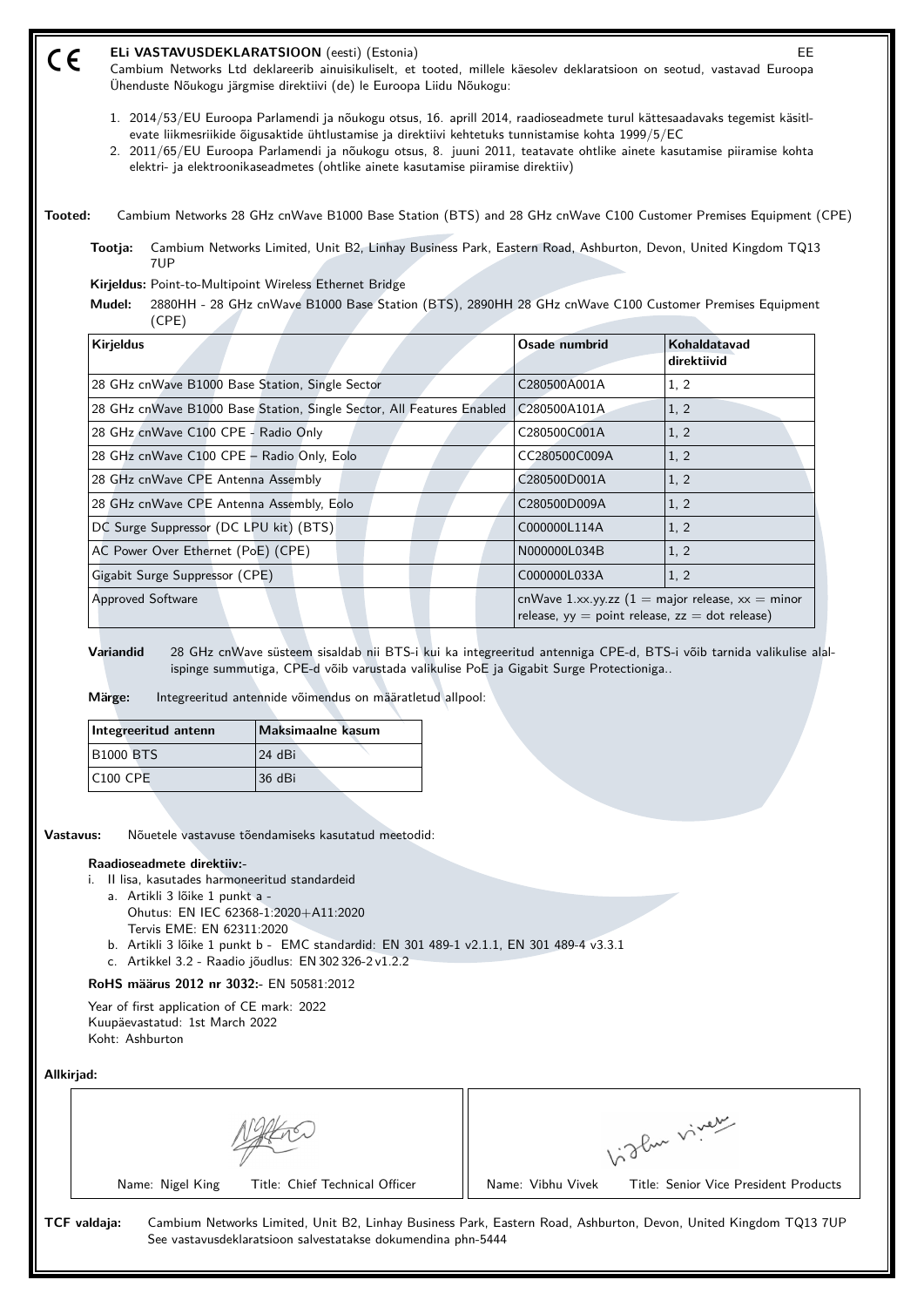| 1. 2014/53/EU Euroopan parlamentin ja neuvoston direktiivi, annettu 16 päivänä huhtikuuta 2014, radiolaitteiden markki-<br>noille saattamista koskevan jäsenvaltioiden lainsäädännön yhdenmukaistamisesta ja direktiivin 1999/5/EC<br>2. 2011/65/EU Euroopan parlamentin ja neuvoston 8. kesäkuuta 2011 antama lausunto tiettyjen vaarallisten aineiden käytön<br>Cambium Networks 28 GHz cnWave B1000 Base Station (BTS) and 28 GHz cnWave C100 Customer Premises Equipment (CPE)<br>Valmistaja: Cambium Networks Limited, Unit B2, Linhay Business Park, Eastern Road, Ashburton, Devon, United Kingdom TQ13<br>2880HH - 28 GHz cnWave B1000 Base Station (BTS), 2890HH 28 GHz cnWave C100 Customer Premises Equipment |
|--------------------------------------------------------------------------------------------------------------------------------------------------------------------------------------------------------------------------------------------------------------------------------------------------------------------------------------------------------------------------------------------------------------------------------------------------------------------------------------------------------------------------------------------------------------------------------------------------------------------------------------------------------------------------------------------------------------------------|
|                                                                                                                                                                                                                                                                                                                                                                                                                                                                                                                                                                                                                                                                                                                          |
|                                                                                                                                                                                                                                                                                                                                                                                                                                                                                                                                                                                                                                                                                                                          |
|                                                                                                                                                                                                                                                                                                                                                                                                                                                                                                                                                                                                                                                                                                                          |
|                                                                                                                                                                                                                                                                                                                                                                                                                                                                                                                                                                                                                                                                                                                          |
|                                                                                                                                                                                                                                                                                                                                                                                                                                                                                                                                                                                                                                                                                                                          |
| Sovellettavat direktiivit<br><b>Osanumerot</b>                                                                                                                                                                                                                                                                                                                                                                                                                                                                                                                                                                                                                                                                           |
| 1, 2<br>C280500A001A                                                                                                                                                                                                                                                                                                                                                                                                                                                                                                                                                                                                                                                                                                     |
| C280500A101A<br>1, 2                                                                                                                                                                                                                                                                                                                                                                                                                                                                                                                                                                                                                                                                                                     |
| C280500C001A<br>1, 2                                                                                                                                                                                                                                                                                                                                                                                                                                                                                                                                                                                                                                                                                                     |
| CC280500C009A<br>1, 2                                                                                                                                                                                                                                                                                                                                                                                                                                                                                                                                                                                                                                                                                                    |
| C280500D001A<br>1, 2                                                                                                                                                                                                                                                                                                                                                                                                                                                                                                                                                                                                                                                                                                     |
| 1, 2<br>C280500D009A                                                                                                                                                                                                                                                                                                                                                                                                                                                                                                                                                                                                                                                                                                     |
| C000000L114A<br>1, 2                                                                                                                                                                                                                                                                                                                                                                                                                                                                                                                                                                                                                                                                                                     |
| 1, 2<br>N000000L034B                                                                                                                                                                                                                                                                                                                                                                                                                                                                                                                                                                                                                                                                                                     |
| 1, 2<br>C000000L033A                                                                                                                                                                                                                                                                                                                                                                                                                                                                                                                                                                                                                                                                                                     |
| cnWave 1.xx.yy.zz $(1 = \text{major release}, xx = \text{minor})$<br>release, $yy = point$ release, $zz = dot$ release)                                                                                                                                                                                                                                                                                                                                                                                                                                                                                                                                                                                                  |
| 28 GHz cnWave-järjestelmä sisältää sekä BTS:n että CPE:n integroidulla antennilla, BTS voidaan toimittaa valinnaisella<br>DC-ylijännitesuojalla, CPE:ssä voidaan toimittaa valinnainen PoE ja Gigabit Surge Protectory                                                                                                                                                                                                                                                                                                                                                                                                                                                                                                   |

| Integroitu antenni | Suurin voitto |
|--------------------|---------------|
| <b>B1000 BTS</b>   | 24 dBi        |
| $ C100$ CPE        | 136 dBi       |

**Vaatimustenmukaisuus:** Vaatimustenmukaisuuden osoittamismenetelmät:

## **Radiolaitteita koskeva direktiivi:-**

i. Liitteessä II yhdenmukaistettuja standardeja käyttäen

- a. A3 artiklan 1 kohdan a alakohta
	- turvallisuus: EN IEC 62368‑1:2020+A11:2020 Terveys EME: EN 62311:2020
- b. A3 artiklan 1 kohdan b alakohta EMC-standardit: EN 301 489-1 v2.1.1, EN 301 489-4 v3.3.1
- c. Artikla 3.2 Radio suorituskyky: EN 302 326-2 v1.2.2

# **RoHS-asetus 2012 nro 3032:-** EN 50581:2012

CE-merkinnän ensimmäisen käyttöönoton vuosi: 2022 Päivätty: 1st March 2022 Paikka: Ashburton

# **Allekirjoitukset:**

|                 |                  |                                                                        |                   | The viver                                                                                                        |
|-----------------|------------------|------------------------------------------------------------------------|-------------------|------------------------------------------------------------------------------------------------------------------|
|                 | Name: Nigel King | Title: Chief Technical Officer                                         | Name: Vibhu Vivek | Title: Senior Vice President Products                                                                            |
| TCF: n vartija: |                  | Tämä vaatimustenmukaisuusvakuutus on tallennettu asiakirjaksi phn-5444 |                   | Cambium Networks Limited, Unit B2, Linhay Business Park, Eastern Road, Ashburton, Devon, United Kingdom TQ13 7UP |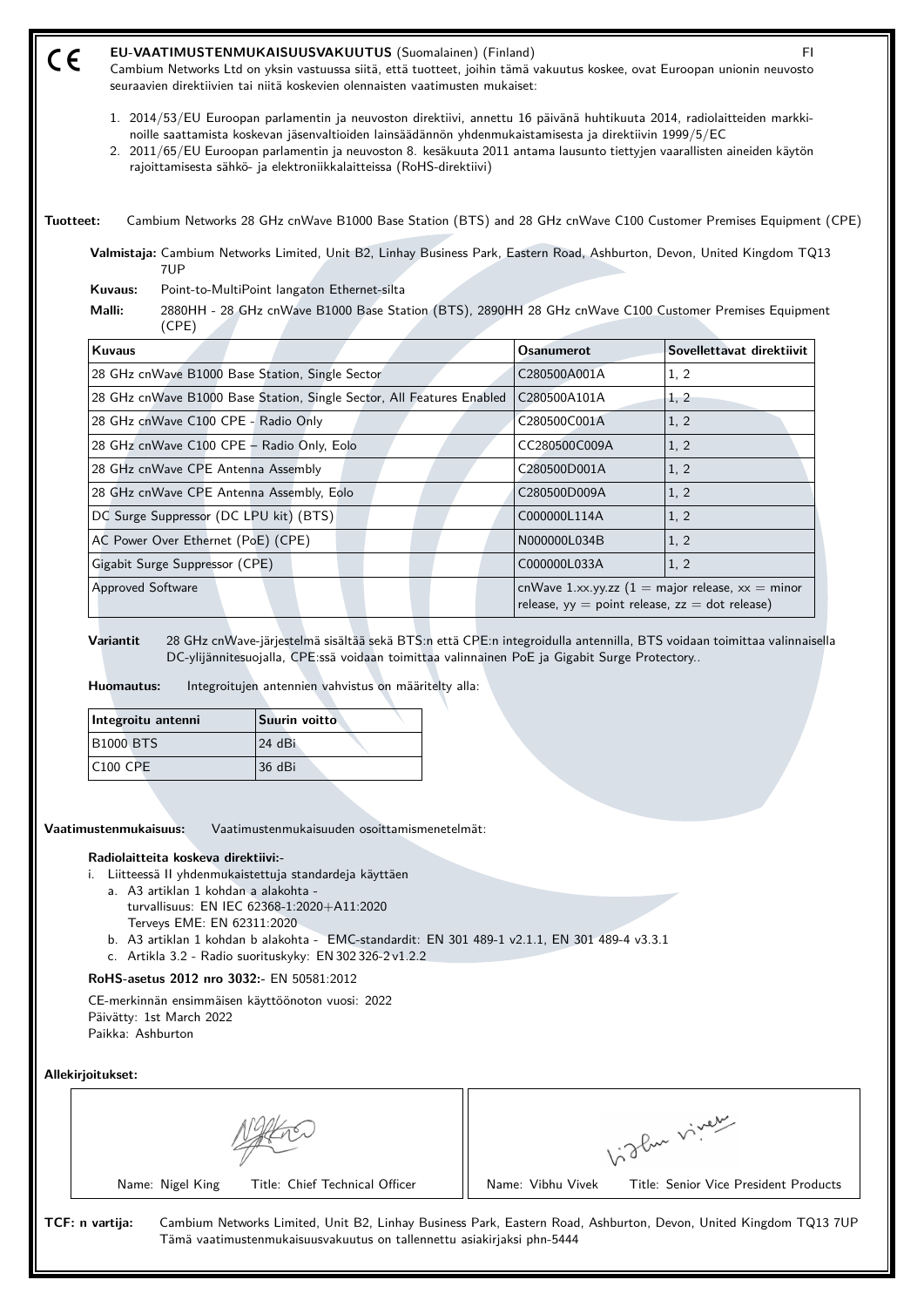| $\epsilon$                                                                                                      | DÉCLARATION DE CONFORMITÉ DE L'UE (française) (France, Luxembourg, Belgium)<br>Cambium Networks Ltd déclare sous sa seule responsabilité que les produits visés par la présente déclaration sont conformes<br>aux exigences essentielles applicables de la (des) directive (s) suivante (s) du Conseil de l'Union européenne:                                                                                                                                              |                                                    | FR LU BE                                                          |
|-----------------------------------------------------------------------------------------------------------------|----------------------------------------------------------------------------------------------------------------------------------------------------------------------------------------------------------------------------------------------------------------------------------------------------------------------------------------------------------------------------------------------------------------------------------------------------------------------------|----------------------------------------------------|-------------------------------------------------------------------|
|                                                                                                                 | 1. 2014/53/EU odu Parlement européen et du Conseil du 16 avril 2014 concernant l'harmonisation des législations des États<br>membres relatives à la mise à disposition sur le marché des équipements hertziens et abrogeant la directive 1999/5/EC<br>2. 2011/65/EU du Parlement européen et du Conseil du 8 juin 2011 relative à la limitation de l'utilisation de certaines<br>substances dangereuses dans les équipements électriques et électroniques (directive RoHS) |                                                    |                                                                   |
| Des produits:                                                                                                   | Cambium Networks 28 GHz cnWave B1000 Base Station (BTS) and 28 GHz cnWave C100 Customer Premises Equipment (CPE)                                                                                                                                                                                                                                                                                                                                                           |                                                    |                                                                   |
| Fabricant:<br><b>TQ13 7UP</b>                                                                                   | Cambium Networks Limited, Unit B2, Linhay Business Park, Eastern Road, Ashburton, Devon, United Kingdom                                                                                                                                                                                                                                                                                                                                                                    |                                                    |                                                                   |
|                                                                                                                 | La description: Pont Ethernet sans fil point à multipoint                                                                                                                                                                                                                                                                                                                                                                                                                  |                                                    |                                                                   |
| Modèle:                                                                                                         | 2880HH - 28 GHz cnWave B1000 Base Station (BTS), 2890HH 28 GHz cnWave C100 Customer Premises<br>Equipment (CPE)                                                                                                                                                                                                                                                                                                                                                            |                                                    |                                                                   |
| La description                                                                                                  |                                                                                                                                                                                                                                                                                                                                                                                                                                                                            | Les numéros de pièce                               | <b>Directives applicables</b>                                     |
|                                                                                                                 | 28 GHz cnWave B1000 Base Station, Single Sector                                                                                                                                                                                                                                                                                                                                                                                                                            | C280500A001A                                       | 1, 2                                                              |
|                                                                                                                 | 28 GHz cnWave B1000 Base Station, Single Sector, All Features Enabled                                                                                                                                                                                                                                                                                                                                                                                                      | C280500A101A                                       | 1, 2                                                              |
| 28 GHz cnWave C100 CPE - Radio Only                                                                             |                                                                                                                                                                                                                                                                                                                                                                                                                                                                            | C280500C001A                                       | 1, 2                                                              |
|                                                                                                                 | 28 GHz cnWave C100 CPE - Radio Only, Eolo                                                                                                                                                                                                                                                                                                                                                                                                                                  | CC280500C009A                                      | 1, 2                                                              |
| 28 GHz cnWave CPE Antenna Assembly                                                                              |                                                                                                                                                                                                                                                                                                                                                                                                                                                                            | C280500D001A                                       | 1, 2                                                              |
|                                                                                                                 | 28 GHz cnWave CPE Antenna Assembly, Eolo                                                                                                                                                                                                                                                                                                                                                                                                                                   | C280500D009A                                       | 1, 2                                                              |
| DC Surge Suppressor (DC LPU kit) (BTS)                                                                          |                                                                                                                                                                                                                                                                                                                                                                                                                                                                            | C000000L114A                                       | 1, 2                                                              |
| AC Power Over Ethernet (PoE) (CPE)                                                                              |                                                                                                                                                                                                                                                                                                                                                                                                                                                                            | N000000L034B                                       | 1, 2                                                              |
| Gigabit Surge Suppressor (CPE)                                                                                  |                                                                                                                                                                                                                                                                                                                                                                                                                                                                            | C000000L033A                                       | 1, 2                                                              |
| <b>Approved Software</b>                                                                                        |                                                                                                                                                                                                                                                                                                                                                                                                                                                                            | release, $yy = point$ release, $zz = dot$ release) | cnWave 1.xx.yy.zz $(1 = \text{major release}, xx = \text{minor})$ |
| <b>Variantes</b><br><b>Remarque:</b>                                                                            | Le système cnWave 28 GHz comprend à la fois un BTS et un CPE avec antenne intégrée, le BTS peut être fourni avec<br>un suppresseur de surtension CC en option, le CPE peut être fourni avec un PoE en option et une protection contre<br>les surtensions Gigabit.<br>Le gain des antennes intégrées est spécifié ci-dessous :                                                                                                                                              |                                                    |                                                                   |
| Antenne intégrée                                                                                                | <b>Gain Maximum</b>                                                                                                                                                                                                                                                                                                                                                                                                                                                        |                                                    |                                                                   |
| <b>B1000 BTS</b>                                                                                                | 24 dBi                                                                                                                                                                                                                                                                                                                                                                                                                                                                     |                                                    |                                                                   |
| <b>C100 CPE</b>                                                                                                 | 36 dBi                                                                                                                                                                                                                                                                                                                                                                                                                                                                     |                                                    |                                                                   |
| Conformité:                                                                                                     | Méthodes utilisées pour démontrer la conformité:                                                                                                                                                                                                                                                                                                                                                                                                                           |                                                    |                                                                   |
| Directive sur les équipements radio:-<br>i. Annexe II utilisant des normes harmonisées<br>a. Article $3.1(a)$ - | sécurité: EN IEC 62368-1:2020+A11:2020                                                                                                                                                                                                                                                                                                                                                                                                                                     |                                                    |                                                                   |

- Santé EME: EN 62311:2020
- b. Article 3.1(b) Normes CEM: EN 301 489-1 v2.1.1, EN 301 489-4 v3.3.1
- c. Article 3.2 Performances radio: EN 302 326-2 v1.2.2

**Règlement RoHS 2012 n° 3032:-** EN 50581:2012

Année de première application de la marque CE: 2022 Daté: 1st March 2022 Endroit: Ashburton

## **Signatures:**

|                                | سمعني ،<br>$- P_{\rm av} V$           |
|--------------------------------|---------------------------------------|
| Title: Chief Technical Officer | Title: Senior Vice President Products |
| Name: Nigel King               | Name: Vibhu Vivek                     |

**Gardien du TCF:** Cambium Networks Limited, Unit B2, Linhay Business Park, Eastern Road, Ashburton, Devon, United Kingdom TQ13 7UP Cette déclaration de conformité est stockée en tant que document phn-5444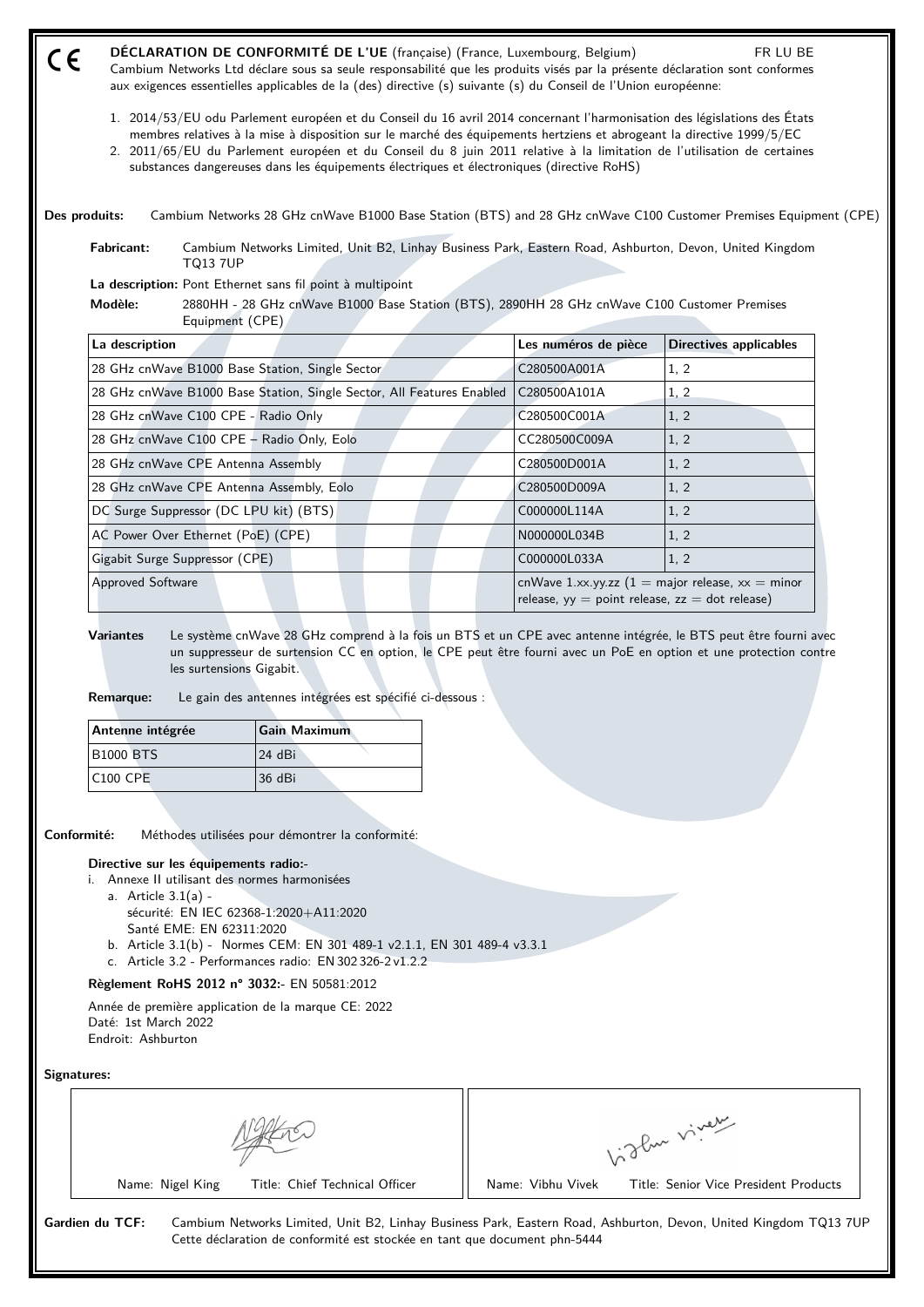#### **EU MEGFELELŐSÉGI NYILATKOZAT** (Magyar) (Hungary) **HU** AU HU (E

Cambium Networks Ltd kizárólagos felelőssége mellett kijelenti, hogy a termékek, amelyekre ez a nyilatkozat vonatkozik, megfelelnek Az Európai Unió Tanácsa következő irányelv (ek) nek vonatkozó alapvető követelményeinek:

- 1. 2014/53/EU Az Európai Parlament és a Tanács 2014. április 16-i rendelete a rádióberendezések forgalomba hozatalára vonatkozó tagállami jogszabályok összehangolásáról és az irányelv hatályon kívül helyezéséről 1999/5/EC
- 2. 2011/65/EU Az Európai Parlament és a Tanács 2011. június 8-i határozata az egyes veszélyes anyagok elektromos és elektronikus berendezésekben való alkalmazásának korlátozásáról (RoHS irányelv)
- **Termékek:** Cambium Networks 28 GHz cnWave B1000 Base Station (BTS) and 28 GHz cnWave C100 Customer Premises Equipment (CPE)

**Gyártó:** Cambium Networks Limited, Unit B2, Linhay Business Park, Eastern Road, Ashburton, Devon, United Kingdom TQ13 7UP

**Leírás:** 802.11ax tri-rádió 4x4 hozzáférési pont

**Modell:** 2880HH - 28 GHz cnWave B1000 Base Station (BTS), 2890HH 28 GHz cnWave C100 Customer Premises Equipment (CPE)

| Leírás                                                                | Cikkszámok                                                                                                            | Alkalmazandó<br>irányelvek |
|-----------------------------------------------------------------------|-----------------------------------------------------------------------------------------------------------------------|----------------------------|
| 28 GHz cnWave B1000 Base Station, Single Sector                       | C280500A001A                                                                                                          | 1, 2                       |
| 28 GHz cnWave B1000 Base Station, Single Sector, All Features Enabled | C280500A101A                                                                                                          | 1, 2                       |
| 28 GHz cnWave C100 CPE - Radio Only                                   | C280500C001A                                                                                                          | 1, 2                       |
| 28 GHz cnWave C100 CPE - Radio Only, Eolo                             | CC280500C009A                                                                                                         | 1, 2                       |
| 28 GHz cnWave CPE Antenna Assembly                                    | C280500D001A                                                                                                          | 1, 2                       |
| 28 GHz cnWave CPE Antenna Assembly, Eolo                              | C280500D009A                                                                                                          | 1, 2                       |
| DC Surge Suppressor (DC LPU kit) (BTS)                                | C000000L114A                                                                                                          | 1, 2                       |
| AC Power Over Ethernet (PoE) (CPE)                                    | N000000L034B                                                                                                          | 1, 2                       |
| Gigabit Surge Suppressor (CPE)                                        | C000000L033A                                                                                                          | 1, 2                       |
| <b>Approved Software</b>                                              | cnWave 1.xx.yy.zz $(1 = \text{major release}, xx = \text{minor})$<br>release, yy = point release, $zz = dot$ release) |                            |

**Változatok** A 28 GHz-es cnWave rendszer BTS-t és CPE-t is tartalmaz integrált antennával, a BTS opcionális DC túlfeszültségcsillapítóval, a CPE opcionális PoE-vel és Gigabites túlfeszültség-védelemmel.

**Megjegyzés:** Az integrált antennák erősítését az alábbiakban adjuk meg:

| Integrált antenna | Maximális nyereség |
|-------------------|--------------------|
| <b>B1000 BTS</b>  | 124 dBi            |
| $ C100$ CPE       | 36 dBi             |

**Megfelelőség:** A megfelelőség igazolására használt módszerek:

## **Rádióberendezésekről szóló irányelv:-**

- i. II. Melléklet harmonizált szabványok alkalmazásával
	- a. 3. cikk (1) bekezdés a) Biztonság: EN IEC 62368‑1:2020+A11:2020 Egészségügyi EME: EN 62311:2020
	- b. 3. cikk (1) bekezdés b) EMC szabványok: EN 301 489-1 v2.1.1, EN 301 489-4 v3.3.1
	- c. cikk 3.2 Rádió teljesítmény: EN 302 326-2 v1.2.2

### **RoHS 2012. évi 3032. számú előírás:-** EN 50581:2012

Year of first application of CE mark: 2022 Keltezett: 1st March 2022 Hely: Ashburton

**Aláírások:**

|                                | $\sim$<br>$\lambda$                   |
|--------------------------------|---------------------------------------|
| Title: Chief Technical Officer | Title: Senior Vice President Products |
| Name: Nigel King               | Name: Vibhu Vivek                     |

**A TCF őre:** Cambium Networks Limited, Unit B2, Linhay Business Park, Eastern Road, Ashburton, Devon, United Kingdom TQ13 7UP Ez a Megfelelőségi nyilatkozat dokumentumként kerül tárolásra phn-5444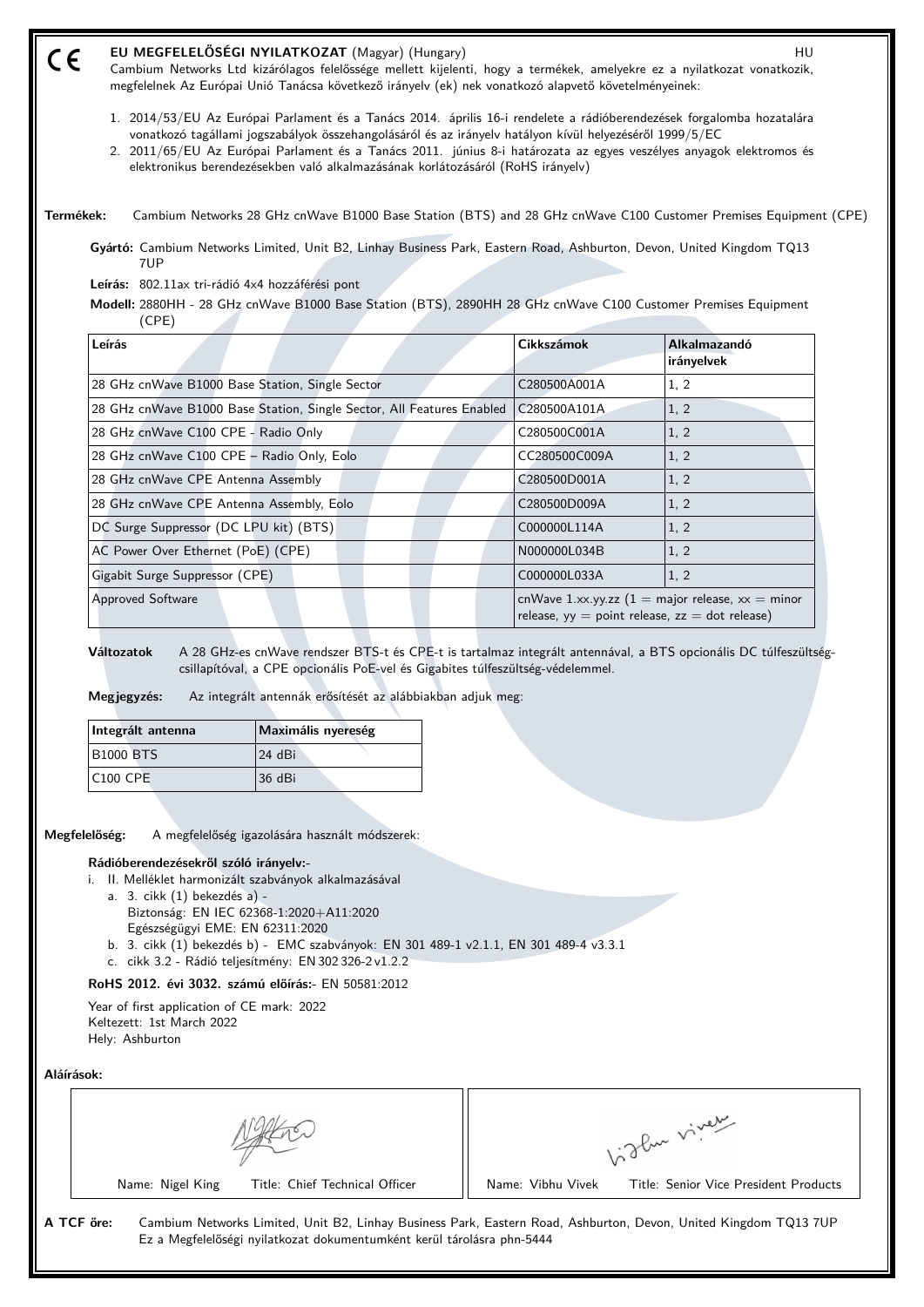| CE                                    | ESB LEYFISYFIRLÝSING (íslenskur) (Iceland)<br>Cambium Networks Ltd lýsir því yfir á eigin ábyrgð að vörurnar, sem þessi yfirlýsing varðar, eru í samræmi við viðeigandi<br>grunnkröfur eftirfarandi tilskipana Ráð Evrópusambandsins:                                                                                                        |              | IS                                                                                                                      |  |
|---------------------------------------|----------------------------------------------------------------------------------------------------------------------------------------------------------------------------------------------------------------------------------------------------------------------------------------------------------------------------------------------|--------------|-------------------------------------------------------------------------------------------------------------------------|--|
|                                       | 1. 2014/53/EU Evrópuþingsins og ráðsins frá 16. apríl 2014 um samræmingu laga aðildarríkjanna varðandi gerð á markaði<br>fyrir útvarpsbúnað og niðurfellingu tilskipunar 1999/5/EC<br>2. 2011/65/EU Evrópubingsins og ráðsins frá 8. júní 2011 um takmörkun á notkun tiltekinna hættulegra efna í raf- og<br>rafeindabúnaði (RoHS tilskipun) |              |                                                                                                                         |  |
| Vörur:                                | Cambium Networks 28 GHz cnWave B1000 Base Station (BTS) and 28 GHz cnWave C100 Customer Premises Equipment (CPE)                                                                                                                                                                                                                             |              |                                                                                                                         |  |
|                                       | Framleiðandi: Cambium Networks Limited, Unit B2, Linhay Business Park, Eastern Road, Ashburton, Devon, United Kingdom<br><b>TQ13 7UP</b>                                                                                                                                                                                                     |              |                                                                                                                         |  |
| Lýsing:                               | Point-to-MultiPoint Wireless Ethernet Bridge                                                                                                                                                                                                                                                                                                 |              |                                                                                                                         |  |
| Líkan:                                | 2880HH - 28 GHz cnWave B1000 Base Station (BTS), 2890HH 28 GHz cnWave C100 Customer Premises<br>Equipment (CPE)                                                                                                                                                                                                                              |              |                                                                                                                         |  |
| Lýsing                                |                                                                                                                                                                                                                                                                                                                                              | Hlutanúmer   | Gildandi tilskipanir                                                                                                    |  |
|                                       | 28 GHz cnWave B1000 Base Station, Single Sector                                                                                                                                                                                                                                                                                              |              | 1.2                                                                                                                     |  |
|                                       | 28 GHz cnWave B1000 Base Station, Single Sector, All Features Enabled                                                                                                                                                                                                                                                                        |              | 1, 2                                                                                                                    |  |
|                                       | 28 GHz cnWave C100 CPE - Radio Only                                                                                                                                                                                                                                                                                                          |              | 1, 2                                                                                                                    |  |
|                                       | 28 GHz cnWave C100 CPE - Radio Only, Eolo                                                                                                                                                                                                                                                                                                    |              | 1, 2                                                                                                                    |  |
|                                       | 28 GHz cnWave CPE Antenna Assembly                                                                                                                                                                                                                                                                                                           |              | 1, 2                                                                                                                    |  |
|                                       | 28 GHz cnWave CPE Antenna Assembly, Eolo                                                                                                                                                                                                                                                                                                     |              | 1, 2                                                                                                                    |  |
|                                       | DC Surge Suppressor (DC LPU kit) (BTS)                                                                                                                                                                                                                                                                                                       |              | 1, 2                                                                                                                    |  |
|                                       |                                                                                                                                                                                                                                                                                                                                              |              |                                                                                                                         |  |
|                                       | AC Power Over Ethernet (PoE) (CPE)                                                                                                                                                                                                                                                                                                           | N000000L034B | 1, 2                                                                                                                    |  |
|                                       | Gigabit Surge Suppressor (CPE)                                                                                                                                                                                                                                                                                                               | C000000L033A | 1, 2                                                                                                                    |  |
| <b>Approved Software</b>              |                                                                                                                                                                                                                                                                                                                                              |              | cnWave 1.xx.yy.zz $(1 = \text{major release}, xx = \text{minor})$<br>release, $yy = point$ release, $zz = dot$ release) |  |
| <b>Variants</b><br>Athugaðu:          | 28GHz cnWave kerfið inniheldur bæði BTS og CPE með innbyggðu loftneti, BTS gæti verið með valfrjálsan DC surge<br>suppressor, CPE gæti verið með valfrjálsu PoE og Gigabit Surge Protectory.<br>Hagnaður sambættra loftneta er tilgreindur hér að neðan:                                                                                     |              |                                                                                                                         |  |
| Innbyggt loftnett<br><b>B1000 BTS</b> | Hámarksaukning<br>24 dBi                                                                                                                                                                                                                                                                                                                     |              |                                                                                                                         |  |

**Samræmi:** Aðferðir sem notaðar eru til að sýna fram á samræmi:

## **Tilskipun um útvarpsbylgjur:-**

- i. II. Viðauki með samhæfðum stöðlum
	- a. a-lið 3.1. Öryggi: EN IEC 62368‑1:2020+A11:2020
		- Heilsa EME: EN 62311:2020
	- b. b-lið 3.1. EMC staðlar: EN 301 489-1 v2.1.1, EN 301 489-4 v3.3.1
- c. Grein 3.2 Útvarp flutningur: EN 302 326-2 v1.2.2

# **RoHS reglugerð 2012 nr. 3032:-** EN 50581:2012

Ár fyrstu umsóknar CE-merkis: 2022 Dags: 1st March 2022 Staður: Ashburton

**Undirskrift:**

|                                | $\sim$                                |
|--------------------------------|---------------------------------------|
| Title: Chief Technical Officer | Title: Senior Vice President Products |
| Name: Nigel King               | Name: Vibhu Vivek                     |

Par viner

**Umsjónarmaður TCF:** Cambium Networks Limited, Unit B2, Linhay Business Park, Eastern Road, Ashburton, Devon, United Kingdom TQ13 7UP

Þessi yfirlýsing um samræmi er geymd sem skjal phn-5444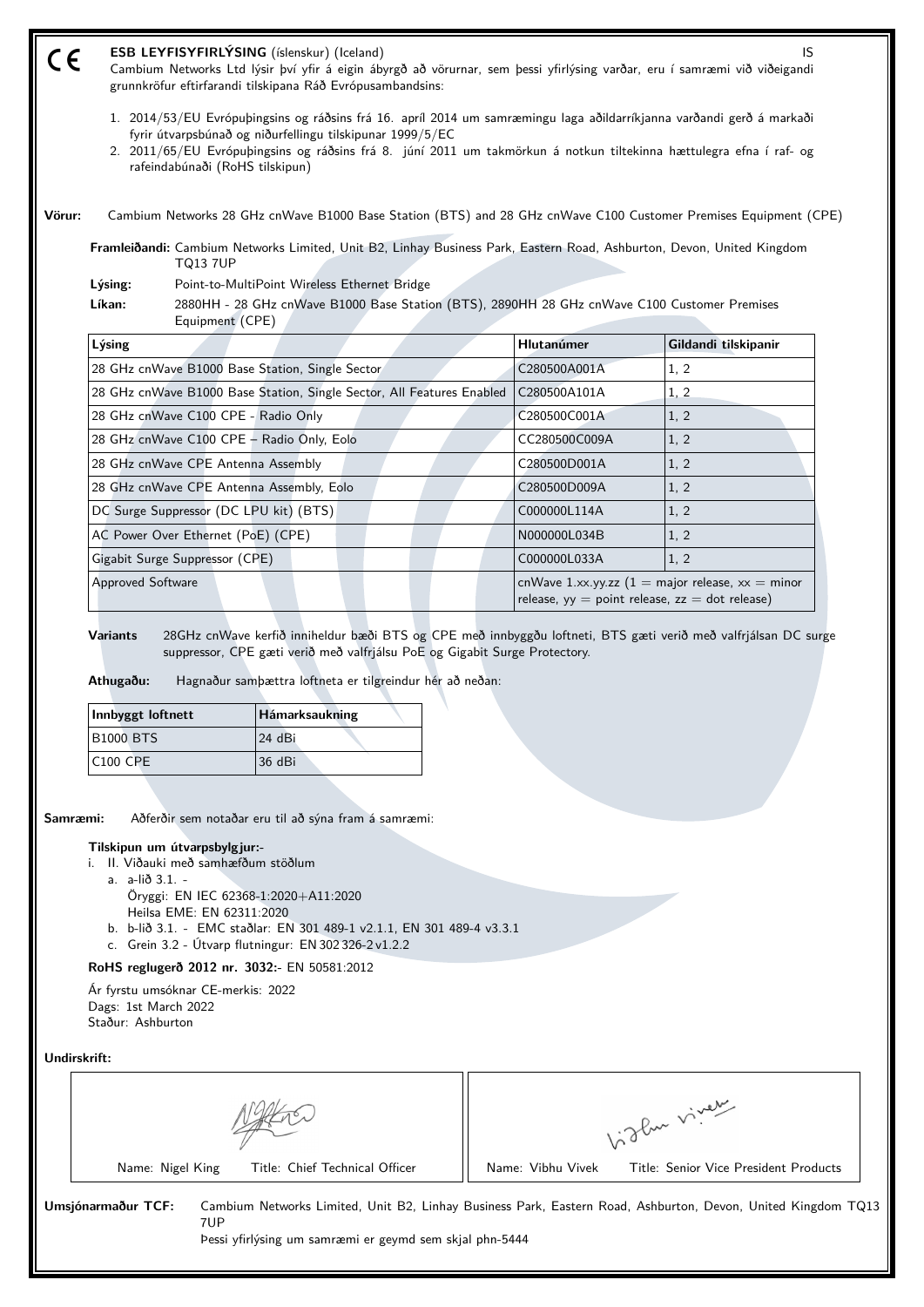| $\epsilon$ | DEARBHÚ COMHLÁNÚ AN AE (Gaeilge) (Ireland)<br>IE<br>Cambium Networks Ltd de réir a fhreagrachta amháin go gcomhlíonann na táirgí, lena mbaineann an dearbhú seo, na ceanglais<br>riachtanacha is infheidhme de Threoir (í) de chuid Comhairle an Aontais Eorpaigh:                                                                                                                                                                   |                                                                                                                            |                 |                             |
|------------|--------------------------------------------------------------------------------------------------------------------------------------------------------------------------------------------------------------------------------------------------------------------------------------------------------------------------------------------------------------------------------------------------------------------------------------|----------------------------------------------------------------------------------------------------------------------------|-----------------|-----------------------------|
|            | 1. 2014/53/EU ó Pharlaimint na hEorpa agus ón gComhairle an 16 Aibreán 2014 maidir le comhchuibhiú dhlíthe na mBallstát<br>a bhaineann le trealamh raidió a chur ar fáil ar an margadh agus lena n-aisghairtear Treoir 1999/5/EC<br>2. 2011/65/EU ó Pharlaimint na hEorpa agus ón gComhairle an 8 Meitheamh 2011 maidir le srianadh ar úsáid substaintí<br>guaiseacha áirithe i dtrealamh leictreach agus leictreonach (Treoir RoHS) |                                                                                                                            |                 |                             |
| Táirgí:    |                                                                                                                                                                                                                                                                                                                                                                                                                                      | Cambium Networks 28 GHz cnWave B1000 Base Station (BTS) and 28 GHz cnWave C100 Customer Premises Equipment (CPE)           |                 |                             |
|            | Déantóir:                                                                                                                                                                                                                                                                                                                                                                                                                            | Cambium Networks Limited, Unit B2, Linhay Business Park, Eastern Road, Ashburton, Devon, United Kingdom<br><b>TQ13 7UP</b> |                 |                             |
|            | Cur síos:<br>Droichead Ethernet Gan Sreang Point-go-MultiPoint<br>Mionsamhail: 2880HH - 28 GHz cnWave B1000 Base Station (BTS), 2890HH 28 GHz cnWave C100 Customer Premises<br>Equipment (CPE)                                                                                                                                                                                                                                       |                                                                                                                            |                 |                             |
|            |                                                                                                                                                                                                                                                                                                                                                                                                                                      |                                                                                                                            |                 |                             |
|            | Cur síos                                                                                                                                                                                                                                                                                                                                                                                                                             |                                                                                                                            | Uimhreacha cuid | <b>Treoracha Infheidhme</b> |
|            |                                                                                                                                                                                                                                                                                                                                                                                                                                      | 28 GHz cnWave B1000 Base Station, Single Sector                                                                            | C280500A001A    | 1, 2                        |
|            |                                                                                                                                                                                                                                                                                                                                                                                                                                      | 28 GHz cnWave B1000 Base Station, Single Sector, All Features Enabled                                                      | C280500A101A    | 1, 2                        |
|            |                                                                                                                                                                                                                                                                                                                                                                                                                                      | 28 GHz cnWave C100 CPE - Radio Only                                                                                        | C280500C001A    | 1, 2                        |
|            |                                                                                                                                                                                                                                                                                                                                                                                                                                      | 28 GHz cnWave C100 CPE - Radio Only, Eolo                                                                                  | CC280500C009A   | 1, 2                        |
|            |                                                                                                                                                                                                                                                                                                                                                                                                                                      | 28 GHz cnWave CPE Antenna Assembly                                                                                         | C280500D001A    | 1, 2                        |
|            |                                                                                                                                                                                                                                                                                                                                                                                                                                      | 28 GHz cnWave CPE Antenna Assembly, Eolo                                                                                   | C280500D009A    | 1, 2                        |
|            |                                                                                                                                                                                                                                                                                                                                                                                                                                      | DC Surge Suppressor (DC LPU kit) (BTS)                                                                                     | C000000L114A    | 1, 2                        |
|            |                                                                                                                                                                                                                                                                                                                                                                                                                                      | AC Power Over Ethernet (PoE) (CPE)                                                                                         | N000000L034B    | 1, 2                        |
|            |                                                                                                                                                                                                                                                                                                                                                                                                                                      | Gigabit Surge Suppressor (CPE)                                                                                             | C000000L033A    | 1, 2                        |

**Nóta:** Sonraítear gnóthachan antennas comhtháite thíos:

| Antenna Comhtháite | Uasghnóthachan |
|--------------------|----------------|
| <b>B1000 BTS</b>   | 124 dBi        |
| C100 CPE           | 36 dBi         |

**Comhréireacht:** Modhanna a úsáidtear chun comhréireacht a léiriú:

## **Treoir Trealamh Raidió:-**

i. Iarscríbhinn II ag baint úsáide as caighdeáin chomhchuibhithe

- a. Airteagal  $3.1(a)$  -Sábháilteacht: EN IEC 62368‑1:2020+A11:2020
- EME Sláinte: EN 62311:2020
- b. Airteagal 3.1(b) Caighdeáin EMC: EN 301 489-1 v2.1.1, EN 301 489-4 v3.3.1
- c. Airteagal 3.2 Feidhmíocht raidió: EN 302 326-2 v1.2.2

# **Rialachán RoHS 2012 Uimh. 3032:-** EN 50581:2012

Bliain an chéad iarratais ar an marc CE: 2022 Dáta: 1st March 2022 Áit: Ashburton

**Sínithe:**

|                                | ~س ک<br>$\sim$ $V_{\rm env}$          |
|--------------------------------|---------------------------------------|
| Name: Nigel King               | Title: Senior Vice President Products |
| Title: Chief Technical Officer | Name: Vibhu Vivek                     |

Stóráiltear an Dearbhú Comhréireachta seo mar dhoiciméad phn-5444

**Coimeádaí an TCF:** Cambium Networks Limited, Unit B2, Linhay Business Park, Eastern Road, Ashburton, Devon, United Kingdom TQ13 7UP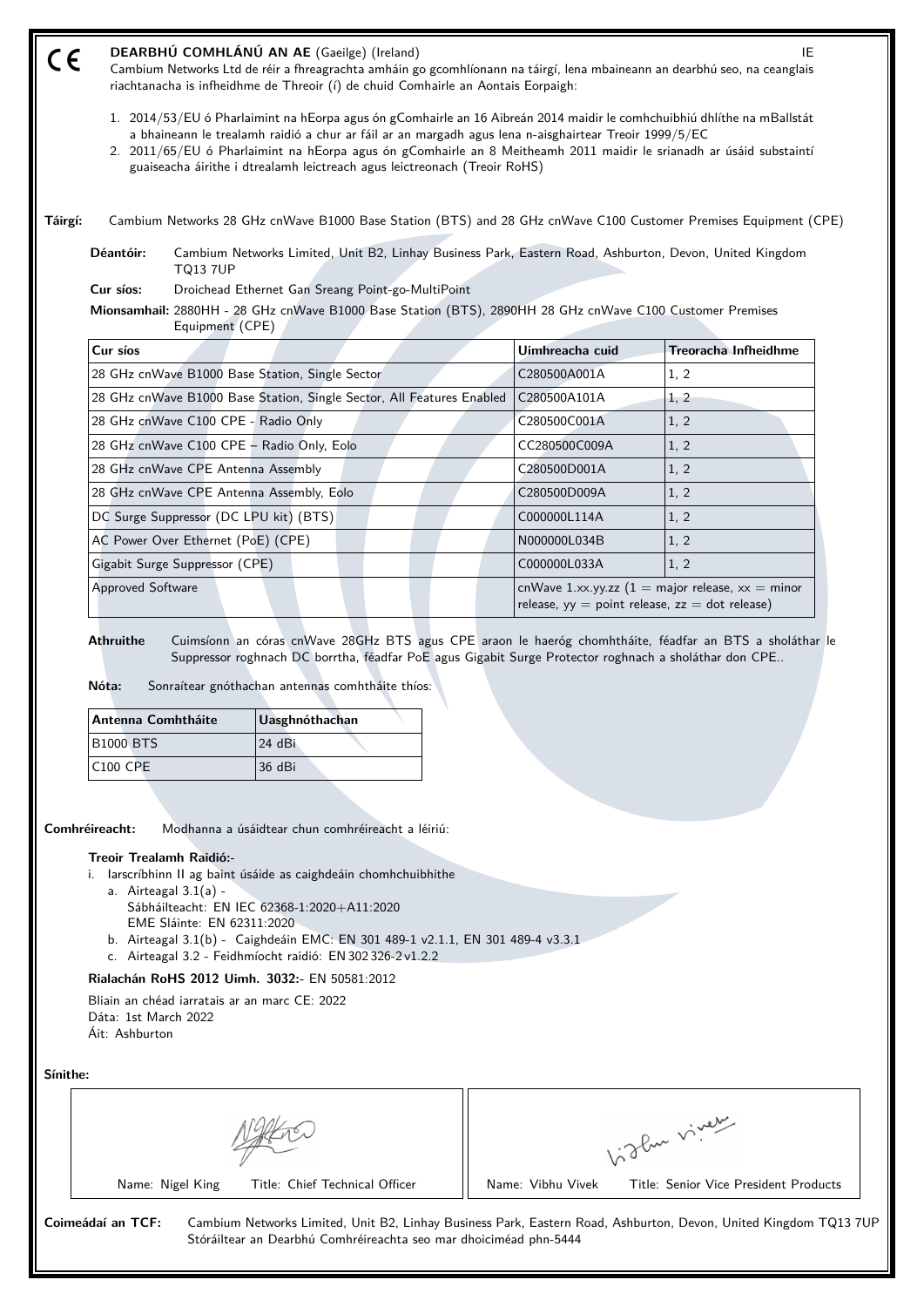| $\epsilon$ | DICHIARAZIONE DI CONFORMITÀ DELL'UE (italiana) (Italy)<br>Cambium Networks Ltd dichiara sotto la sua esclusiva responsabilità che i prodotti ai quali si riferisce la presente dichiarazione<br>sono conformi ai requisiti essenziali applicabili della seguente Direttiva del Consiglio dell'Unione europea:                                                                                                                                                      |                 | IT                    |
|------------|--------------------------------------------------------------------------------------------------------------------------------------------------------------------------------------------------------------------------------------------------------------------------------------------------------------------------------------------------------------------------------------------------------------------------------------------------------------------|-----------------|-----------------------|
|            | 1. 2014/53/EU del Parlamento europeo e del Consiglio, del 16 aprile 2014, sull'armonizzazione delle legislazioni degli Stati<br>membri relative alla messa a disposizione sul mercato di apparecchiature radio e che abroga la direttiva 1999/5/CE<br>2. 2011/65/EU del Parlamento europeo e del Consiglio, dell'8 giugno 2011, sulla restrizione dell'uso di determinate sostanze<br>pericolose nelle apparecchiature elettriche ed elettroniche (direttiva RoHS) |                 |                       |
| Prodotti:  | Cambium Networks 28 GHz cnWave B1000 Base Station (BTS) and 28 GHz cnWave C100 Customer Premises Equipment (CPE)<br>Fabbricante: Cambium Networks Limited, Unit B2, Linhay Business Park, Eastern Road, Ashburton, Devon, United Kingdom                                                                                                                                                                                                                           |                 |                       |
|            | <b>TQ13 7UP</b>                                                                                                                                                                                                                                                                                                                                                                                                                                                    |                 |                       |
|            | Descrizione: Bridge Ethernet wireless punto-multipunto                                                                                                                                                                                                                                                                                                                                                                                                             |                 |                       |
|            | Modello:<br>2880HH - 28 GHz cnWave B1000 Base Station (BTS), 2890HH 28 GHz cnWave C100 Customer Premises<br>Equipment (CPE)                                                                                                                                                                                                                                                                                                                                        |                 |                       |
|            | <b>Descrizione</b>                                                                                                                                                                                                                                                                                                                                                                                                                                                 | Numeri di parte | Direttive applicabili |
|            |                                                                                                                                                                                                                                                                                                                                                                                                                                                                    |                 |                       |
|            | 28 GHz cnWave B1000 Base Station, Single Sector                                                                                                                                                                                                                                                                                                                                                                                                                    | C280500A001A    | 1, 2                  |
|            | 28 GHz cnWave B1000 Base Station, Single Sector, All Features Enabled                                                                                                                                                                                                                                                                                                                                                                                              | C280500A101A    | 1, 2                  |
|            | 28 GHz cnWave C100 CPE - Radio Only                                                                                                                                                                                                                                                                                                                                                                                                                                | C280500C001A    | 1, 2                  |
|            | 28 GHz cnWave C100 CPE - Radio Only, Eolo                                                                                                                                                                                                                                                                                                                                                                                                                          | CC280500C009A   | 1, 2                  |
|            | 28 GHz cnWave CPE Antenna Assembly                                                                                                                                                                                                                                                                                                                                                                                                                                 | C280500D001A    | 1, 2                  |
|            | 28 GHz cnWave CPE Antenna Assembly, Eolo                                                                                                                                                                                                                                                                                                                                                                                                                           | C280500D009A    | 1, 2                  |
|            | DC Surge Suppressor (DC LPU kit) (BTS)                                                                                                                                                                                                                                                                                                                                                                                                                             | C000000L114A    | 1, 2                  |
|            | AC Power Over Ethernet (PoE) (CPE)                                                                                                                                                                                                                                                                                                                                                                                                                                 | N000000L034B    | 1, 2                  |
|            | Gigabit Surge Suppressor (CPE)                                                                                                                                                                                                                                                                                                                                                                                                                                     | C000000L033A    | 1, 2                  |

**Varianti** 28 GHz cnWave sistēma ietver gan BTS, gan CPE ar integrētu antenu, BTS var tikt piegādāts ar papildu līdzstrāvas pārsprieguma slāpētāju, CPE var tikt piegādāts ar papildu PoE un Gigabit Surge Protectory..

**Nota:** Il guadagno delle antenne integrate è specificato di seguito:

| Antenna integrata | Guadagno massimo |
|-------------------|------------------|
| <b>B1000 BTS</b>  | 124 dBi          |
| $ C100$ CPE       | 36 dBi           |

**Conformità:** Metodi usati per dimostrare la conformità:

### **Direttiva sulle apparecchiature radio:-**

- i. Allegato II utilizzando norme armonizzate
	- a. Articolo 3.1(a)) Sicurezza: EN IEC 62368‑1:2020+A11:2020 Salute: EN 62311:2020
	- b. Articolo 3.1(b)) Standard EMC: EN 301 489-1 v2.1.1, EN 301 489-4 v3.3.1
	- c. Articolo 3.2 Prestazione radio: EN 302 326-2 v1.2.2

# **Regolamento RoHS 2012 n. 3032:-** EN 50581:2012

Anno della prima applicazione del marchio CE: 2022 Datato: 1st March 2022 Posto: Ashburton

**Firme:**

|                                | $\sim$<br>$P_{\rm inv}$               |
|--------------------------------|---------------------------------------|
| Title: Chief Technical Officer | Title: Senior Vice President Products |
| Name: Nigel King               | Name: Vibhu Vivek                     |

**Custode del TCF:** Cambium Networks Limited, Unit B2, Linhay Business Park, Eastern Road, Ashburton, Devon, United Kingdom TQ13 7UP Questa Dichiarazione di conformità è archiviata come documento phn-5444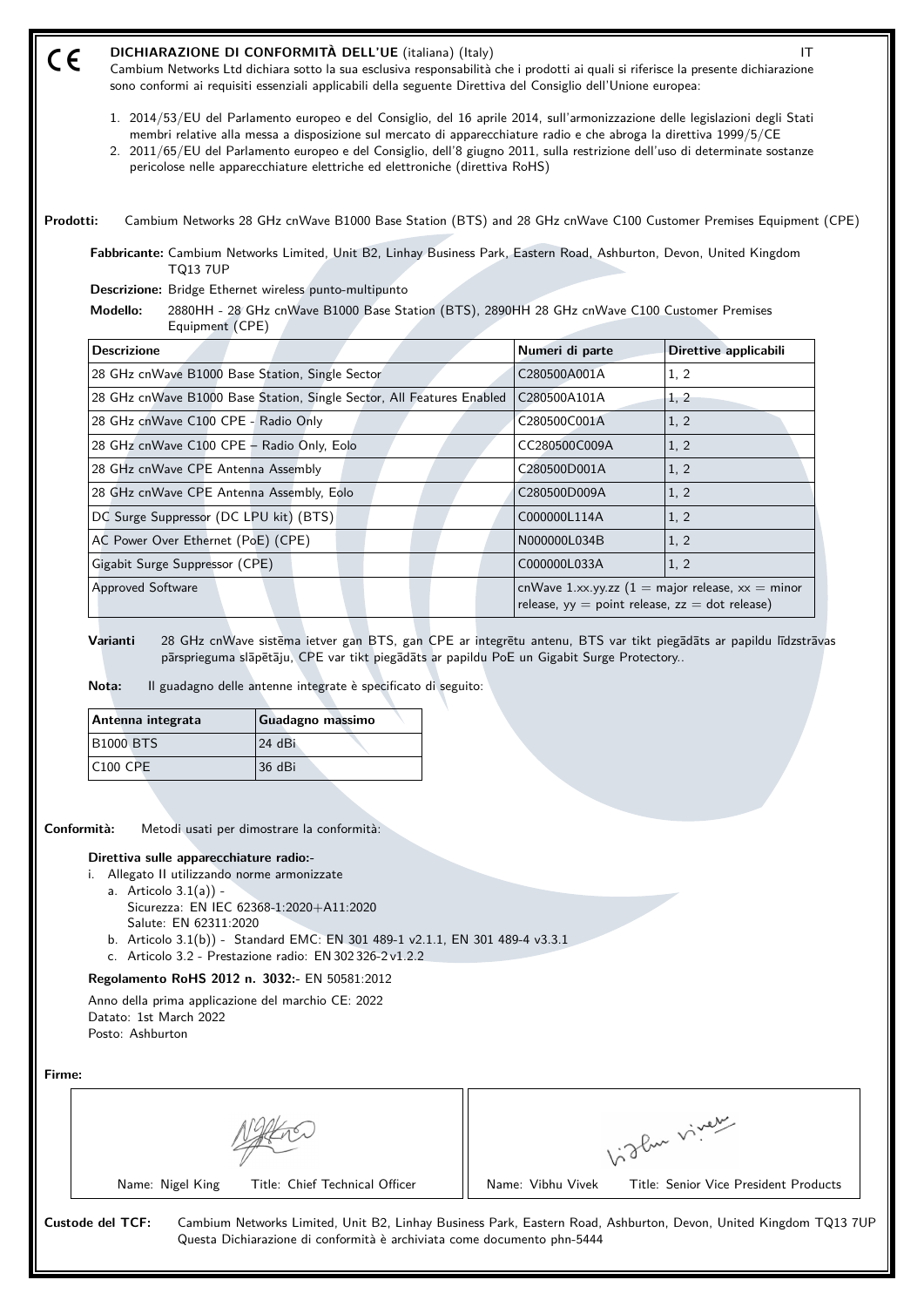#### **ES ATBILSTĪBAS DEKLARĀCIJA** (latvietis) (Latvia) LV (E

Cambium Networks Ltd ar pilnu atbildību paziņo, ka produkti, uz kuriem attiecas šī deklarācija, atbilst piemērojamajām Eiropas Savienības Padome (-u) direktīvas (-u) pamatprasībām:

- 1. 2014/53/EU Eiropas Parlamenta un Padomes Lēmums (2014. gada 16. aprīlis) par dalībvalstu tiesību aktu saskaņošanu attiecībā uz radioiekārtu pieejamību tirgū un Direktīvas atcelšanu 1999/5/EC
- 2. 2011/65/EU Eiropas Parlamenta un Padomes Regula (2011. gada 8. jūnijs) par dažu bīstamu vielu izmantošanas ierobežošanu elektriskās un elektroniskās iekārtās (RoHS direktīva)

**Produkti:** Cambium Networks 28 GHz cnWave B1000 Base Station (BTS) and 28 GHz cnWave C100 Customer Premises Equipment (CPE)

**Ražotājs:** Cambium Networks Limited, Unit B2, Linhay Business Park, Eastern Road, Ashburton, Devon, United Kingdom TQ13 71IP

**Apraksts:** Point-to-MultiPoint bezvadu Ethernet tilts

**Modelis:** 2880HH - 28 GHz cnWave B1000 Base Station (BTS), 2890HH 28 GHz cnWave C100 Customer Premises Equipment (CPE)

| <b>Apraksts</b>                                                       | Dalas numuri                                                                                                            | Piemērojamās<br>direktīvas |
|-----------------------------------------------------------------------|-------------------------------------------------------------------------------------------------------------------------|----------------------------|
| 28 GHz cnWave B1000 Base Station, Single Sector                       | C280500A001A                                                                                                            | 1, 2                       |
| 28 GHz cnWave B1000 Base Station, Single Sector, All Features Enabled | C280500A101A                                                                                                            | 1, 2                       |
| 28 GHz cnWave C100 CPE - Radio Only                                   | C280500C001A                                                                                                            | 1, 2                       |
| 28 GHz cnWave C100 CPE - Radio Only, Eolo                             | CC280500C009A                                                                                                           | 1, 2                       |
| 28 GHz cnWave CPE Antenna Assembly                                    | C280500D001A                                                                                                            | 1, 2                       |
| 28 GHz cnWave CPE Antenna Assembly, Eolo                              | C280500D009A                                                                                                            | 1, 2                       |
| DC Surge Suppressor (DC LPU kit) (BTS)                                | C000000L114A                                                                                                            | 1, 2                       |
| AC Power Over Ethernet (PoE) (CPE)                                    | N000000L034B                                                                                                            | 1, 2                       |
| Gigabit Surge Suppressor (CPE)                                        | C000000L033A                                                                                                            | 1, 2                       |
| <b>Approved Software</b>                                              | cnWave 1.xx.yy.zz $(1 = \text{major release}, xx = \text{minor})$<br>release, $yy = point$ release, $zz = dot$ release) |                            |

**Varianti** XE3-4, izmantojot elektroenerģijas padevi un konkrētas vadu vadus katrā valstī.

**Piezīme:** Integrēto antenu pastiprinājums ir norādīts zemāk:

| Integrēta antena | Maksimalais pieaugums |
|------------------|-----------------------|
| <b>B1000 BTS</b> | 124 dBi               |
| C100 CPE         | 36 dBi                |

**Atbilstība:** Metodes, ko izmanto, lai pierādītu atbilstību:

### **Radioiekārtu direktīva:-**

i. II pielikums, izmantojot saskaņotus standartus

- a. 3. panta 1. punkta a) apakšpunkts Drošība: EN IEC 62368‑1:2020+A11:2020
- Veselība EME: EN 62311:2020
- b. 3. panta 1. punkta b) apakšpunkts EMC standarti: EN 301 489-1 v2.1.1, EN 301 489-4 v3.3.1

Šī atbilstības deklarācija tiek saglabāta kā dokuments phn-5444

c. 3.2 - Radio veikums: EN 302 326-2 v1.2.2

# **RoHS 2012. gada noteikumi Nr.3032:-** EN 50581:2012

CE marķējuma pirmās piemērošanas gads: 2022 Datēts: 1st March 2022 Vieta: Ashburton

**Paraksti:**

|                                                    | The viver                                                                                                        |
|----------------------------------------------------|------------------------------------------------------------------------------------------------------------------|
| Title: Chief Technical Officer<br>Name: Nigel King | Title: Senior Vice President Products<br>Name: Vibhu Vivek                                                       |
| TCF glabātājs:                                     | Cambium Networks Limited, Unit B2, Linhay Business Park, Eastern Road, Ashburton, Devon, United Kingdom TQ13 7UP |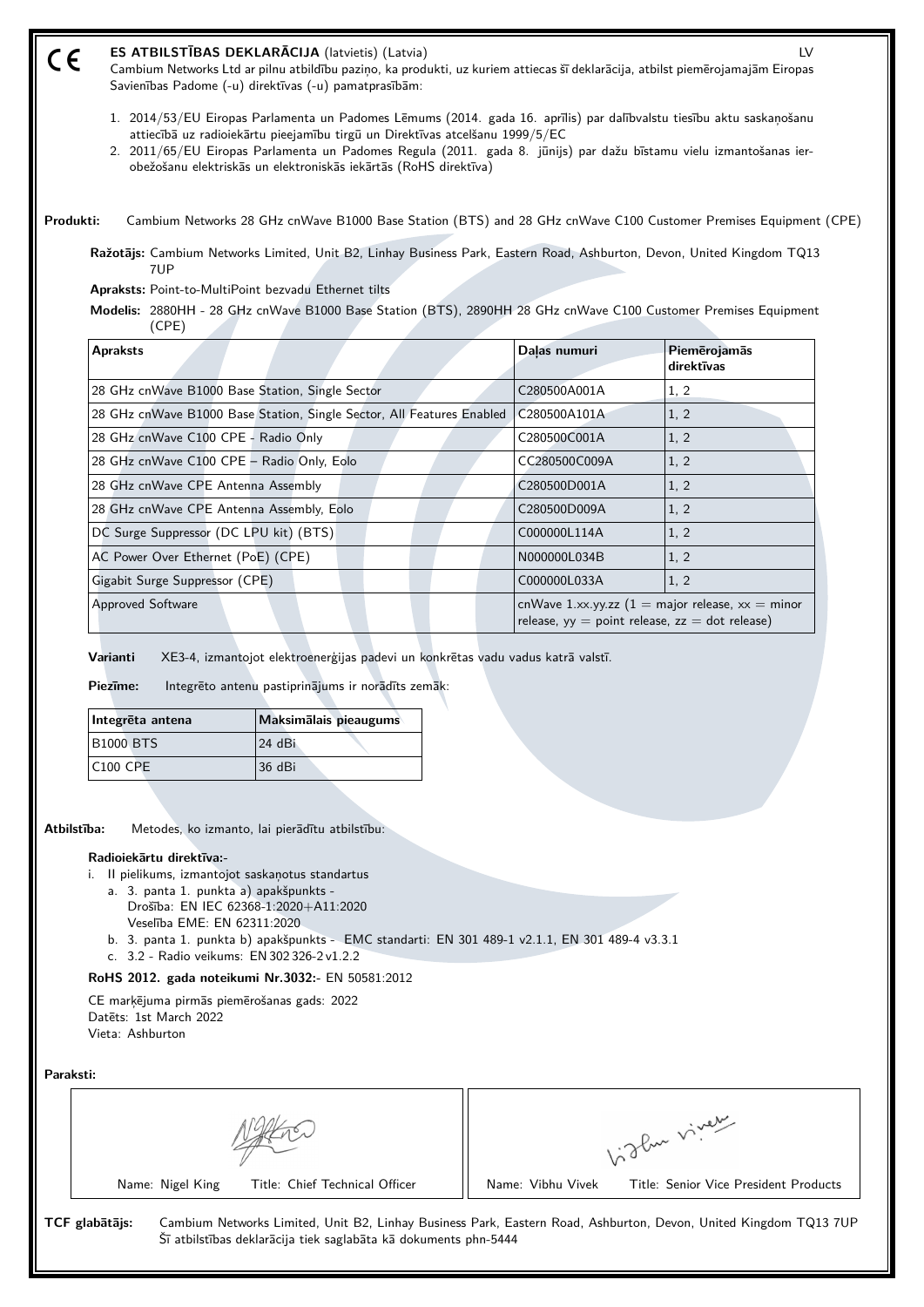| ES ATITIKTIES DEKLARACIJA (lietuvis) (Lithuania)<br>Cambium Networks Ltd su visa atsakomybe, deklaruoja, kad gaminiai, kuriems ši deklaracija yra susiję, atitinka esminius šios<br>direktyvos (-ų) Europos Sąjungos Taryba:                                                                                                                                                                                                                     |                 | <b>LT</b>           |  |
|--------------------------------------------------------------------------------------------------------------------------------------------------------------------------------------------------------------------------------------------------------------------------------------------------------------------------------------------------------------------------------------------------------------------------------------------------|-----------------|---------------------|--|
| 1. 2014/53/EU 2014 m. balandžio 16 d. Europos Parlamento ir Tarybos direktyva dėl valstybių narių įstatymų, susijusių su<br>radijo ryšio įrenginių tiekimu rinkai, suderinimo, panaikinanti direktyvą 1999/5/EC<br>2. 2011/65/EU 2011 m. birželio 8 d. Europos Parlamento ir Tarybos reglamentas dėl tam tikrų pavojingų medžiagų naudojimo<br>elektros ir elektroninėje įrangoje apribojimo (Pavojingų medžiagų naudojimo apribojimo direktyva) |                 |                     |  |
| Cambium Networks 28 GHz cnWave B1000 Base Station (BTS) and 28 GHz cnWave C100 Customer Premises Equipment (CPE)<br>Produktai:                                                                                                                                                                                                                                                                                                                   |                 |                     |  |
| Cambium Networks Limited, Unit B2, Linhay Business Park, Eastern Road, Ashburton, Devon, United Kingdom<br>Gamintojas:<br><b>TQ13 7UP</b>                                                                                                                                                                                                                                                                                                        |                 |                     |  |
| Apibūdinimas: 8,,Tink-to-Multipoint" belaidžio eterneto tiltas                                                                                                                                                                                                                                                                                                                                                                                   |                 |                     |  |
| 2880HH - 28 GHz cnWave B1000 Base Station (BTS), 2890HH 28 GHz cnWave C100 Customer Premises<br><b>Modelis:</b>                                                                                                                                                                                                                                                                                                                                  |                 |                     |  |
| Equipment (CPE)                                                                                                                                                                                                                                                                                                                                                                                                                                  |                 |                     |  |
| Apibūdinimas                                                                                                                                                                                                                                                                                                                                                                                                                                     | Dalies numeriai | Taikomos direktyvos |  |
| 28 GHz cnWave B1000 Base Station, Single Sector                                                                                                                                                                                                                                                                                                                                                                                                  | C280500A001A    | 1, 2                |  |
| 28 GHz cnWave B1000 Base Station, Single Sector, All Features Enabled                                                                                                                                                                                                                                                                                                                                                                            | C280500A101A    | 1, 2                |  |
| 28 GHz cnWave C100 CPE - Radio Only                                                                                                                                                                                                                                                                                                                                                                                                              | C280500C001A    | 1, 2                |  |
| 28 GHz cnWave C100 CPE - Radio Only, Eolo                                                                                                                                                                                                                                                                                                                                                                                                        | CC280500C009A   | 1, 2                |  |
| 28 GHz cnWave CPE Antenna Assembly                                                                                                                                                                                                                                                                                                                                                                                                               | C280500D001A    | 1, 2                |  |
| 28 GHz cnWave CPE Antenna Assembly, Eolo                                                                                                                                                                                                                                                                                                                                                                                                         | C280500D009A    | 1, 2                |  |
| DC Surge Suppressor (DC LPU kit) (BTS)                                                                                                                                                                                                                                                                                                                                                                                                           | C000000L114A    | 1, 2                |  |
| AC Power Over Ethernet (PoE) (CPE)                                                                                                                                                                                                                                                                                                                                                                                                               | N000000L034B    | 1, 2                |  |
| Gigabit Surge Suppressor (CPE)                                                                                                                                                                                                                                                                                                                                                                                                                   | C000000L033A    | 1, 2                |  |

Pastaba: Integruotų antenų stiprinimas nurodytas toliau:

| Integruota antena | Maksimalus padidėjimas |
|-------------------|------------------------|
| <b>B1000 BTS</b>  | 24 dBi                 |
| C100 CPE          | 36 dBi                 |

**Atitiktis:** Atitikties įrodymui taikomi metodai:

### **Radio Equipment Directive:-**

i. II priedas, kuriame naudojami suderinti standartai

- a. 3 straipsnio 1 dalies a punktas
	- Saugumas: EN IEC 62368‑1:2020+A11:2020 Sveikata EME: EN 62311:2020
- b. 3 straipsnio 1 dalies b punktas EMC standartai: EN 301 489-1 v2.1.1, EN 301 489-4 v3.3.1
- c. 3.2 straipsnis Radijo veikimas: EN 302 326-2 v1.2.2

# **RoHS reglamentas 2012 Nr. 3032:-** EN 50581:2012

CE ženklo pirmojo taikymo metai: 2022 Data: 1st March 2022 Vieta: Ashburton

**Parašai:**

|                                                    | about viver                                                                                                      |
|----------------------------------------------------|------------------------------------------------------------------------------------------------------------------|
| Title: Chief Technical Officer<br>Name: Nigel King | Title: Senior Vice President Products<br>Name: Vibhu Vivek                                                       |
| <b>TCF</b> valdytojas:                             | Cambium Networks Limited, Unit B2, Linhay Business Park, Eastern Road, Ashburton, Devon, United Kingdom TQ13 7UP |

Ši atitikties deklaracija saugoma kaip dokumentas phn-5444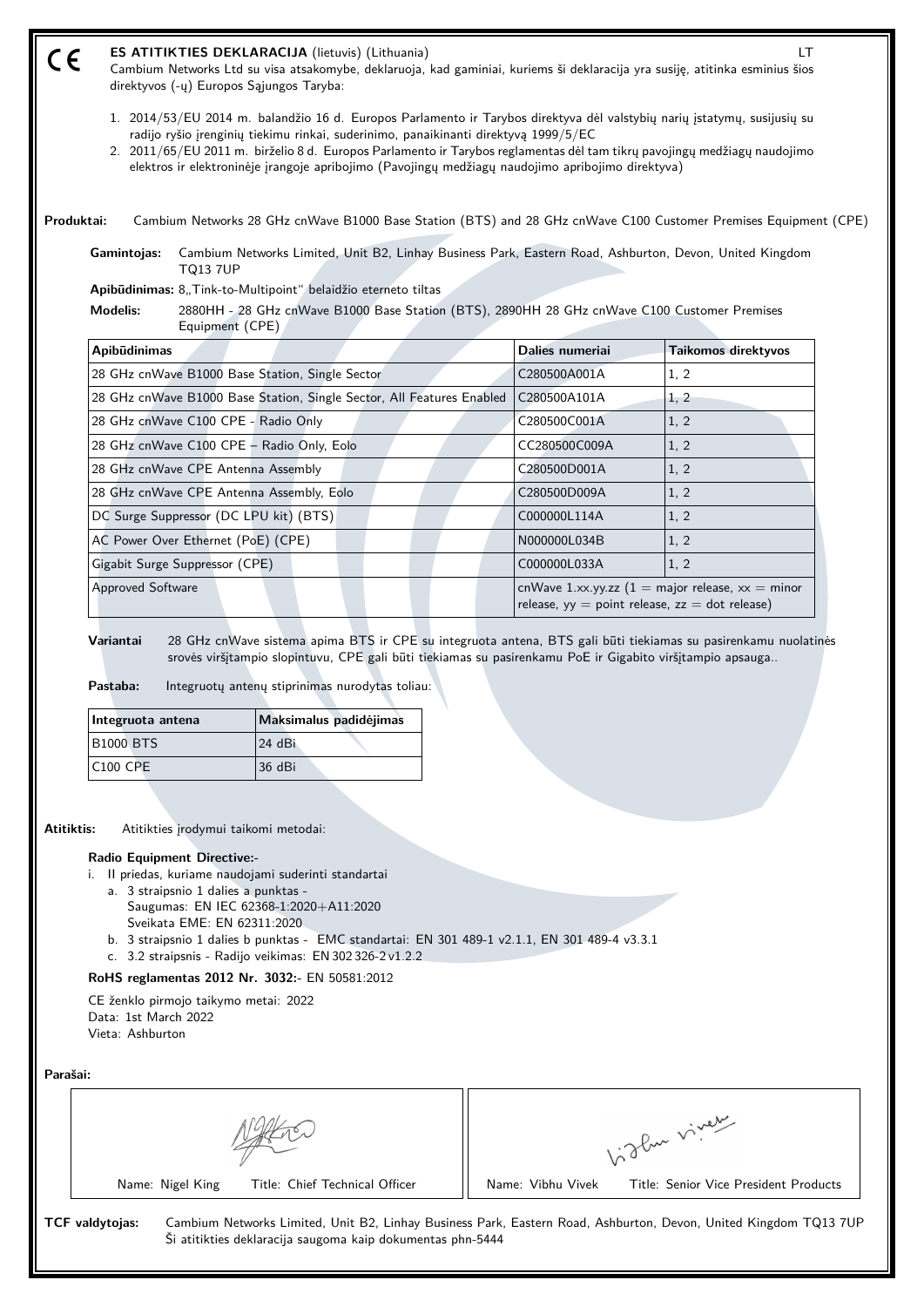| CE                                     |                 | DIKJARAZZJONI TA 'KONFORMITÀ TA' L-UE (malti) (Malta)<br>jikkonformaw mar-rekwiżiti essenzjali applikabbli tad-Direttiva (jiet) li gejja Kunsill ta 'l-Unjoni Ewropea: |                 | мт<br>Cambium Networks Ltd tiddikjara taht ir-responsabbiltà unika taghha li l-prodotti, li maghhom tirrelata din id-dikjarazzjoni,                                                                                                                     |
|----------------------------------------|-----------------|------------------------------------------------------------------------------------------------------------------------------------------------------------------------|-----------------|---------------------------------------------------------------------------------------------------------------------------------------------------------------------------------------------------------------------------------------------------------|
|                                        |                 | relatati mat-tqeghid fis-suq ta' taghmir tar-radju u li thassar id-Direttiva 1999/5/EC<br>perikolużi fit-taghmir elettriku u elettroniku (Direttiva RoHS)              |                 | 1. 2014/53/EU tal-Parlament Ewropew u tal-Kunsill tas-16 ta 'April 2014 dwar l-armonizzazzjoni tal-liğijiet tal-Istati Membri<br>2. 2011/65/EU tal-Parlament Ewropew u tal-Kunsill tat-8 ta 'Gunju 2011 dwar ir-restrizzjoni tal-użu ta' certi sustanzi |
| Prodotti:                              |                 |                                                                                                                                                                        |                 | Cambium Networks 28 GHz cnWave B1000 Base Station (BTS) and 28 GHz cnWave C100 Customer Premises Equipment (CPE)                                                                                                                                        |
|                                        | <b>TQ13 7UP</b> |                                                                                                                                                                        |                 | Fabbrikant: Cambium Networks Limited, Unit B2, Linhay Business Park, Eastern Road, Ashburton, Devon, United Kingdom                                                                                                                                     |
|                                        |                 | Deskrizzjoni: Pont Ethernet Wireless Point-to-MultiPoint                                                                                                               |                 |                                                                                                                                                                                                                                                         |
| Mudell:                                | Equipment (CPE) |                                                                                                                                                                        |                 | 2880HH - 28 GHz cnWave B1000 Base Station (BTS), 2890HH 28 GHz cnWave C100 Customer Premises                                                                                                                                                            |
| Deskrizzjoni                           |                 |                                                                                                                                                                        | Numri ta 'parti | Direttivi applikabbli                                                                                                                                                                                                                                   |
|                                        |                 | 28 GHz cnWave B1000 Base Station, Single Sector                                                                                                                        | C280500A001A    | 1, 2                                                                                                                                                                                                                                                    |
|                                        |                 | 28 GHz cnWave B1000 Base Station, Single Sector, All Features Enabled                                                                                                  | C280500A101A    | 1, 2                                                                                                                                                                                                                                                    |
| 28 GHz cnWave C100 CPE - Radio Only    |                 |                                                                                                                                                                        | C280500C001A    | 1, 2                                                                                                                                                                                                                                                    |
|                                        |                 | 28 GHz cnWave C100 CPE - Radio Only, Eolo                                                                                                                              | CC280500C009A   | 1, 2                                                                                                                                                                                                                                                    |
| 28 GHz cnWave CPE Antenna Assembly     |                 |                                                                                                                                                                        | C280500D001A    | 1, 2                                                                                                                                                                                                                                                    |
|                                        |                 | 28 GHz cnWave CPE Antenna Assembly, Eolo                                                                                                                               | C280500D009A    | 1, 2                                                                                                                                                                                                                                                    |
| DC Surge Suppressor (DC LPU kit) (BTS) |                 |                                                                                                                                                                        | C000000L114A    | 1, 2                                                                                                                                                                                                                                                    |
| AC Power Over Ethernet (PoE) (CPE)     |                 |                                                                                                                                                                        | N000000L034B    | 1, 2                                                                                                                                                                                                                                                    |
| Gigabit Surge Suppressor (CPE)         |                 |                                                                                                                                                                        | C000000L033A    | 1, 2                                                                                                                                                                                                                                                    |
| <b>Approved Software</b>               |                 |                                                                                                                                                                        |                 | cnWave 1.xx.yy.zz $(1 = \text{major release}, xx = \text{minor})$<br>release, $yy = point$ release, $zz = dot$ release)                                                                                                                                 |
| Varjanti<br>Nota:                      |                 | Suppressor fakultattiv, is-CPE jista' jiği fornut b'PoE fakultattiv u Gigabit Surge Protectory.<br>Il-gwadann tal-antenni integrati huwa specifikat hawn taht:         |                 | Is-sistema cnWave 28GHz tinkludi kemm BTS kif ukoll CPE b'antenna integrata, il-BTS jista 'jigi fornut b'DC Surge                                                                                                                                       |
| Antenna Integrata                      |                 | <b>Qligh Massimu</b>                                                                                                                                                   |                 |                                                                                                                                                                                                                                                         |
| <b>B1000 BTS</b>                       |                 | 24 dBi                                                                                                                                                                 |                 |                                                                                                                                                                                                                                                         |
| <b>C100 CPE</b>                        |                 | 36 dBi                                                                                                                                                                 |                 |                                                                                                                                                                                                                                                         |
| Konformità:                            |                 | Metodi użati biex juru l-konformità:                                                                                                                                   |                 |                                                                                                                                                                                                                                                         |

- i. Anness II bl-użu ta 'standards armonizzati a. Artikolu 3.1(a) - Sigurtà: EN IEC 62368‑1:2020+A11:2020 Saħħa EME: EN 62311:2020
	- b. Artikolu 3.1(b) Standards EMC: EN 301 489-1 v2.1.1, EN 301 489-4 v3.3.1
	- c. Artikolu 3.2 Prestazzjoni tar-radju: EN 302 326-2 v1.2.2

## **Regolament RoHS 2012 Nru 3032:-** EN 50581:2012

Sena ta 'l-ewwel applikazzjoni tal-marka CE: 2022 Datata: 1st March 2022 Poġġi: Ashburton

**Firem:**

Vidley viney Name: Nigel King Title: Chief Technical Officer | Name: Vibhu Vivek Title: Senior Vice President Products

**Konservatur tat-TCF:** Cambium Networks Limited, Unit B2, Linhay Business Park, Eastern Road, Ashburton, Devon, United Kingdom TQ13 7UP Din id-Dikjarazzjoni ta 'Konformità hija maħżuna bħala dokument phn-5444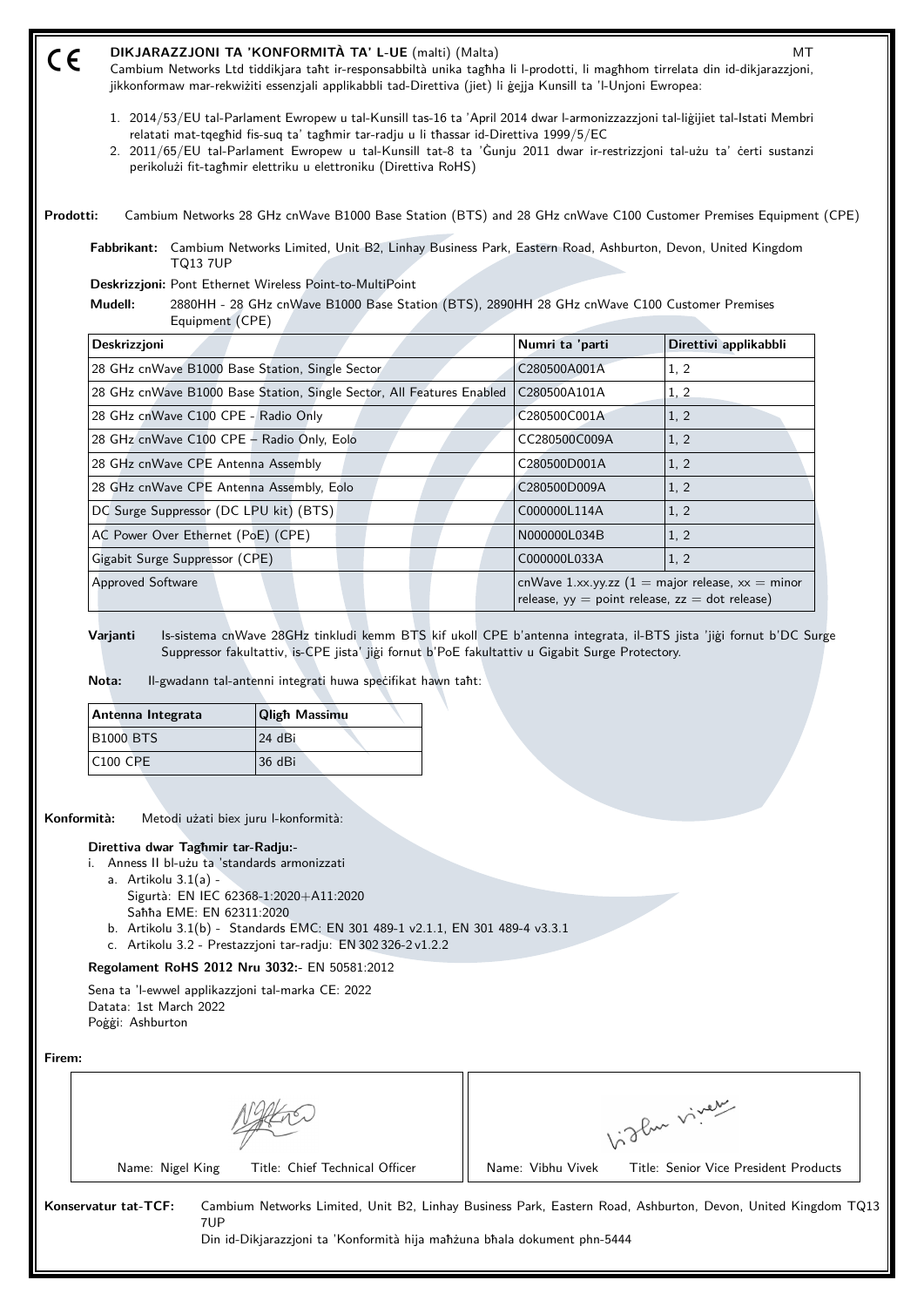| $\epsilon$          | <b>EU-VERKLARING VAN OVEREENSTEMMING Nederlands (the Netherlands)</b><br>Cambium Networks Ltd verklaart op eigen verantwoordelijkheid dat de producten waarop deze verklaring betrekking heeft,<br>voldoen aan de toepasselijke essentiële eisen van de volgende richtlijn (en) van de Raad van de Europese Unie:<br>1. 2014/53/EU van het Europees Parlement en de Raad van 16 april 2014 betreffende de harmonisatie van de wetgevingen<br>van de lidstaten inzake het op de markt aanbieden van radioapparatuur en tot intrekking van Richtlijn 1999/5/EC<br>2. 2011/65/EU van het Europees Parlement en de Raad van 8 juni 2011 betreffende de beperking van het gebruik van<br>bepaalde gevaarlijke stoffen in elektrische en elektronische apparatuur (RoHS-richtlijn) |                         | <b>NL</b>                 |
|---------------------|------------------------------------------------------------------------------------------------------------------------------------------------------------------------------------------------------------------------------------------------------------------------------------------------------------------------------------------------------------------------------------------------------------------------------------------------------------------------------------------------------------------------------------------------------------------------------------------------------------------------------------------------------------------------------------------------------------------------------------------------------------------------------|-------------------------|---------------------------|
| Producten:          | Cambium Networks 28 GHz cnWave B1000 Base Station (BTS) and 28 GHz cnWave C100 Customer Premises Equipment (CPE)                                                                                                                                                                                                                                                                                                                                                                                                                                                                                                                                                                                                                                                             |                         |                           |
| Fabrikant:          | Cambium Networks Limited, Unit B2, Linhay Business Park, Eastern Road, Ashburton, Devon, United Kingdom<br><b>TO13 7UP</b>                                                                                                                                                                                                                                                                                                                                                                                                                                                                                                                                                                                                                                                   |                         |                           |
|                     | Beschrijving: Point-to-MultiPoint draadloze Ethernet-brug                                                                                                                                                                                                                                                                                                                                                                                                                                                                                                                                                                                                                                                                                                                    |                         |                           |
| Model:              | 2880HH - 28 GHz cnWave B1000 Base Station (BTS), 2890HH 28 GHz cnWave C100 Customer Premises<br>Equipment (CPE)                                                                                                                                                                                                                                                                                                                                                                                                                                                                                                                                                                                                                                                              |                         |                           |
| <b>Beschrijving</b> |                                                                                                                                                                                                                                                                                                                                                                                                                                                                                                                                                                                                                                                                                                                                                                              | <b>Onderdeelnummers</b> | Toepasselijke richtlijnen |
|                     |                                                                                                                                                                                                                                                                                                                                                                                                                                                                                                                                                                                                                                                                                                                                                                              |                         |                           |
|                     | 28 GHz cnWave B1000 Base Station, Single Sector                                                                                                                                                                                                                                                                                                                                                                                                                                                                                                                                                                                                                                                                                                                              | C280500A001A            | 1, 2                      |
|                     | 28 GHz cnWave B1000 Base Station, Single Sector, All Features Enabled                                                                                                                                                                                                                                                                                                                                                                                                                                                                                                                                                                                                                                                                                                        | C280500A101A            | 1, 2                      |
|                     | 28 GHz cnWave C100 CPE - Radio Only                                                                                                                                                                                                                                                                                                                                                                                                                                                                                                                                                                                                                                                                                                                                          | C280500C001A            | 1, 2                      |
|                     | 28 GHz cnWave C100 CPE - Radio Only, Eolo                                                                                                                                                                                                                                                                                                                                                                                                                                                                                                                                                                                                                                                                                                                                    | CC280500C009A           | 1, 2                      |
|                     | 28 GHz cnWave CPE Antenna Assembly                                                                                                                                                                                                                                                                                                                                                                                                                                                                                                                                                                                                                                                                                                                                           | C280500D001A            | 1, 2                      |
|                     | 28 GHz cnWave CPE Antenna Assembly, Eolo                                                                                                                                                                                                                                                                                                                                                                                                                                                                                                                                                                                                                                                                                                                                     | C280500D009A            | 1, 2                      |
|                     | DC Surge Suppressor (DC LPU kit) (BTS)                                                                                                                                                                                                                                                                                                                                                                                                                                                                                                                                                                                                                                                                                                                                       | C000000L114A            | 1, 2                      |
|                     | AC Power Over Ethernet (PoE) (CPE)                                                                                                                                                                                                                                                                                                                                                                                                                                                                                                                                                                                                                                                                                                                                           | N000000L034B            | 1, 2                      |
|                     | Gigabit Surge Suppressor (CPE)                                                                                                                                                                                                                                                                                                                                                                                                                                                                                                                                                                                                                                                                                                                                               | C000000L033A            | 1, 2                      |

**Notitie:** De winst van geïntegreerde antennes wordt hieronder gespecificeerd:

| Geïntegreerde antenne | Maximale winst |
|-----------------------|----------------|
| <b>B1000 BTS</b>      | $24$ dBi       |
| $C100$ CPE            | 36 dBi         |

**Conformiteit:** Methoden die worden gebruikt om conformiteit aan te tonen:

## **Richtlijn radioapparatuur:-**

- i. Bijlage II met behulp van geharmoniseerde normen
	- a. Artikel 3.1(a) Veiligheid: EN IEC 62368‑1:2020+A11:2020 Gezondheid EME: EN 62311:2020
	- b. Artikel 3.1(b) EMC-normen: EN 301 489-1 v2.1.1, EN 301 489-4 v3.3.1
	- c. Artikel 3.2 Radioprestaties: EN 302 326-2 v1.2.2

# **RoHS-verordening 2012 nr. 3032:-** EN 50581:2012

Jaar van eerste toepassing van CE-markering: 2022 Verouderd: 1st March 2022 Plaats: Ashburton

**Handtekeningen:**

Name: Nigel King Title: Chief Technical Officer | Name: Vibhu Vivek Title: Senior Vice President Products

Vidley viney

**Bewaarder van het TCF:** Cambium Networks Limited, Unit B2, Linhay Business Park, Eastern Road, Ashburton, Devon, United Kingdom TQ13 7UP

Deze conformiteitsverklaring wordt opgeslagen als document phn-5444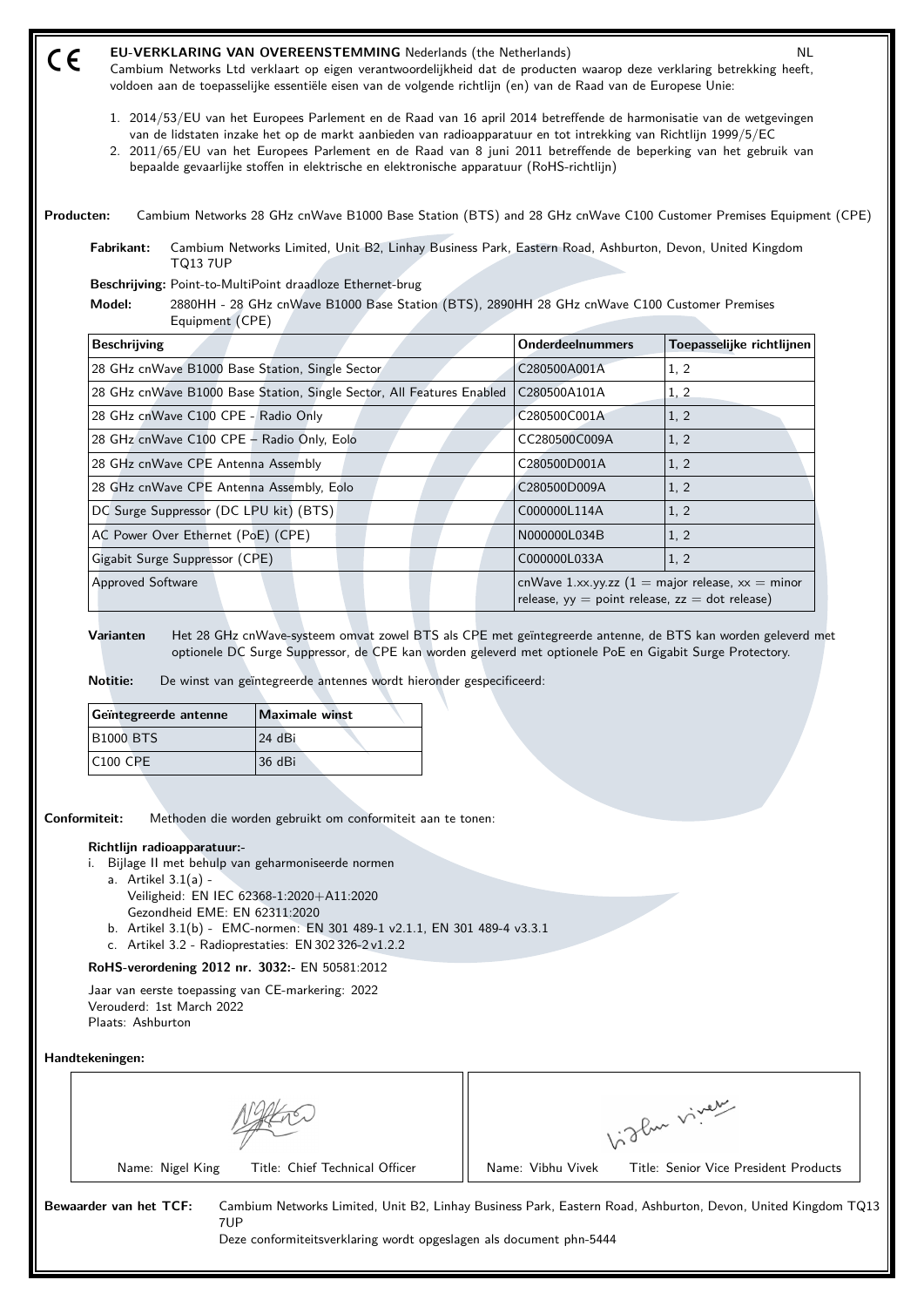| CE                                      |                                        | <b>EU-ERKLÆRING OM OVERENSSTEMMELSE</b> (norsk) (Norway)<br>grunnleggende kravene i følgende direktiv (er) av Rådet for Den europeiske union:                            |                       | <b>NO</b><br>Cambium Networks Ltd erklærer på eget ansvar at produktene som denne erklæringen vedrører, overholder de gjeldende                                                                                                               |
|-----------------------------------------|----------------------------------------|--------------------------------------------------------------------------------------------------------------------------------------------------------------------------|-----------------------|-----------------------------------------------------------------------------------------------------------------------------------------------------------------------------------------------------------------------------------------------|
|                                         |                                        | tilgjengeliggjøring på markedet av radioutstyr og opphevelse av direktiv 1999/5/EC<br>og elektronisk utstyr (RoHS-direktivet)                                            |                       | 1. 2014/53/EU av Europaparlamentet og Rådet av 16. april 2014 om harmonisering av medlemsstaternes lovgivning om<br>2. 2011/65/EU av Europaparlamentet og Rådet av 8. juni 2011 om begrensning av bruken av visse farlige stoffer i elektrisk |
| Produkter:                              |                                        |                                                                                                                                                                          |                       | Cambium Networks 28 GHz cnWave B1000 Base Station (BTS) and 28 GHz cnWave C100 Customer Premises Equipment (CPE)                                                                                                                              |
|                                         | <b>TQ13 7UP</b>                        | Produsent: Cambium Networks Limited, Unit B2, Linhay Business Park, Eastern Road, Ashburton, Devon, United Kingdom                                                       |                       |                                                                                                                                                                                                                                               |
|                                         |                                        | Beskrivelse: Point-to-MultiPoint Wireless Ethernet Bridge                                                                                                                |                       |                                                                                                                                                                                                                                               |
| Modell:                                 | (CPE)                                  |                                                                                                                                                                          |                       | 2880HH - 28 GHz cnWave B1000 Base Station (BTS), 2890HH 28 GHz cnWave C100 Customer Premises Equipment                                                                                                                                        |
| <b>Beskrivelse</b>                      |                                        |                                                                                                                                                                          | <b>Artikkelnummer</b> | Gjeldende direktiver                                                                                                                                                                                                                          |
|                                         |                                        | 28 GHz cnWave B1000 Base Station, Single Sector                                                                                                                          | C280500A001A          | 1, 2                                                                                                                                                                                                                                          |
|                                         |                                        | 28 GHz cnWave B1000 Base Station, Single Sector, All Features Enabled                                                                                                    | C280500A101A          | 1, 2                                                                                                                                                                                                                                          |
|                                         | 28 GHz cnWave C100 CPE - Radio Only    |                                                                                                                                                                          | C280500C001A          | 1, 2                                                                                                                                                                                                                                          |
|                                         |                                        | 28 GHz cnWave C100 CPE - Radio Only, Eolo                                                                                                                                | CC280500C009A         | 1, 2                                                                                                                                                                                                                                          |
|                                         | 28 GHz cnWave CPE Antenna Assembly     |                                                                                                                                                                          | C280500D001A          | 1, 2                                                                                                                                                                                                                                          |
|                                         |                                        | 28 GHz cnWave CPE Antenna Assembly, Eolo                                                                                                                                 | C280500D009A          | 1, 2                                                                                                                                                                                                                                          |
|                                         | DC Surge Suppressor (DC LPU kit) (BTS) |                                                                                                                                                                          | C000000L114A          | 1, 2                                                                                                                                                                                                                                          |
|                                         | AC Power Over Ethernet (PoE) (CPE)     |                                                                                                                                                                          | N000000L034B          | 1, 2                                                                                                                                                                                                                                          |
|                                         | Gigabit Surge Suppressor (CPE)         |                                                                                                                                                                          | C000000L033A          | 1, 2                                                                                                                                                                                                                                          |
| <b>Approved Software</b>                |                                        |                                                                                                                                                                          |                       | cnWave 1.xx.yy.zz $(1 = \text{major release}, xx = \text{minor})$<br>release, $yy = point$ release, $zz = dot$ release)                                                                                                                       |
| Varianter<br>Merk:<br>Integrert antenne |                                        | Suppressor, CPE kan leveres med valgfritt PoE og Gigabit Surge Protectory.<br>Forsterkningen til integrerte antenner er spesifisert nedenfor:<br><b>Maksimal gevinst</b> |                       | 28GHz cnWave-systemet inkluderer både BTS og CPE med integrert antenne, BTS kan leveres med valgfri DC Surge                                                                                                                                  |
| <b>B1000 BTS</b>                        |                                        | 24 dBi                                                                                                                                                                   |                       |                                                                                                                                                                                                                                               |
| C100 CPE                                |                                        | 36 dBi                                                                                                                                                                   |                       |                                                                                                                                                                                                                                               |

**Overensstemmelse:** Metoder som brukes til å demonstrere samsvar:

### **Direktiv om radioutstyr:-**

- i. Vedlegg II ved bruk av harmoniserte standarder a. Artikkel 3.1(a) -
	- Sikkerhet: EN IEC 62368‑1:2020+A11:2020 Helse EME: EN 62311:2020
	- b. Artikkel 3.1(b) EMC standarder: EN 301 489-1 v2.1.1, EN 301 489-4 v3.3.1
	- c. Artikkel 3.2 Radio ytelse: EN 302 326-2 v1.2.2

**RoHS-forskrift 2012 nr. 3032:-** EN 50581:2012

År for første påføring av CE-merket: 2022 Datert: 1st March 2022 Plass: Ashburton

**Signaturer:**

|                                | سربي .<br>$-\sqrt{2}$                 |
|--------------------------------|---------------------------------------|
| Name: Nigel King               | Title: Senior Vice President Products |
| Title: Chief Technical Officer | Name: Vibhu Vivek                     |

**Keeper av TCF:** Cambium Networks Limited, Unit B2, Linhay Business Park, Eastern Road, Ashburton, Devon, United Kingdom TQ13 7UP Denne samsvarserklæringen er lagret som dokument phn-5444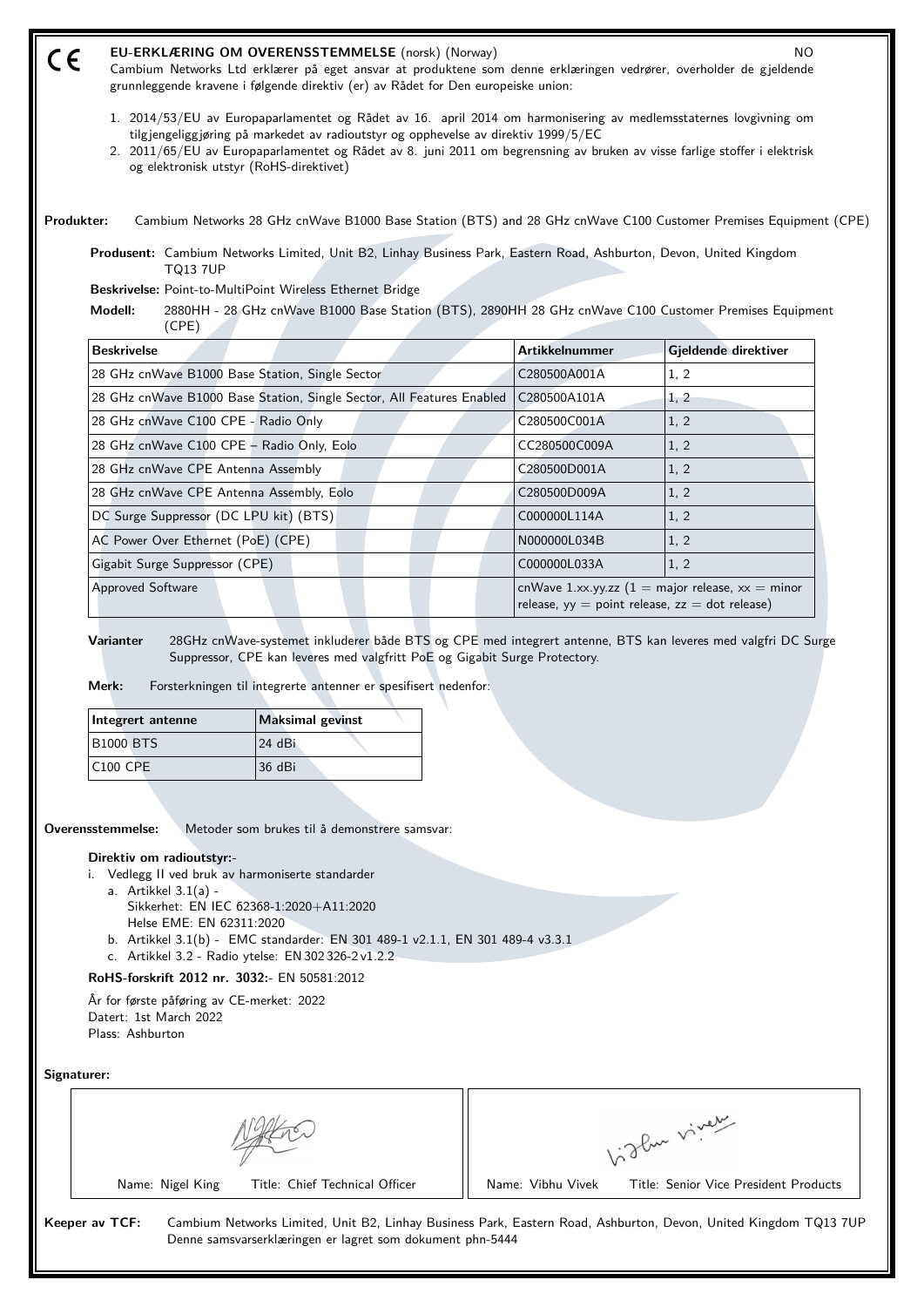| CE              |                                                                                                | DEKLARACJA ZGODNOŚCI UE (Polskie) (Poland)<br>Cambium Networks Ltd oświadcza na swoją wyłączną odpowiedzialność, że produkty, do których odnosi się niniejsza deklaracja,<br>są zgodne z mającymi zastosowanie zasadniczymi wymogami następującej dyrektywy Rady (ów) Rada Unii Europejskiej:                                                                                                                                                     |               | <b>PL</b>                                                                                                               |
|-----------------|------------------------------------------------------------------------------------------------|---------------------------------------------------------------------------------------------------------------------------------------------------------------------------------------------------------------------------------------------------------------------------------------------------------------------------------------------------------------------------------------------------------------------------------------------------|---------------|-------------------------------------------------------------------------------------------------------------------------|
|                 |                                                                                                | 1. 2014/53/EU Parlamentu Europejskiego i Rady z dnia 16 kwietnia 2014 r. w sprawie harmonizacji ustawodawstw Państw<br>Członkowskich odnoszących się do udostępniania na rynku urządzeń radiowych i uchylająca dyrektywę 1999/5/EC<br>2. 2011/65/EU Parlamentu Europejskiego i Rady z dnia 8 czerwca 2011 r. w sprawie ograniczenia stosowania niektórych<br>niebezpiecznych substancji w sprzęcie elektrycznym i elektronicznym (dyrektywa RoHS) |               |                                                                                                                         |
| Produkty:       |                                                                                                | Cambium Networks 28 GHz cnWave B1000 Base Station (BTS) and 28 GHz cnWave C100 Customer Premises Equipment (CPE)                                                                                                                                                                                                                                                                                                                                  |               |                                                                                                                         |
|                 | 7UP                                                                                            | Producent: Cambium Networks Limited, Unit B2, Linhay Business Park, Eastern Road, Ashburton, Devon, United Kingdom TQ13                                                                                                                                                                                                                                                                                                                           |               |                                                                                                                         |
| Opis:           |                                                                                                | Bezprzewodowy most Ethernet punkt-wielopunkt                                                                                                                                                                                                                                                                                                                                                                                                      |               |                                                                                                                         |
| Model:          | (CPE)                                                                                          | 2880HH - 28 GHz cnWave B1000 Base Station (BTS), 2890HH 28 GHz cnWave C100 Customer Premises Equipment                                                                                                                                                                                                                                                                                                                                            |               |                                                                                                                         |
| Opis            |                                                                                                |                                                                                                                                                                                                                                                                                                                                                                                                                                                   | Numer części  | Odpowiednie dyrektywy                                                                                                   |
|                 |                                                                                                | 28 GHz cnWave B1000 Base Station, Single Sector                                                                                                                                                                                                                                                                                                                                                                                                   | C280500A001A  | 1, 2                                                                                                                    |
|                 |                                                                                                | 28 GHz cnWave B1000 Base Station, Single Sector, All Features Enabled                                                                                                                                                                                                                                                                                                                                                                             | C280500A101A  | 1, 2                                                                                                                    |
|                 | 28 GHz cnWave C100 CPE - Radio Only                                                            |                                                                                                                                                                                                                                                                                                                                                                                                                                                   | C280500C001A  | 1, 2                                                                                                                    |
|                 | 28 GHz cnWave C100 CPE - Radio Only, Eolo                                                      |                                                                                                                                                                                                                                                                                                                                                                                                                                                   | CC280500C009A | 1, 2                                                                                                                    |
|                 | 28 GHz cnWave CPE Antenna Assembly                                                             |                                                                                                                                                                                                                                                                                                                                                                                                                                                   | C280500D001A  | 1, 2                                                                                                                    |
|                 | 28 GHz cnWave CPE Antenna Assembly, Eolo                                                       |                                                                                                                                                                                                                                                                                                                                                                                                                                                   | C280500D009A  | 1, 2                                                                                                                    |
|                 | DC Surge Suppressor (DC LPU kit) (BTS)                                                         |                                                                                                                                                                                                                                                                                                                                                                                                                                                   | C000000L114A  | 1, 2                                                                                                                    |
|                 | AC Power Over Ethernet (PoE) (CPE)                                                             |                                                                                                                                                                                                                                                                                                                                                                                                                                                   | N000000L034B  | 1, 2                                                                                                                    |
|                 | Gigabit Surge Suppressor (CPE)                                                                 |                                                                                                                                                                                                                                                                                                                                                                                                                                                   | C000000L033A  | 1, 2                                                                                                                    |
|                 |                                                                                                |                                                                                                                                                                                                                                                                                                                                                                                                                                                   |               |                                                                                                                         |
| <b>Warianty</b> | <b>Approved Software</b><br>Gigabit.                                                           | System cnWave 28 GHz obejmuje zarówno BTS, jak i CPE ze zintegrowaną anteną, BTS może być wyposażony w<br>opcjonalny tłumik przepięć DC, CPE może być wyposażony w opcjonalne zabezpieczenie przeciwprzepięciowe PoE i                                                                                                                                                                                                                            |               | cnWave 1.xx.yy.zz $(1 = \text{major release}, xx = \text{minor})$<br>release, $yy = point$ release, $zz = dot$ release) |
| Uwaga:          |                                                                                                | Zysk anten zintegrowanych jest określony poniżej:                                                                                                                                                                                                                                                                                                                                                                                                 |               |                                                                                                                         |
|                 | Zintegrowana antena                                                                            | Maksymalny zysk                                                                                                                                                                                                                                                                                                                                                                                                                                   |               |                                                                                                                         |
|                 | <b>B1000 BTS</b>                                                                               | 24 dBi                                                                                                                                                                                                                                                                                                                                                                                                                                            |               |                                                                                                                         |
|                 | <b>C100 CPE</b>                                                                                | 36 dBi                                                                                                                                                                                                                                                                                                                                                                                                                                            |               |                                                                                                                         |
| Zgodność:       |                                                                                                | Metody stosowane do wykazania zgodności:                                                                                                                                                                                                                                                                                                                                                                                                          |               |                                                                                                                         |
|                 | Dyrektywa w sprawie urządzeń radiowych:-                                                       | i. Załącznik II wykorzystujący zharmonizowane normy                                                                                                                                                                                                                                                                                                                                                                                               |               |                                                                                                                         |
|                 | a. Artykuł 3.1 lit. a) -<br>Zdrowie EME: EN 62311:2020                                         | Bezpieczeństwo: EN IEC 62368-1:2020+A11:2020<br>b. Artykuł 3.1 lit. b) - Standardy EMC: EN 301 489-1 v2.1.1, EN 301 489-4 v3.3.1<br>c. Artykuł 3.2 - Wydajność radiowa: EN 302 326-2 v1.2.2                                                                                                                                                                                                                                                       |               |                                                                                                                         |
|                 |                                                                                                | Rozporządzenie RoHS 2012 nr 3032:- EN 50581:2012                                                                                                                                                                                                                                                                                                                                                                                                  |               |                                                                                                                         |
|                 | Rok pierwszego zgłoszenia znaku CE: 2022<br>Przestarzały: 1st March 2022<br>Miejsce: Ashburton |                                                                                                                                                                                                                                                                                                                                                                                                                                                   |               |                                                                                                                         |
| Podpisy:        |                                                                                                |                                                                                                                                                                                                                                                                                                                                                                                                                                                   |               |                                                                                                                         |
|                 |                                                                                                |                                                                                                                                                                                                                                                                                                                                                                                                                                                   |               | Vidley viney                                                                                                            |

**Opiekun TCF:** Cambium Networks Limited, Unit B2, Linhay Business Park, Eastern Road, Ashburton, Devon, United Kingdom TQ13 7UP Niniejsza Deklaracja zgodności jest przechowywana jako dokument phn-5444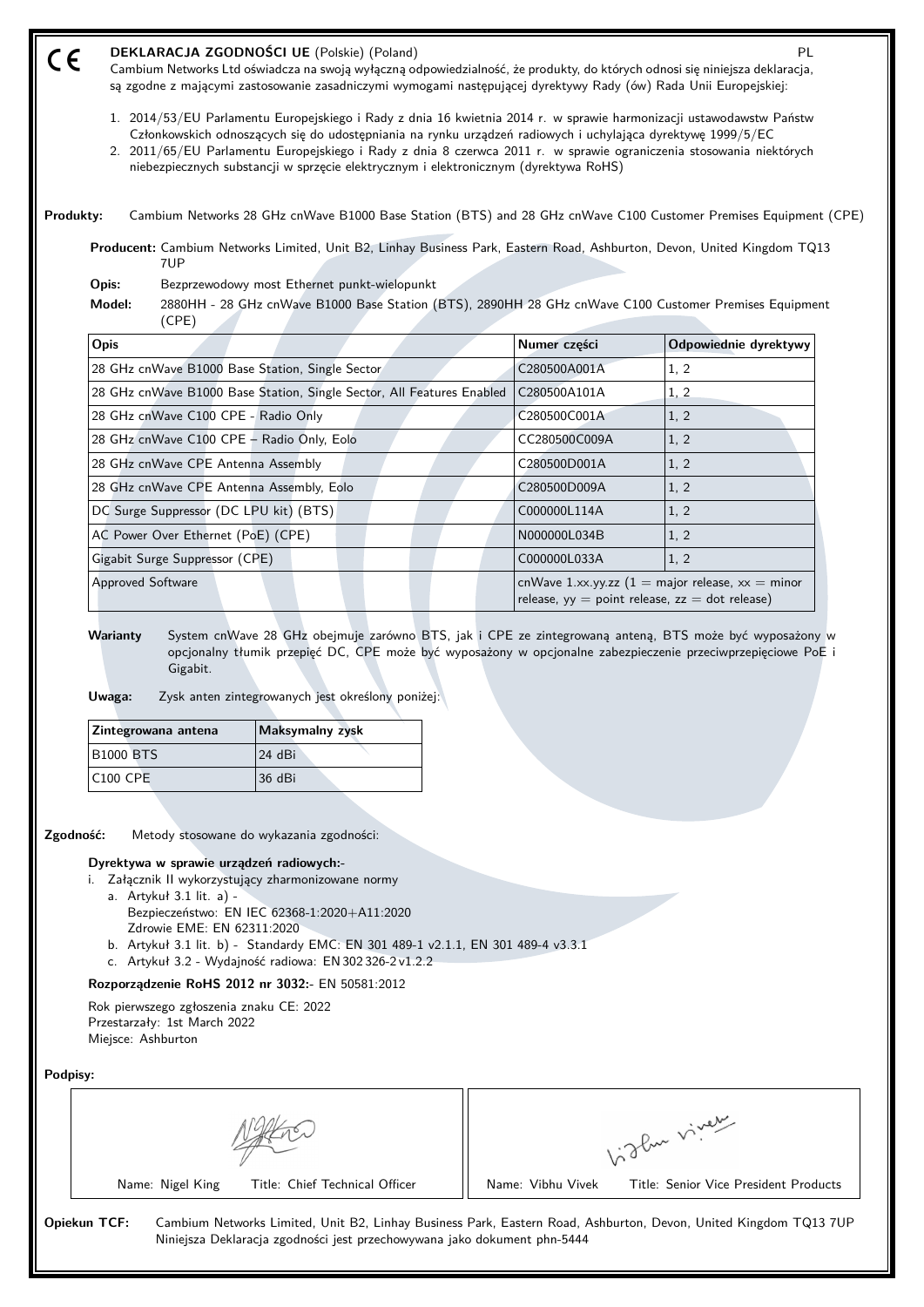| DECLARAÇÃO DE CONFORMIDADE DA UE (Português) (Portugal)                                                                         |  |
|---------------------------------------------------------------------------------------------------------------------------------|--|
| Cambium Networks Ltd declara, sob a sua única e inteira responsabilidade, que os produtos a que esta declaração se refere estão |  |
| em conformidade com os requisitos essenciais aplicáveis da (s) seguinte (s) Directiva (s) do Conselho da União Européia:        |  |

- 1. 2014/53/EU do Parlamento Europeu e do Conselho, de 16 de abril de 2014, relativa à harmonização das legislações dos Estados-Membros respeitantes à disponibilização no mercado de equipamentos de rádio e que revoga a Diretiva 1999/5/EC
- 2. 2011/65/EU do Parlamento Europeu e do Conselho, de 8 de junho de 2011, relativa à restrição do uso de determinadas substâncias perigosas em equipamentos elétricos e eletrónicos (Diretiva RSP)

**Produtos:** Cambium Networks 28 GHz cnWave B1000 Base Station (BTS) and 28 GHz cnWave C100 Customer Premises Equipment (CPE)

**Fabricante:** Cambium Networks Limited, Unit B2, Linhay Business Park, Eastern Road, Ashburton, Devon, United Kingdom TQ13 7UP

**Descrição:** Ponte Ethernet sem fio ponto a multiponto

**Modelo:** 2880HH - 28 GHz cnWave B1000 Base Station (BTS), 2890HH 28 GHz cnWave C100 Customer Premises Equipment (CPE)

| Descrição                                                             | Números de peça                                                                                                         | Diretrizes Aplicáveis |
|-----------------------------------------------------------------------|-------------------------------------------------------------------------------------------------------------------------|-----------------------|
| 28 GHz cnWave B1000 Base Station, Single Sector                       | C280500A001A                                                                                                            | 1, 2                  |
| 28 GHz cnWave B1000 Base Station, Single Sector, All Features Enabled | C280500A101A                                                                                                            | 1, 2                  |
| 28 GHz cnWave C100 CPE - Radio Only                                   | C280500C001A                                                                                                            | 1, 2                  |
| 28 GHz cnWave C100 CPE - Radio Only, Eolo                             | CC280500C009A                                                                                                           | 1, 2                  |
| 28 GHz cnWave CPE Antenna Assembly                                    | C280500D001A                                                                                                            | 1, 2                  |
| 28 GHz cnWave CPE Antenna Assembly, Eolo                              | C280500D009A                                                                                                            | 1, 2                  |
| DC Surge Suppressor (DC LPU kit) (BTS)                                | C000000L114A                                                                                                            | 1, 2                  |
| AC Power Over Ethernet (PoE) (CPE)                                    | N000000L034B                                                                                                            | 1, 2                  |
| Gigabit Surge Suppressor (CPE)                                        | C000000L033A                                                                                                            | 1, 2                  |
| <b>Approved Software</b>                                              | cnWave 1.xx.yy.zz $(1 = \text{major release}, xx = \text{minor})$<br>release, $yy = point$ release, $zz = dot$ release) |                       |

**Variantes** O sistema cnWave de 28 GHz inclui BTS e CPE com antena integrada, o BTS pode ser fornecido com supressor de surto DC opcional, o CPE pode ser fornecido com PoE opcional e protetor de surto Gigabit.

**Nota:** O ganho das antenas integradas é especificado abaixo:

| Antena Integrada | Ganho Máximo |
|------------------|--------------|
| <b>B1000 BTS</b> | 124 dBi      |
| $ C100$ CPE      | 36 dBi       |

**Conformidade:** Métodos usados para demonstrar conformidade:

## **Diretiva de equipamentos de rádio:-**

i. Anexo II, utilizando normas harmonizadas

a. Artigo 3.1 (a) - Segurança: EN IEC 62368‑1:2020+A11:2020 Saúde EME: EN 62311:2020

- b. Artigo 3.1 (b) Padrões EMC: EN 301 489-1 v2.1.1, EN 301 489-4 v3.3.1
- c. Artigo 3.2 Desempenho de rádio: EN 302 326-2 v1.2.2

# **Regulamento RoHS 2012 Nº 3032:-** EN 50581:2012

Ano da primeira aplicação da marca CE: 2022 Datado: 1st March 2022 Lugar: Ashburton

**Assinaturas:**

(E

|                                | ∾ری د<br>$R_{\rm w}$ $V$              |
|--------------------------------|---------------------------------------|
| Name: Nigel King               | Title: Senior Vice President Products |
| Title: Chief Technical Officer | Name: Vibhu Vivek                     |

**Guardião do TCF:** Cambium Networks Limited, Unit B2, Linhay Business Park, Eastern Road, Ashburton, Devon, United Kingdom TQ13 7UP Esta Declaração de Conformidade é armazenada como documento phn-5444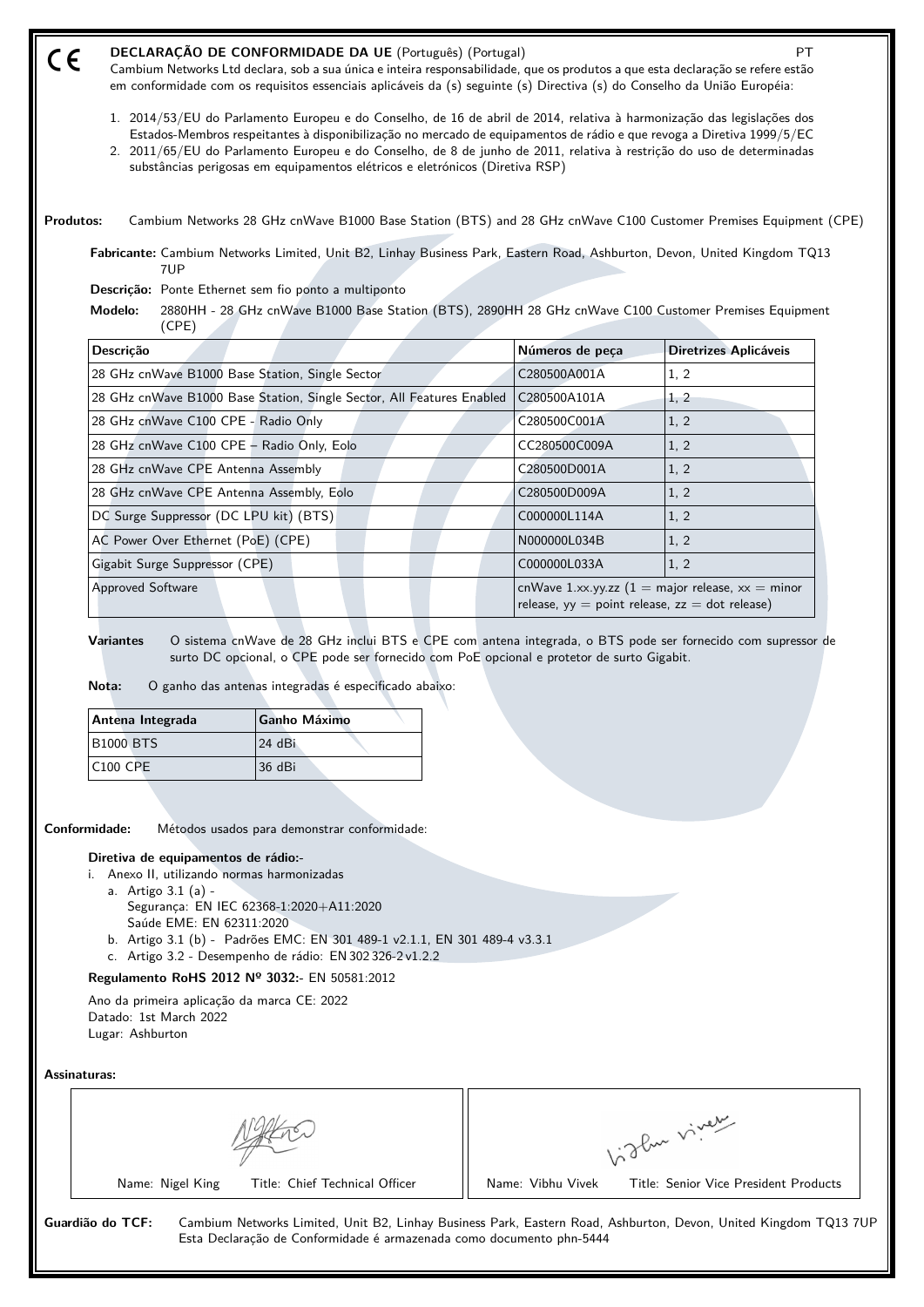| $\epsilon$ |                  | DECLARAȚIA DE CONFORMITATE A UE (Română) (Romania)<br>Cambium Networks Ltd declară pe răspunderea sa exclusivă că produsele la care se referă această declarație sunt conforme cu<br>cerințele esențiale aplicabile din următoarea directivă (directive) a Consiliul Uniunii Europene:                                                                                                                                                                      |                  | <b>RO</b>              |
|------------|------------------|-------------------------------------------------------------------------------------------------------------------------------------------------------------------------------------------------------------------------------------------------------------------------------------------------------------------------------------------------------------------------------------------------------------------------------------------------------------|------------------|------------------------|
|            |                  | 1. 2014/53/EU al Parlamentului European și al Consiliului din 16 aprilie 2014 privind armonizarea legislațiilor statelor membre<br>referitoare la punerea la dispoziție pe piață a echipamentelor radio și de abrogare a Directivei 1999/5/EC<br>2. 2011/65/EU al Parlamentului European și al Consiliului din 8 iunie 2011 privind restricționarea utilizării anumitor substanțe<br>periculoase în echipamentele electrice și electronice (Directiva RoHS) |                  |                        |
| Produse:   |                  | Cambium Networks 28 GHz cnWave B1000 Base Station (BTS) and 28 GHz cnWave C100 Customer Premises Equipment (CPE)                                                                                                                                                                                                                                                                                                                                            |                  |                        |
|            |                  | Producător: Cambium Networks Limited, Unit B2, Linhay Business Park, Eastern Road, Ashburton, Devon, United Kingdom<br><b>TQ13 7UP</b>                                                                                                                                                                                                                                                                                                                      |                  |                        |
| Model:     | Descriere:       | Punte-la-MultiPoint Wireless Ethernet Bridge<br>2880HH - 28 GHz cnWave B1000 Base Station (BTS), 2890HH 28 GHz cnWave C100 Customer Premises                                                                                                                                                                                                                                                                                                                |                  |                        |
|            |                  |                                                                                                                                                                                                                                                                                                                                                                                                                                                             |                  |                        |
|            | <b>Descriere</b> | Equipment (CPE)                                                                                                                                                                                                                                                                                                                                                                                                                                             | Numere de numere | Directivele aplicabile |
|            |                  | 28 GHz cnWave B1000 Base Station, Single Sector                                                                                                                                                                                                                                                                                                                                                                                                             | C280500A001A     | 1, 2                   |
|            |                  | 28 GHz cnWave B1000 Base Station, Single Sector, All Features Enabled                                                                                                                                                                                                                                                                                                                                                                                       | C280500A101A     | 1, 2                   |
|            |                  | 28 GHz cnWave C100 CPE - Radio Only                                                                                                                                                                                                                                                                                                                                                                                                                         | C280500C001A     | 1, 2                   |
|            |                  | 28 GHz cnWave C100 CPE - Radio Only, Eolo                                                                                                                                                                                                                                                                                                                                                                                                                   | CC280500C009A    | 1, 2                   |
|            |                  | 28 GHz cnWave CPE Antenna Assembly                                                                                                                                                                                                                                                                                                                                                                                                                          | C280500D001A     | 1, 2                   |
|            |                  | 28 GHz cnWave CPE Antenna Assembly, Eolo                                                                                                                                                                                                                                                                                                                                                                                                                    | C280500D009A     | 1, 2                   |
|            |                  | DC Surge Suppressor (DC LPU kit) (BTS)                                                                                                                                                                                                                                                                                                                                                                                                                      | C000000L114A     | 1, 2                   |
|            |                  | AC Power Over Ethernet (PoE) (CPE)                                                                                                                                                                                                                                                                                                                                                                                                                          | N000000L034B     | 1, 2                   |
|            |                  | Gigabit Surge Suppressor (CPE)                                                                                                                                                                                                                                                                                                                                                                                                                              | C000000L033A     | 1, 2                   |

**Notă:** Câștigul antenelor integrate este specificat mai jos:

| Antena integrata     | Câștigați maxim |
|----------------------|-----------------|
| <b>B1000 BTS</b>     | 124 dBi         |
| C <sub>100</sub> CPE | 136 dBi         |

**Conformitate:** Metode utilizate pentru demonstrarea conformității:

## **Directiva privind echipamentele radio:-**

- i. Anexa II, utilizând standarde armonizate
	- a. Articolul 3.1 litera (a) Siguranță: EN IEC 62368‑1:2020+A11:2020 Sănătate EME: EN 62311:2020
	- b. Articolul 3.1 litera (b) Standardele EMC: EN 301 489-1 v2.1.1, EN 301 489-4 v3.3.1
	- c. Articolul 3.2 Performanță radio: EN 302 326-2 v1.2.2

# **Regulamentul RoHS 2012 Nr. 3032:-** EN 50581:2012

Anul primei aplicări a mărcii CE: 2022 Datat: 1st March 2022 Loc: Ashburton

**Semnături:**

| Title: Chief Technical Officer | Name: Vibhu |
|--------------------------------|-------------|
|                                |             |



Vivek Title: Senior Vice President Products

**Administrator al TCF:** Cambium Networks Limited, Unit B2, Linhay Business Park, Eastern Road, Ashburton, Devon, United Kingdom TQ13 7UP

Această Declarație de Conformitate este stocată ca document phn-5444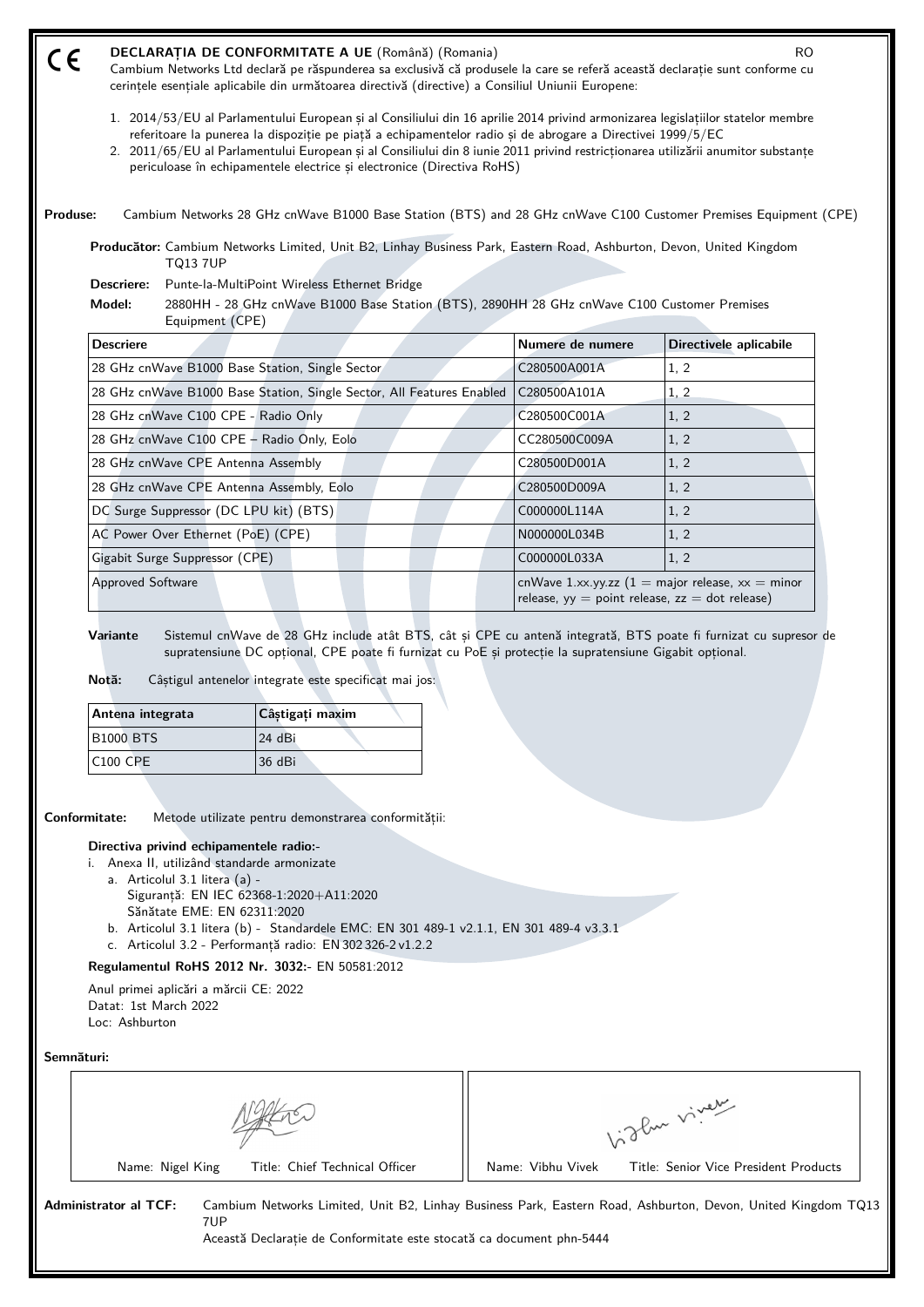| EÚ VYHLÁSENIE O ZHODE (slovensky) (Slovakia)<br>$C\in$<br>Cambium Networks Ltd vyhlasuje na svoju vlastnú zodpovednosť, že výrobky, na ktoré sa vzťahuje toto vyhlásenie, sú v súlade<br>s platnými základnými požiadavkami nasledujúcej smernice (-ov) Rady Európskej únie:                                                                                                                                           |               | <b>SK</b>             |
|------------------------------------------------------------------------------------------------------------------------------------------------------------------------------------------------------------------------------------------------------------------------------------------------------------------------------------------------------------------------------------------------------------------------|---------------|-----------------------|
| 1. 2014/53/EU Európskeho parlamentu a Rady zo 16. apríla 2014 o zosúladení právnych predpisov členských štátov týkajúcich<br>sa sprístupnenia rádiových zariadení na trhu a o zrušení smernice Európskeho parlamentu a Rady 1999/5/EC<br>2. 2011/65/EU Európskeho parlamentu a Rady z 8. júna 2011 o obmedzení používania určitých nebezpečných látok v<br>elektrických a elektronických zariadeniach (smernica o ONL) |               |                       |
| Cambium Networks 28 GHz cnWave B1000 Base Station (BTS) and 28 GHz cnWave C100 Customer Premises Equipment (CPE)<br>Produkty:                                                                                                                                                                                                                                                                                          |               |                       |
| Výrobca: Cambium Networks Limited, Unit B2, Linhay Business Park, Eastern Road, Ashburton, Devon, United Kingdom TQ13<br>7UP                                                                                                                                                                                                                                                                                           |               |                       |
| Bezdrôtový ethernetový most Point-to-MultiPoint<br>Popis:                                                                                                                                                                                                                                                                                                                                                              |               |                       |
|                                                                                                                                                                                                                                                                                                                                                                                                                        |               |                       |
| 2880HH - 28 GHz cnWave B1000 Base Station (BTS), 2890HH 28 GHz cnWave C100 Customer Premises Equipment<br>Model:<br>(CPE)                                                                                                                                                                                                                                                                                              |               |                       |
| <b>Popis</b>                                                                                                                                                                                                                                                                                                                                                                                                           | Čísla častí   | Uplatniteľné smernice |
| 28 GHz cnWave B1000 Base Station, Single Sector                                                                                                                                                                                                                                                                                                                                                                        | C280500A001A  | 1, 2                  |
| 28 GHz cnWave B1000 Base Station, Single Sector, All Features Enabled                                                                                                                                                                                                                                                                                                                                                  | C280500A101A  | 1, 2                  |
| 28 GHz cnWave C100 CPE - Radio Only                                                                                                                                                                                                                                                                                                                                                                                    | C280500C001A  | 1, 2                  |
| 28 GHz cnWave C100 CPE - Radio Only, Eolo                                                                                                                                                                                                                                                                                                                                                                              | CC280500C009A | 1, 2                  |
| 28 GHz cnWave CPE Antenna Assembly                                                                                                                                                                                                                                                                                                                                                                                     | C280500D001A  | 1, 2                  |
| 28 GHz cnWave CPE Antenna Assembly, Eolo                                                                                                                                                                                                                                                                                                                                                                               | C280500D009A  | 1, 2                  |
| DC Surge Suppressor (DC LPU kit) (BTS)                                                                                                                                                                                                                                                                                                                                                                                 | C000000L114A  | 1, 2                  |
| AC Power Over Ethernet (PoE) (CPE)                                                                                                                                                                                                                                                                                                                                                                                     | N000000L034B  | 1, 2                  |
| Gigabit Surge Suppressor (CPE)                                                                                                                                                                                                                                                                                                                                                                                         | C000000L033A  | 1, 2                  |

**Varianty** 28 GHz cnWave systém zahŕňa BTS aj CPE s integrovanou anténou, BTS môže byť dodaná s voliteľným DC Surge Suppressor, CPE môže byť dodaná s voliteľným PoE a Gigabit Surge Protector.

**Poznámka:** Zisk integrovaných antén je špecifikovaný nižšie:

| Integrovaná anténa | Maximálny zisk |
|--------------------|----------------|
| <b>B1000 BTS</b>   | 124 dBi        |
| <b>C100 CPE</b>    | 36 dBi         |

**Zhoda:** Metódy používané na preukázanie zhody:

### **Smernica o rádiovom zariadení:-**

- i. V prílohe II s použitím harmonizovaných noriem
	- a. Článok 3.1(a)
		- bezpečnosť: EN IEC 62368‑1:2020+A11:2020 Zdravie EME: EN 62311:2020
	- b. Článok 3.1(b) Normy EMC: EN 301 489-1 v2.1.1, EN 301 489-4 v3.3.1
	- c. Článok 3.2 Rádiový výkon: EN 302 326-2 v1.2.2

## **Nariadenie RoHS 2012 č. 3032:-** EN 50581:2012

Rok prvého uplatnenia značky CE: 2022 Datovaný: 1st March 2022 Miesto: Ashburton

**Podpisy:**

|                                | inver<br>$.80 \times 10^{-1}$         |
|--------------------------------|---------------------------------------|
| Title: Chief Technical Officer | Title: Senior Vice President Products |
| Name: Nigel King               | Name: Vibhu Vivek                     |

**Strážca TCF:** Cambium Networks Limited, Unit B2, Linhay Business Park, Eastern Road, Ashburton, Devon, United Kingdom TQ13 7UP Toto vyhlásenie o zhode sa ukladá ako dokument phn-5444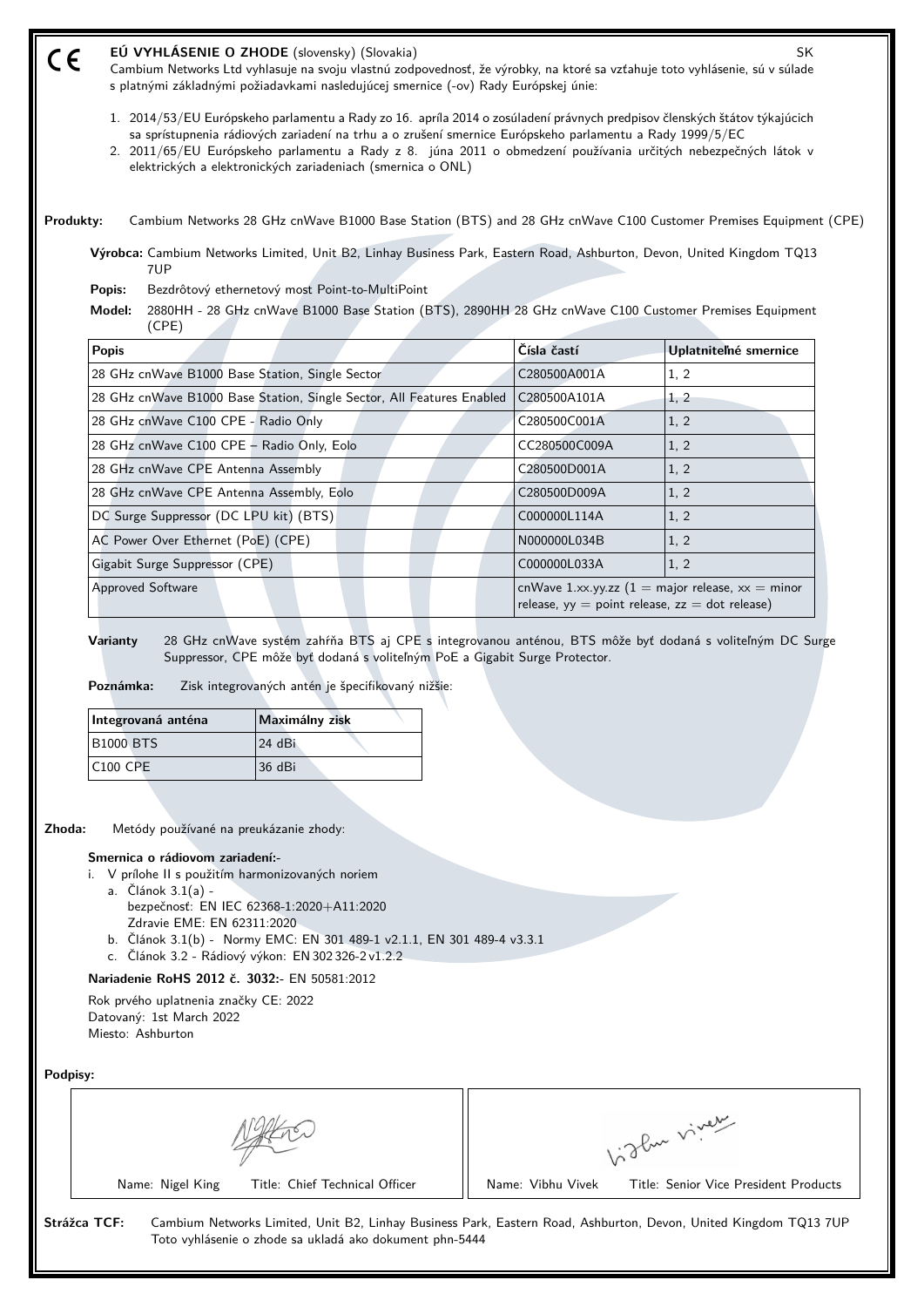| 1. 2014/53/EU Evropskega parlamenta in Sveta z dne 16. aprila 2014 o usklajevanju zakonodaje držav članic o dajanju<br>radijske opreme na trg in o razveljavitvi Direktive 1999/5/EC<br>2. 2011/65/EU Evropskega parlamenta in Sveta z dne 8. junija 2011 o omejevanju uporabe nekaterih nevarnih snovi v<br>električni in elektronski opremi (direktiva RoHS)<br>Izdelki:<br>Cambium Networks 28 GHz cnWave B1000 Base Station (BTS) and 28 GHz cnWave C100 Customer Premises Equipment (CPE)<br>Proizvajalec: Cambium Networks Limited, Unit B2, Linhay Business Park, Eastern Road, Ashburton, Devon, United Kingdom<br><b>TQ13 7UP</b><br>Brezžični ethernetni most od točke do več točk<br>Opis:<br>Model:<br>2880HH - 28 GHz cnWave B1000 Base Station (BTS), 2890HH 28 GHz cnWave C100 Customer Premises<br>Equipment (CPE)<br>Številke delov<br>Veljavne direktive<br><b>Opis</b><br>28 GHz cnWave B1000 Base Station, Single Sector<br>1, 2<br>C280500A001A<br>28 GHz cnWave B1000 Base Station, Single Sector, All Features Enabled<br>C280500A101A<br>1, 2<br>28 GHz cnWave C100 CPE - Radio Only<br>1, 2<br>C280500C001A<br>28 GHz cnWave C100 CPE - Radio Only, Eolo<br>1, 2<br>CC280500C009A<br>28 GHz cnWave CPE Antenna Assembly<br>C280500D001A<br>1, 2<br>28 GHz cnWave CPE Antenna Assembly, Eolo<br>1, 2<br>C280500D009A<br>DC Surge Suppressor (DC LPU kit) (BTS)<br>C000000L114A<br>1, 2<br>AC Power Over Ethernet (PoE) (CPE)<br>1, 2<br>N000000L034B<br>Gigabit Surge Suppressor (CPE)<br>C000000L033A<br>1, 2<br>cnWave 1.xx.yy.zz $(1 = \text{major release}, xx = \text{minor})$<br><b>Approved Software</b><br>release, $yy = point$ release, $zz = dot$ release)<br>Sistem cnWave 28 GHz vključuje tako BTS kot CPE z integrirano anteno, BTS je lahko dobavljen z izbirnim DC<br>Variante<br>prenapetostnim zaviralcem, CPE je lahko dobavljen z izbirnim PoE in Gigabit Surge Protector.<br>Opomba:<br>Ojačanje integriranih anten je navedeno spodaj:<br>Največja moč<br>Integrirana antena<br><b>B1000 BTS</b><br>24 dBi<br><b>C100 CPE</b><br>36 dBi<br>Skladnost:<br>Metode, uporabljene za dokazovanje skladnosti:<br>Direktiva o radijski opremi:-<br>i. Priloga II z uporabo usklajenih standardov<br>a. člen $3.1(a)$ -<br>Varnost: EN IEC 62368-1:2020+A11:2020<br>Zdravje EME: EN 62311:2020<br>b. člen 3.1(b) - EMC standardi: EN 301 489-1 v2.1.1, EN 301 489-4 v3.3.1<br>c. člen 3.2 - Radijska zmogljivost: EN 302 326-2 v1.2.2<br>Uredba RoHS 2012 št. 3032:- EN 50581:2012<br>Leto prve prijave oznake CE: 2022<br>Dated: 1st March 2022<br>Kraj: Ashburton<br>Podpisi:<br>Vidlen viner<br>Name: Nigel King<br>Title: Chief Technical Officer<br>Name: Vibhu Vivek<br>Title: Senior Vice President Products | CE | EÚ VYHLÁSENIE O ZHODE (Slovenščina) (Slovenia)<br>Cambium Networks Ltd s svojo izključno odgovornostjo izjavlja, da so proizvodi, na katere se nanaša ta izjava, v skladu z<br>veljavnimi bistvenimi zahtevami naslednje direktive (direktiv) Svet Evropske unije: | SI |
|------------------------------------------------------------------------------------------------------------------------------------------------------------------------------------------------------------------------------------------------------------------------------------------------------------------------------------------------------------------------------------------------------------------------------------------------------------------------------------------------------------------------------------------------------------------------------------------------------------------------------------------------------------------------------------------------------------------------------------------------------------------------------------------------------------------------------------------------------------------------------------------------------------------------------------------------------------------------------------------------------------------------------------------------------------------------------------------------------------------------------------------------------------------------------------------------------------------------------------------------------------------------------------------------------------------------------------------------------------------------------------------------------------------------------------------------------------------------------------------------------------------------------------------------------------------------------------------------------------------------------------------------------------------------------------------------------------------------------------------------------------------------------------------------------------------------------------------------------------------------------------------------------------------------------------------------------------------------------------------------------------------------------------------------------------------------------------------------------------------------------------------------------------------------------------------------------------------------------------------------------------------------------------------------------------------------------------------------------------------------------------------------------------------------------------------------------------------------------------------------------------------------------------------------------------------------------------------------------------------------------------------------------------------------------------------------------------------------------------------------------------|----|--------------------------------------------------------------------------------------------------------------------------------------------------------------------------------------------------------------------------------------------------------------------|----|
|                                                                                                                                                                                                                                                                                                                                                                                                                                                                                                                                                                                                                                                                                                                                                                                                                                                                                                                                                                                                                                                                                                                                                                                                                                                                                                                                                                                                                                                                                                                                                                                                                                                                                                                                                                                                                                                                                                                                                                                                                                                                                                                                                                                                                                                                                                                                                                                                                                                                                                                                                                                                                                                                                                                                                            |    |                                                                                                                                                                                                                                                                    |    |
|                                                                                                                                                                                                                                                                                                                                                                                                                                                                                                                                                                                                                                                                                                                                                                                                                                                                                                                                                                                                                                                                                                                                                                                                                                                                                                                                                                                                                                                                                                                                                                                                                                                                                                                                                                                                                                                                                                                                                                                                                                                                                                                                                                                                                                                                                                                                                                                                                                                                                                                                                                                                                                                                                                                                                            |    |                                                                                                                                                                                                                                                                    |    |
|                                                                                                                                                                                                                                                                                                                                                                                                                                                                                                                                                                                                                                                                                                                                                                                                                                                                                                                                                                                                                                                                                                                                                                                                                                                                                                                                                                                                                                                                                                                                                                                                                                                                                                                                                                                                                                                                                                                                                                                                                                                                                                                                                                                                                                                                                                                                                                                                                                                                                                                                                                                                                                                                                                                                                            |    |                                                                                                                                                                                                                                                                    |    |
|                                                                                                                                                                                                                                                                                                                                                                                                                                                                                                                                                                                                                                                                                                                                                                                                                                                                                                                                                                                                                                                                                                                                                                                                                                                                                                                                                                                                                                                                                                                                                                                                                                                                                                                                                                                                                                                                                                                                                                                                                                                                                                                                                                                                                                                                                                                                                                                                                                                                                                                                                                                                                                                                                                                                                            |    |                                                                                                                                                                                                                                                                    |    |
|                                                                                                                                                                                                                                                                                                                                                                                                                                                                                                                                                                                                                                                                                                                                                                                                                                                                                                                                                                                                                                                                                                                                                                                                                                                                                                                                                                                                                                                                                                                                                                                                                                                                                                                                                                                                                                                                                                                                                                                                                                                                                                                                                                                                                                                                                                                                                                                                                                                                                                                                                                                                                                                                                                                                                            |    |                                                                                                                                                                                                                                                                    |    |
|                                                                                                                                                                                                                                                                                                                                                                                                                                                                                                                                                                                                                                                                                                                                                                                                                                                                                                                                                                                                                                                                                                                                                                                                                                                                                                                                                                                                                                                                                                                                                                                                                                                                                                                                                                                                                                                                                                                                                                                                                                                                                                                                                                                                                                                                                                                                                                                                                                                                                                                                                                                                                                                                                                                                                            |    |                                                                                                                                                                                                                                                                    |    |
|                                                                                                                                                                                                                                                                                                                                                                                                                                                                                                                                                                                                                                                                                                                                                                                                                                                                                                                                                                                                                                                                                                                                                                                                                                                                                                                                                                                                                                                                                                                                                                                                                                                                                                                                                                                                                                                                                                                                                                                                                                                                                                                                                                                                                                                                                                                                                                                                                                                                                                                                                                                                                                                                                                                                                            |    |                                                                                                                                                                                                                                                                    |    |
|                                                                                                                                                                                                                                                                                                                                                                                                                                                                                                                                                                                                                                                                                                                                                                                                                                                                                                                                                                                                                                                                                                                                                                                                                                                                                                                                                                                                                                                                                                                                                                                                                                                                                                                                                                                                                                                                                                                                                                                                                                                                                                                                                                                                                                                                                                                                                                                                                                                                                                                                                                                                                                                                                                                                                            |    |                                                                                                                                                                                                                                                                    |    |
|                                                                                                                                                                                                                                                                                                                                                                                                                                                                                                                                                                                                                                                                                                                                                                                                                                                                                                                                                                                                                                                                                                                                                                                                                                                                                                                                                                                                                                                                                                                                                                                                                                                                                                                                                                                                                                                                                                                                                                                                                                                                                                                                                                                                                                                                                                                                                                                                                                                                                                                                                                                                                                                                                                                                                            |    |                                                                                                                                                                                                                                                                    |    |
|                                                                                                                                                                                                                                                                                                                                                                                                                                                                                                                                                                                                                                                                                                                                                                                                                                                                                                                                                                                                                                                                                                                                                                                                                                                                                                                                                                                                                                                                                                                                                                                                                                                                                                                                                                                                                                                                                                                                                                                                                                                                                                                                                                                                                                                                                                                                                                                                                                                                                                                                                                                                                                                                                                                                                            |    |                                                                                                                                                                                                                                                                    |    |
|                                                                                                                                                                                                                                                                                                                                                                                                                                                                                                                                                                                                                                                                                                                                                                                                                                                                                                                                                                                                                                                                                                                                                                                                                                                                                                                                                                                                                                                                                                                                                                                                                                                                                                                                                                                                                                                                                                                                                                                                                                                                                                                                                                                                                                                                                                                                                                                                                                                                                                                                                                                                                                                                                                                                                            |    |                                                                                                                                                                                                                                                                    |    |
|                                                                                                                                                                                                                                                                                                                                                                                                                                                                                                                                                                                                                                                                                                                                                                                                                                                                                                                                                                                                                                                                                                                                                                                                                                                                                                                                                                                                                                                                                                                                                                                                                                                                                                                                                                                                                                                                                                                                                                                                                                                                                                                                                                                                                                                                                                                                                                                                                                                                                                                                                                                                                                                                                                                                                            |    |                                                                                                                                                                                                                                                                    |    |
|                                                                                                                                                                                                                                                                                                                                                                                                                                                                                                                                                                                                                                                                                                                                                                                                                                                                                                                                                                                                                                                                                                                                                                                                                                                                                                                                                                                                                                                                                                                                                                                                                                                                                                                                                                                                                                                                                                                                                                                                                                                                                                                                                                                                                                                                                                                                                                                                                                                                                                                                                                                                                                                                                                                                                            |    |                                                                                                                                                                                                                                                                    |    |
|                                                                                                                                                                                                                                                                                                                                                                                                                                                                                                                                                                                                                                                                                                                                                                                                                                                                                                                                                                                                                                                                                                                                                                                                                                                                                                                                                                                                                                                                                                                                                                                                                                                                                                                                                                                                                                                                                                                                                                                                                                                                                                                                                                                                                                                                                                                                                                                                                                                                                                                                                                                                                                                                                                                                                            |    |                                                                                                                                                                                                                                                                    |    |
|                                                                                                                                                                                                                                                                                                                                                                                                                                                                                                                                                                                                                                                                                                                                                                                                                                                                                                                                                                                                                                                                                                                                                                                                                                                                                                                                                                                                                                                                                                                                                                                                                                                                                                                                                                                                                                                                                                                                                                                                                                                                                                                                                                                                                                                                                                                                                                                                                                                                                                                                                                                                                                                                                                                                                            |    |                                                                                                                                                                                                                                                                    |    |
|                                                                                                                                                                                                                                                                                                                                                                                                                                                                                                                                                                                                                                                                                                                                                                                                                                                                                                                                                                                                                                                                                                                                                                                                                                                                                                                                                                                                                                                                                                                                                                                                                                                                                                                                                                                                                                                                                                                                                                                                                                                                                                                                                                                                                                                                                                                                                                                                                                                                                                                                                                                                                                                                                                                                                            |    |                                                                                                                                                                                                                                                                    |    |
|                                                                                                                                                                                                                                                                                                                                                                                                                                                                                                                                                                                                                                                                                                                                                                                                                                                                                                                                                                                                                                                                                                                                                                                                                                                                                                                                                                                                                                                                                                                                                                                                                                                                                                                                                                                                                                                                                                                                                                                                                                                                                                                                                                                                                                                                                                                                                                                                                                                                                                                                                                                                                                                                                                                                                            |    |                                                                                                                                                                                                                                                                    |    |
|                                                                                                                                                                                                                                                                                                                                                                                                                                                                                                                                                                                                                                                                                                                                                                                                                                                                                                                                                                                                                                                                                                                                                                                                                                                                                                                                                                                                                                                                                                                                                                                                                                                                                                                                                                                                                                                                                                                                                                                                                                                                                                                                                                                                                                                                                                                                                                                                                                                                                                                                                                                                                                                                                                                                                            |    |                                                                                                                                                                                                                                                                    |    |
|                                                                                                                                                                                                                                                                                                                                                                                                                                                                                                                                                                                                                                                                                                                                                                                                                                                                                                                                                                                                                                                                                                                                                                                                                                                                                                                                                                                                                                                                                                                                                                                                                                                                                                                                                                                                                                                                                                                                                                                                                                                                                                                                                                                                                                                                                                                                                                                                                                                                                                                                                                                                                                                                                                                                                            |    |                                                                                                                                                                                                                                                                    |    |
|                                                                                                                                                                                                                                                                                                                                                                                                                                                                                                                                                                                                                                                                                                                                                                                                                                                                                                                                                                                                                                                                                                                                                                                                                                                                                                                                                                                                                                                                                                                                                                                                                                                                                                                                                                                                                                                                                                                                                                                                                                                                                                                                                                                                                                                                                                                                                                                                                                                                                                                                                                                                                                                                                                                                                            |    |                                                                                                                                                                                                                                                                    |    |
|                                                                                                                                                                                                                                                                                                                                                                                                                                                                                                                                                                                                                                                                                                                                                                                                                                                                                                                                                                                                                                                                                                                                                                                                                                                                                                                                                                                                                                                                                                                                                                                                                                                                                                                                                                                                                                                                                                                                                                                                                                                                                                                                                                                                                                                                                                                                                                                                                                                                                                                                                                                                                                                                                                                                                            |    |                                                                                                                                                                                                                                                                    |    |
|                                                                                                                                                                                                                                                                                                                                                                                                                                                                                                                                                                                                                                                                                                                                                                                                                                                                                                                                                                                                                                                                                                                                                                                                                                                                                                                                                                                                                                                                                                                                                                                                                                                                                                                                                                                                                                                                                                                                                                                                                                                                                                                                                                                                                                                                                                                                                                                                                                                                                                                                                                                                                                                                                                                                                            |    |                                                                                                                                                                                                                                                                    |    |
|                                                                                                                                                                                                                                                                                                                                                                                                                                                                                                                                                                                                                                                                                                                                                                                                                                                                                                                                                                                                                                                                                                                                                                                                                                                                                                                                                                                                                                                                                                                                                                                                                                                                                                                                                                                                                                                                                                                                                                                                                                                                                                                                                                                                                                                                                                                                                                                                                                                                                                                                                                                                                                                                                                                                                            |    |                                                                                                                                                                                                                                                                    |    |
|                                                                                                                                                                                                                                                                                                                                                                                                                                                                                                                                                                                                                                                                                                                                                                                                                                                                                                                                                                                                                                                                                                                                                                                                                                                                                                                                                                                                                                                                                                                                                                                                                                                                                                                                                                                                                                                                                                                                                                                                                                                                                                                                                                                                                                                                                                                                                                                                                                                                                                                                                                                                                                                                                                                                                            |    |                                                                                                                                                                                                                                                                    |    |
|                                                                                                                                                                                                                                                                                                                                                                                                                                                                                                                                                                                                                                                                                                                                                                                                                                                                                                                                                                                                                                                                                                                                                                                                                                                                                                                                                                                                                                                                                                                                                                                                                                                                                                                                                                                                                                                                                                                                                                                                                                                                                                                                                                                                                                                                                                                                                                                                                                                                                                                                                                                                                                                                                                                                                            |    |                                                                                                                                                                                                                                                                    |    |
|                                                                                                                                                                                                                                                                                                                                                                                                                                                                                                                                                                                                                                                                                                                                                                                                                                                                                                                                                                                                                                                                                                                                                                                                                                                                                                                                                                                                                                                                                                                                                                                                                                                                                                                                                                                                                                                                                                                                                                                                                                                                                                                                                                                                                                                                                                                                                                                                                                                                                                                                                                                                                                                                                                                                                            |    |                                                                                                                                                                                                                                                                    |    |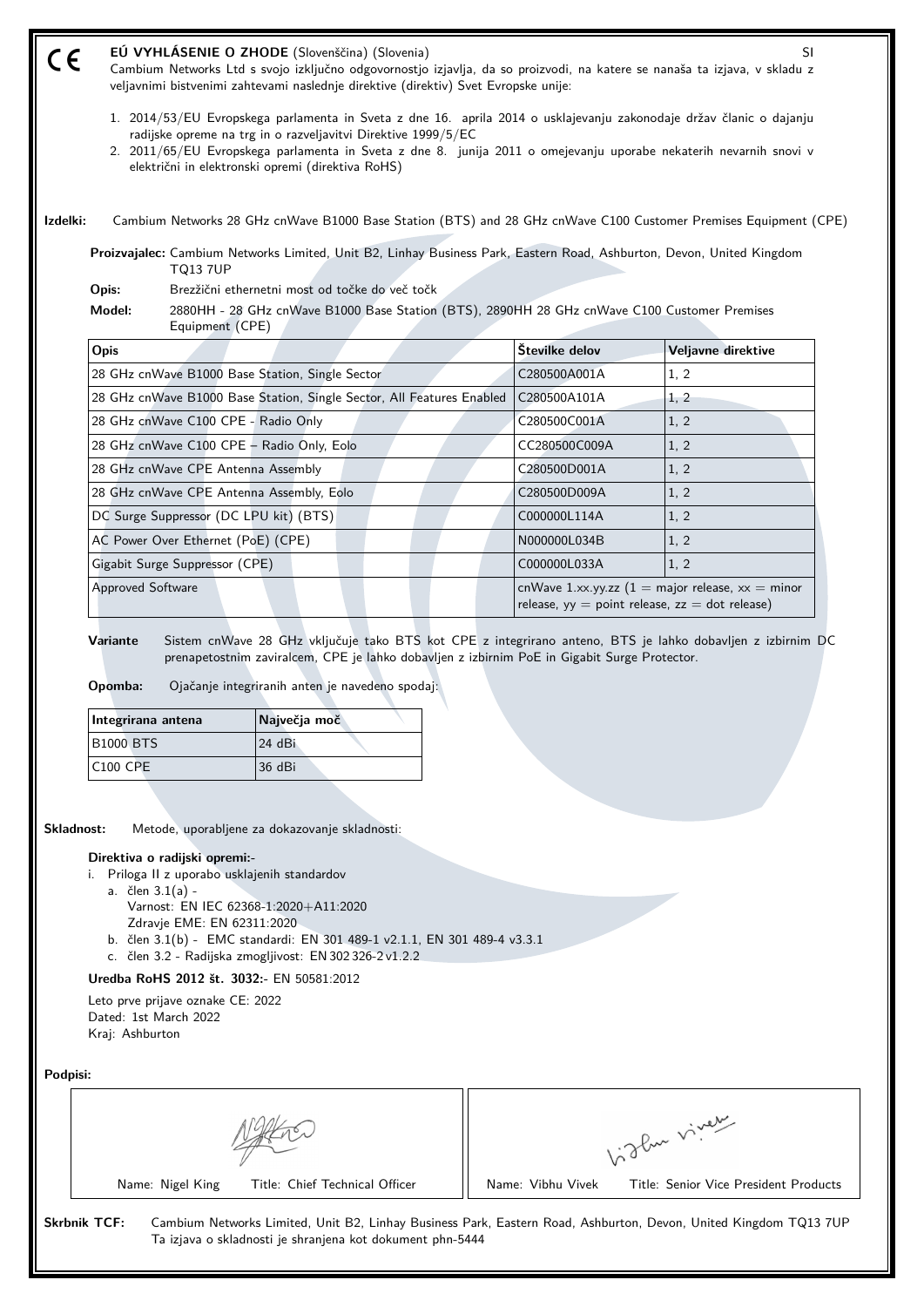| ES<br>Cambium Networks Ltd declara bajo su exclusiva responsabilidad que los productos a los que se refiere la presente declaración<br>se ajustan a los requisitos esenciales aplicables de la (s) siguiente (s) Directiva (s) del Consejo de la Unión Europea:                                                                                                                |                                                                                                                                                                                                                                                                                                                                                              |
|--------------------------------------------------------------------------------------------------------------------------------------------------------------------------------------------------------------------------------------------------------------------------------------------------------------------------------------------------------------------------------|--------------------------------------------------------------------------------------------------------------------------------------------------------------------------------------------------------------------------------------------------------------------------------------------------------------------------------------------------------------|
| 1. 2014/53/EU del Parlamento Europeo y del Consejo, de 16 de abril de 2014, sobre la armonización de las legislaciones de<br>los Estados miembros sobre la puesta a disposición en el mercado de los equipos de radiocomunicaciones y por la que se<br>2. 2011/65/EU del Parlamento Europeo y del Consejo, de 8 de junio de 2011, sobre la restricción del uso de determinadas |                                                                                                                                                                                                                                                                                                                                                              |
| Cambium Networks 28 GHz cnWave B1000 Base Station (BTS) and 28 GHz cnWave C100 Customer Premises Equipment (CPE)                                                                                                                                                                                                                                                               |                                                                                                                                                                                                                                                                                                                                                              |
| Fabricante: Cambium Networks Limited, Unit B2, Linhay Business Park, Eastern Road, Ashburton, Devon, United Kingdom                                                                                                                                                                                                                                                            |                                                                                                                                                                                                                                                                                                                                                              |
| 2880HH - 28 GHz cnWave B1000 Base Station (BTS), 2890HH 28 GHz cnWave C100 Customer Premises                                                                                                                                                                                                                                                                                   |                                                                                                                                                                                                                                                                                                                                                              |
| <b>Directivas aplicables</b>                                                                                                                                                                                                                                                                                                                                                   |                                                                                                                                                                                                                                                                                                                                                              |
| 1, 2                                                                                                                                                                                                                                                                                                                                                                           |                                                                                                                                                                                                                                                                                                                                                              |
| 1, 2                                                                                                                                                                                                                                                                                                                                                                           |                                                                                                                                                                                                                                                                                                                                                              |
| 1, 2                                                                                                                                                                                                                                                                                                                                                                           |                                                                                                                                                                                                                                                                                                                                                              |
| 1, 2                                                                                                                                                                                                                                                                                                                                                                           |                                                                                                                                                                                                                                                                                                                                                              |
| 1, 2                                                                                                                                                                                                                                                                                                                                                                           |                                                                                                                                                                                                                                                                                                                                                              |
| 1, 2                                                                                                                                                                                                                                                                                                                                                                           |                                                                                                                                                                                                                                                                                                                                                              |
| 1, 2                                                                                                                                                                                                                                                                                                                                                                           |                                                                                                                                                                                                                                                                                                                                                              |
| 1, 2                                                                                                                                                                                                                                                                                                                                                                           |                                                                                                                                                                                                                                                                                                                                                              |
| 1, 2                                                                                                                                                                                                                                                                                                                                                                           |                                                                                                                                                                                                                                                                                                                                                              |
|                                                                                                                                                                                                                                                                                                                                                                                |                                                                                                                                                                                                                                                                                                                                                              |
|                                                                                                                                                                                                                                                                                                                                                                                | cnWave 1.xx.yy.zz $(1 = \text{major release}, xx = \text{minor})$<br>release, $yy = point$ release, $zz = dot$ release)<br>El sistema cnWave de 28 GHz incluye BTS y CPE con antena integrada, el BTS se puede suministrar con supresor<br>de sobretensiones de CC opcional, el CPE se puede suministrar con PoE opcional y protección contra sobretensiones |

**Nota:** La ganancia de las antenas integradas se especifica a continuación:

| Antena integrada | Ganancia máxima |
|------------------|-----------------|
| <b>B1000 BTS</b> | 124 dBi         |
| $ C100$ CPE      | 136 dBi         |

**Conformidad:** Métodos utilizados para demostrar la conformidad:

## **Directiva de equipos de radio:-**

- i. Anexo II utilizando normas armonizadas
	- a. Artículo 3.1(a) La seguridad: EN IEC 62368‑1:2020+A11:2020
	- Salud: EN 62311:2020
	- b. Artículo 3.1(b) Estándares de EMC: EN 301 489-1 v2.1.1, EN 301 489-4 v3.3.1
	- c. Artículo 3.2 Rendimiento de radio: EN 302 326-2 v1.2.2

# **Reglamento RoHS 2012 No. 3032:-** EN 50581:2012

Año de la primera aplicación de la marca CE: 2022 Anticuado: 1st March 2022 Lugar: Ashburton

**Firmas:**

|                                | سمب<br>$\nu_{\bf w}$                  |
|--------------------------------|---------------------------------------|
| Name: Nigel King               | Title: Senior Vice President Products |
| Title: Chief Technical Officer | Name: Vibhu Vivek                     |

**Guardián del TCF:** Cambium Networks Limited, Unit B2, Linhay Business Park, Eastern Road, Ashburton, Devon, United Kingdom TQ13 7UP Esta Declaración de conformidad se almacena como documento phn-5444